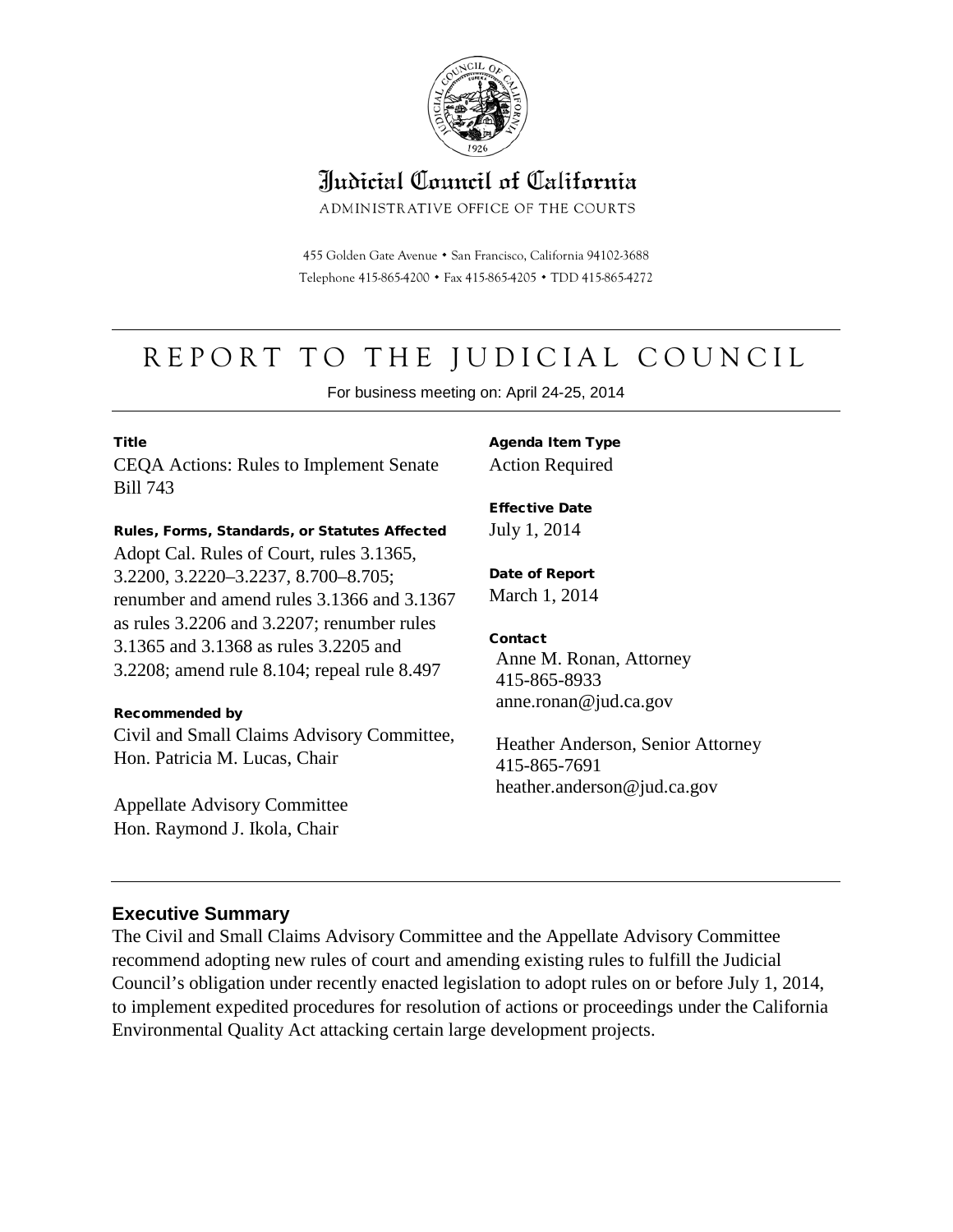#### **Recommendation**

The Civil and Small Claims Advisory Committee and the Appellate Advisory Committee recommend that the Judicial Council, effective July 1, 2014:

- 1. Amend rule 3.1365; renumber rules 3.2205 and 3.2208 and renumber and amend rules 3.2206–3.2207 to move the procedural rules for actions in the Superior Court under the California Environmental Quality Act (CEQA) to a new division within title 3, Civil Rules;
- 2. Adopt rules 3.2200, 3.2220–3.2237 to implement expedited trial court procedures for CEQA cases under Public Resources Code sections 21168.6.6 and 21178–21189.3;
- 3. Amend rule 8.104 to exempt appeals in CEQA cases under Public Resources Code sections 21168.6.6 and 21178−21189.3 from the general rules regarding appeals;
- 4. Repeal rule 8.497, which set out appellate procedures for CEQA cases under a statute that has now been amended; and
- 5. Adopt rules 8.700−8.705 to implement expedited appellate procedures for CEQA proceedings under Public Resources Code sections 21168.6.6 and 21178−21189.3.

The text of the proposed rules and proposed amendments to the rules is attached at pages 16−39.

#### **Previous Council Action**

In 2011 the Legislature enacted Assembly Bill 900 (Stats. 2011, ch. 354), creating an expedited judicial review procedure for CEQA cases relating to "leadership" projects, large development projects designated by the Governor as having met specified environmental standards. Under that legislation, challenges to such projects were to be brought directly to the Court of Appeal with geographic jurisdiction over the project, and that court was to complete its review within 175 days. <sup>[1](#page-1-0)</sup> (Former Pub. Res. Code, § 21185, repealed effective January 1, 2014 .) AB 900 required the Judicial Council to adopt rules of court to implement this expedited review procedure and it did so, adopting rule 8.497.

#### **Rationale for Recommendation**

#### **Background**

To date, only three projects have been approved as leadership projects entitled to expedited judicial review under the AB 900 provisions and none of them has yet been the subject of a court challenge under CEQA. In March 2013, however, following a court trial, the Superior Court of Alameda County held that the provision in AB 900 requiring that a petition for writ relief be filed only in a Court of Appeal is unconstitutional.

<span id="page-1-0"></span><sup>&</sup>lt;sup>1</sup> At the same time, a separate bill was enacted, Senate Bill 292 (Stats. 2011, ch. 353), applicable only to CEQA review of a planned football stadium and surrounding entertainment complex in Los Angeles, which had its own separate streamlined review provisions. (See Pub. Res. Code, § 21186.6.5.)  $\overline{a}$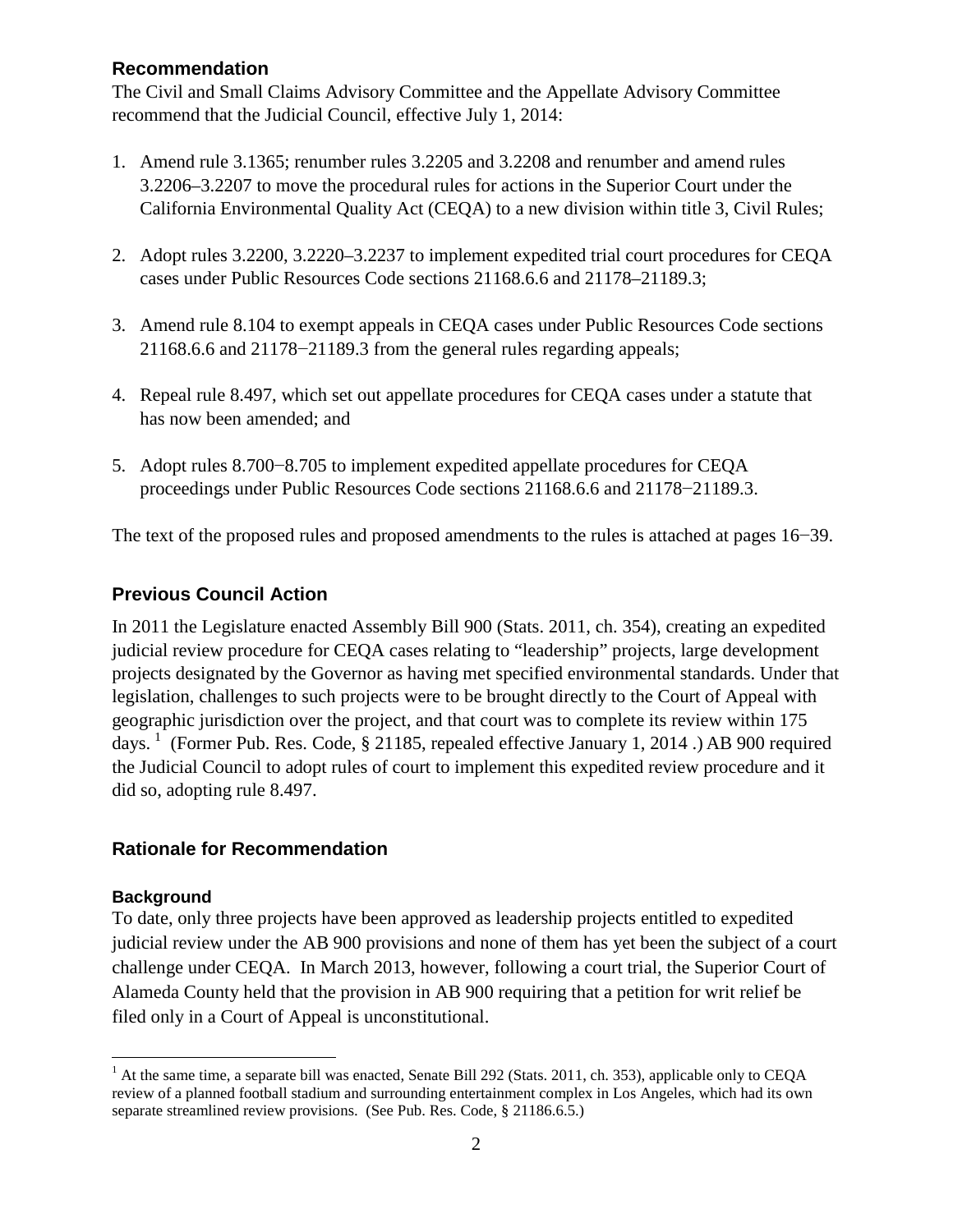At least partially in response to the court's decision, in 2013 the Legislature once again addressed the question of expedited CEQA review by the courts in leadership cases and also took up the issue of CEQA review in cases relating to a new sports arena in Sacramento. Among other things, Senate Bill (SB) 743 (Stats. [2](#page-2-0)013, ch. 386),<sup>2</sup> which was signed into law on September 27, 2013:

- Addresses the constitutional issue raised by the Superior Court of Alameda County's decision by eliminating the requirement that a CEQA challenge to a leadership project be brought directly in the Court of Appeal;
- Replaces the statutory provisions relating to the time for the Court of Appeal to act on leadership cases with a requirement that the Judicial Council adopt rules that require the actions or proceedings, including any potential appeals there from, be resolved, within 270 days of certification of the record of proceedings (SB 743, § 11; amending Pub. Res. Code, § 21185); and
- Similarly provides for expedited review for projects relating to a new basketball arena and surrounding sports and entertainment complex planned for Sacramento ("Sacramento arena" project) and requires the Judicial Council to adopt rules to implement this process (Sen. Bill 74[3](#page-2-1), 7; adding Pub. Res. Code,  $\S 21168.6.6$ ).<sup>3</sup>

#### **The proposal**

 $\overline{a}$ 

The recommended new rules and rule amendments are designed to fulfill the Judicial Council's statutory obligation to adopt rules implementing the expedited judicial review procedure established by SB 743 on or before July 1, 2014. Because SB 743 did not provide discrete time frames for actions and proceedings in the trial court and proceedings in the Court of Appeal, but instead provided a single time frame (270 days) in which both the trial court and appellate court proceedings were to be resolved, the Civil and Small Claims Advisory Committee and Appellate Advisory Committee worked together, with the assistance of subject matter experts from the courts and the bar, <sup>[4](#page-2-2)</sup> to develop and recommend the new rules required by SB 743.

The main provisions of the rule changes are discussed below, but a couple of preliminary notes:

• Many provisions in CEQA and the Code of Civil Procedure—such as those addressing the

<span id="page-2-0"></span><sup>&</sup>lt;sup>2</sup> A copy of this legislation can be accessed at:<br>http://leginfo.legislature.ca.gov/faces/billNavClient.xhtml?bill id=201320140SB743&search keywords=

<span id="page-2-1"></span> $\frac{3}{3}$  The bill also contains some amendments to substantive CEQA provisions, as well as extensive provisions concerning the environmental review process applicable to the Sacramento Kings basketball arena project in Sacramento and the limited remedies available for violation of that process. None of those provisions, however, appear pertinent to court administration or procedures.

<span id="page-2-2"></span> $4\text{°The joint subcommittee formed by the two adversary committees to work on this project was chaired by Justice.}$ Ronald B. Robie of the Court of Appeal, Third Appellate District, and Judge Steven A. Brick of the Superior Court of Alameda County.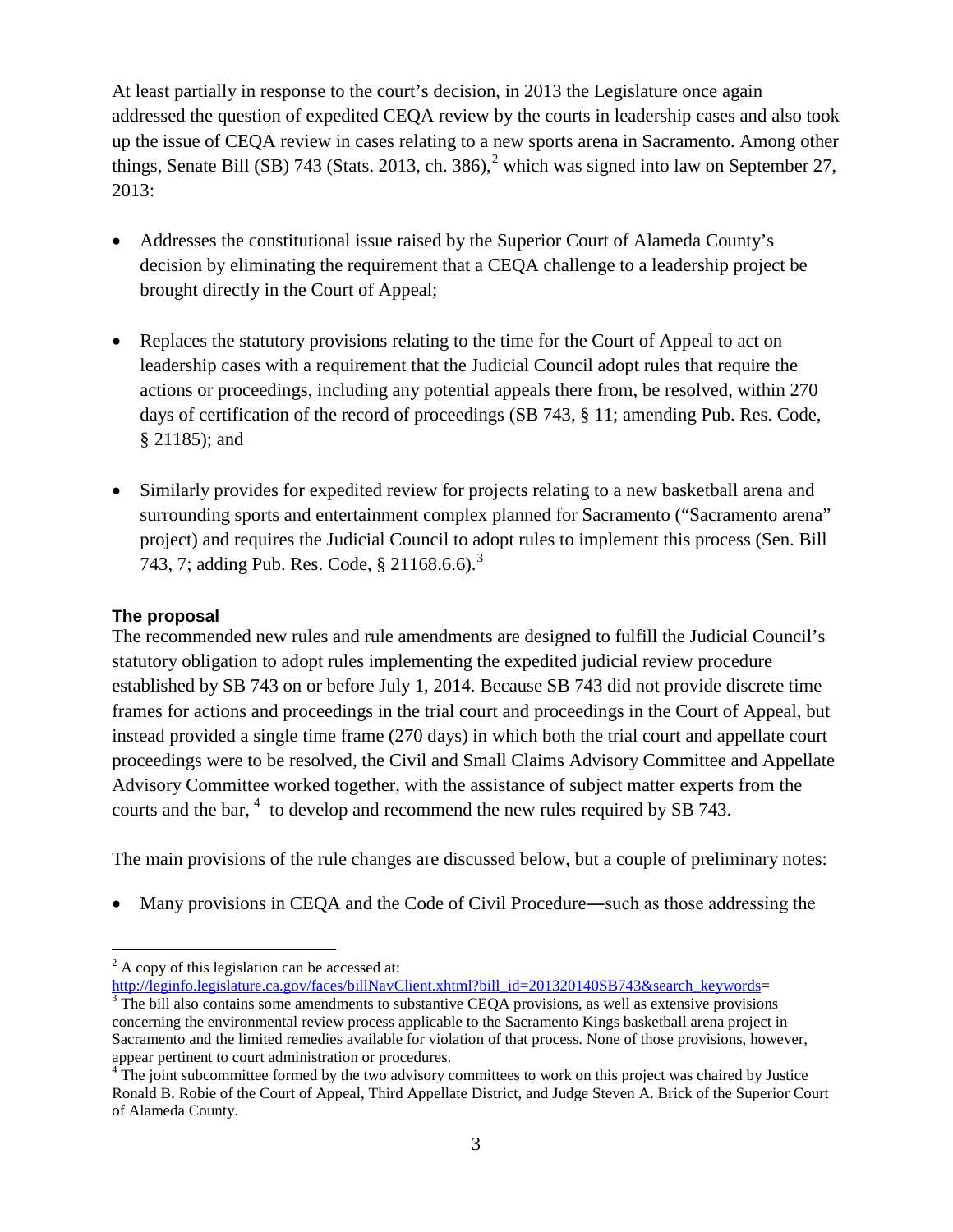statute of limitations, the time for service of a petition on the respondent public agency and real party in interest, the contents of the administrative record, settlement meetings, and mediation―were not specifically modified by SB 743. Some of these statutory provisions, such as the statute of limitations and time for service, make it all but impossible to meet the 270-day time frame envisioned by the Legislature. SB 743 does provide, for the Sacramento arena cases, that the expedited procedures to be established by the Judicial Council will apply "notwithstanding any other law." (Pub. Res. Code  $\S 21168.66(c)$ .  $\frac{5}{3}$  $\frac{5}{3}$  $\frac{5}{3}$ ) But the new law does not have a similar provision regarding leadership cases. (Cf. § 21185). In light of this distinction in the statute, the advisory committees concluded that while the council is authorized to adopt rules notwithstanding the provisions of the Public Resources Code or the Code of Civil Procedure in relation to Sacramento arena cases, it could not do so in relation to leadership cases.

• In an effort to meet the time for issuance of a decision specified in SB 743, many of the time frames specified in proposed rules are extremely short, and many deadlines follow closely on one another. The rules permit extensions of time "for good cause" and "to promote the interests of justice," so, depending on the circumstances, in an individual case some of the deadlines specified in the proposed rules may be extended, causing the resolution of the case to extend beyond the 270-day period specified in the statute.

#### *Trial court rules* **Starting the proceedings**

 $\overline{a}$ 

One way in which the Legislature has attempted to expedite the environmental review process for the Sacramento arena and the leadership cases—in addition to mandating extremely fast court review—is to expedite the creation of the administrative record in such cases. In both types of cases, the public agency responsible for approving the project is also responsible for creating an electronic version of the administrative record as the project is being reviewed by the agency, and for certifying the final version of that record within five days of the agency's issuing its statutorily mandated Notice of Determination.

SB 743 sets the certification of the record as the trigger for the 270-day period in which the trial court and the Court of Appeal are to complete their review. The certification of the record, however, does not necessarily coincide with the commencement of a CEQA action in the courts—a petition can be filed up to 30 days after the Notice of Determination has been filed. (§21167.) So up to 25 days of the 270-day period designated for the court's review of these CEQA decisions may have passed before the matter is within the jurisdiction of the court. The advisory committees attempted to address this issue by including in the proposed rules an incentive for parties to file their action more quickly, in the form of extra briefing time for petitioners who file within 10 days of the issuance of a Notice of Determination (and so within 5 days of certification of the record and the beginning of the 270-day period). (See proposed rule  $3.2227(a)$ .)

<span id="page-3-0"></span><sup>&</sup>lt;sup>5</sup> All statutory references hereafter are to the Public Resources Code unless otherwise indicated.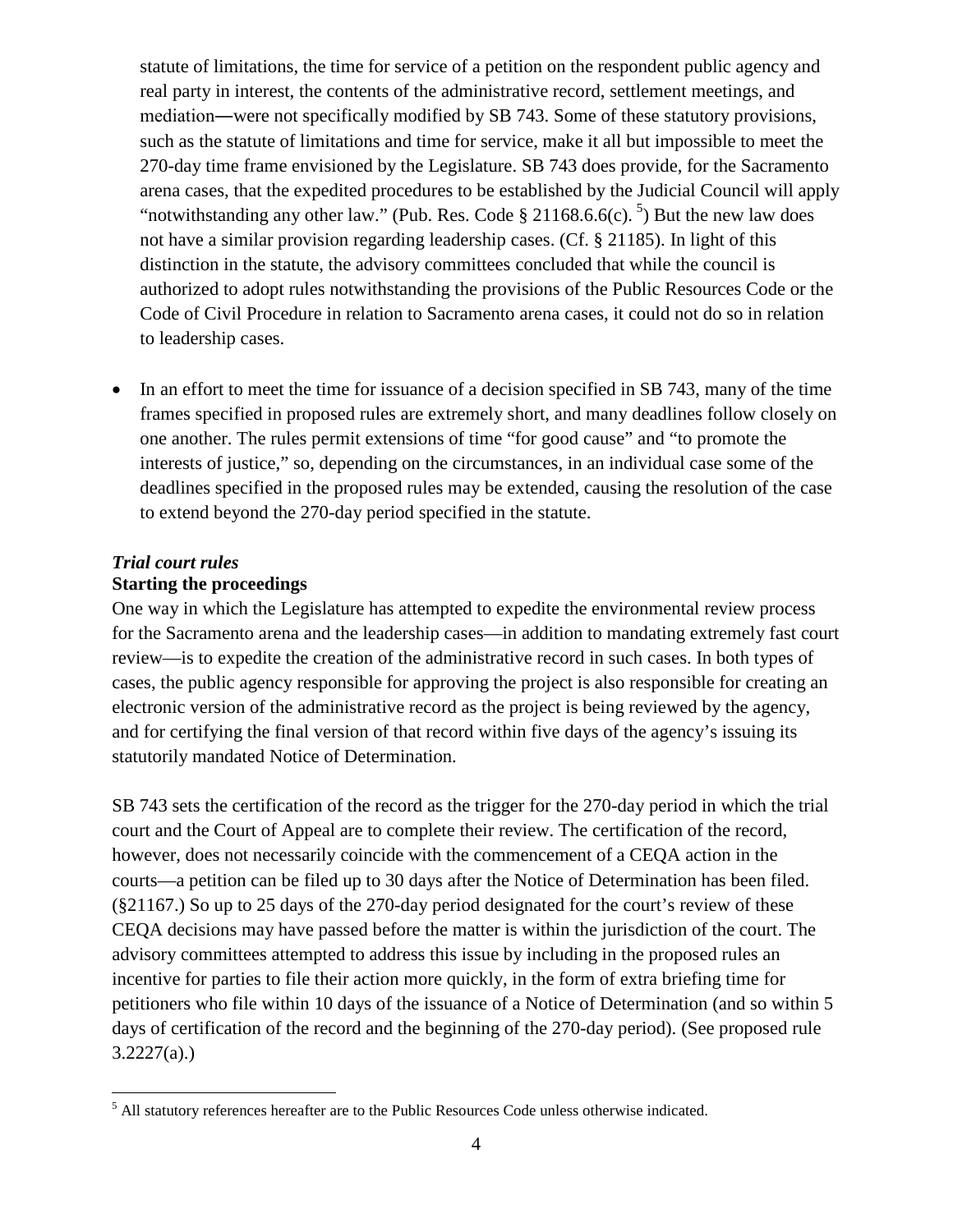An additional difficulty in meeting the 270-day timeline arises because the Public Resources Code provides that a party may take up to 10 business days after filing its petition to serve the respondent public agency and another 20 business days after that to serve any real party in interest. (§§21167.6(a), 21167.6.5(a).) Because, as noted above, SB 743 provides that the rules of court for the Sacramento arena cases are applicable notwithstanding any other law, the advisory committees concluded that the council may adopt rules in relation to Sacramento arena cases mandating that service be completed within three court days on all named parties, rather than over a two- to four-week period, as permitted in the Public Resources Code. (See proposed rules 3.2222(c) and 3.2236.)

Because SB 743 does not provide similar authority with respect to leadership projects, the advisory committees concluded that they are unable to recommend a rule mandating faster service in those cases. Instead, the advisory committees propose a rule providing a strong incentive for earlier service in leadership cases by providing that if the petition is not served on the public agency and the real party in interest within three days of filing, the time for filing petitioner's briefs on the merits in both the trial court and the appellate court will be decreased by one day for every additional two court days in which service is not completed. (See proposed rule 3.2222(d).)

#### **Other trial court rules**

The proposed rules require that, once started, the actions must proceed very swiftly through the trial court. Among other things, the proposed trial court rules would address the following:

- *Exemption from procedures for complex cases*. Exempt the Sacramento arena and leadership project statutes from the complex case rules, to eliminate any confusion about which case management conference rules should apply, and exempt such cases from what can be a lengthy process of coordinating complex cases. (Proposed rule 3.2220(c).)
- *Time limits*. Allow extensions of time by the court only for good cause. Should the parties stipulate to extend time, the 270-day period will essentially be extended for the length of that stipulated extension. The rule also provides for sanctions if any party fails to comply with the time requirements within the rules. (Proposed rule 3.2221.)
- *E-filing and service*. Require electronic filing in all courts where it can occur, require that all service on represented parties be by electronic means, and provide that such service is exempted from the two-day extension of time provided in the Code of Civil Procedure. (Proposed rule 3.2222.)
- *Responsive pleadings*. Require that any pleadings filed in response to the petition, including motions to change venue and motions to intervene, be served and filed within 10 days of service of the petition and any opposition be filed within 10 days after that. (Proposed rule 3.2224.)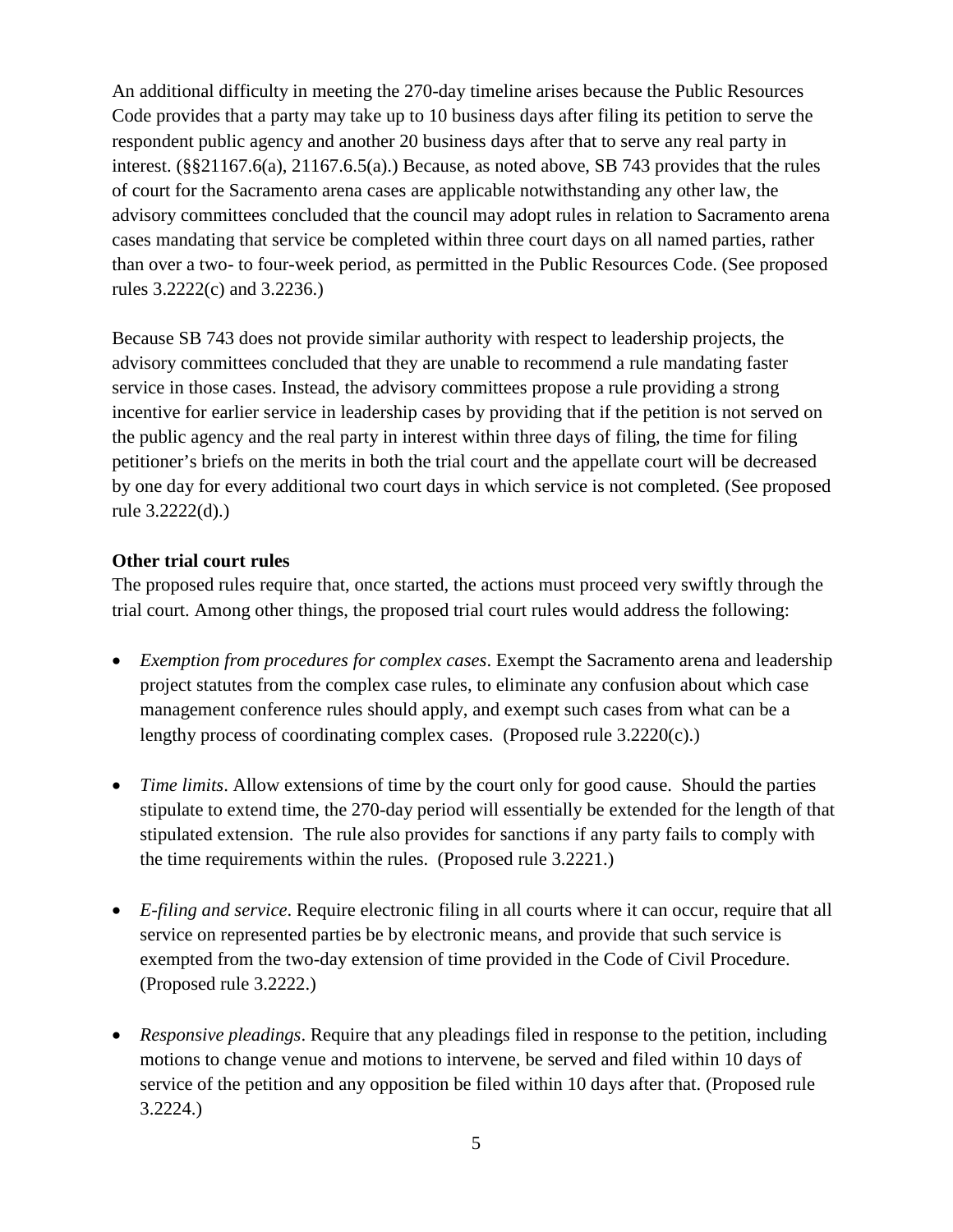- *Administrative record.* Restate the statutory requirement that an electronic version of the administrative record in the Sacramento arena cases be lodged within 10 days of the filing of the petition (see  $\S21168.6.6(f)(8)$ ) and require the same in leadership cases. Also provide that a court may obtain a paper version of the record from the lead agency upon request, and a party may obtain one upon paying a reasonable cost or on order of the court for good cause. (Proposed rule 3.2225.)
- *Case management conference.* Require the court to hold a case management conference (CMC) within 30 days of the filing of the petition. (Proposed rule 3.2226(a).) Require that the parties file a joint CMC statement addressing various issues and that the court consider them all at the CMC, including:
	- o Any outstanding issues regarding the administrative record;
	- o Briefing schedules for any other motions that may need to be addressed before the hearing on the merits;
	- o Identification of all issues to be included in the briefing on the merits;
	- o Page limits for briefs on the merits, including whether each side may file more than one brief;
	- o Final briefing schedule, should it be different than as provided in the rules;
	- o Any potential for settlement discussions; and
	- o Various other issues, including any the court deems appropriate.

(Proposed rule  $3.2226(c)$ –(d).)

- *Briefing schedule*. Require that, unless otherwise ordered by the court, each side may file only a single brief on the merits, on the following schedule:
	- o Petitioner has 25 days after CMC, or 35 days if the early-filing incentive applies;
	- o Respondent and real parties have 25 days to file an opposition;
	- o Petitioner has 10 days to file a reply.
	- o All parties, unless otherwise ordered by the court, have 5 days after filing a brief to submit an electronic version with hyperlinks to all citations to the administrative record, cases, or other parties' briefs (if electronically filed). This provision was added following the circulation for comments in light of the concerns raised about the limited amount of time a court will have to review the materials prior to the hearing. (Proposed rule 3.2227(a).)
- *Hearings*. Require that the court hold a hearing on the merits within 80 days of the CMC. (Proposed rule 3.2227(b).) In cases in which petitioner has earned extra briefing time through the early-filing incentive, the hearing would occur within 10 days after the reply brief is due; if no incentive applies, the hearing would be as long as 20 days after the reply is due.
- *Judgments*. Provide that the court should issue its final decision within 30 days of the hearing, and require that the decision be in writing. The proposed rules also clarify that,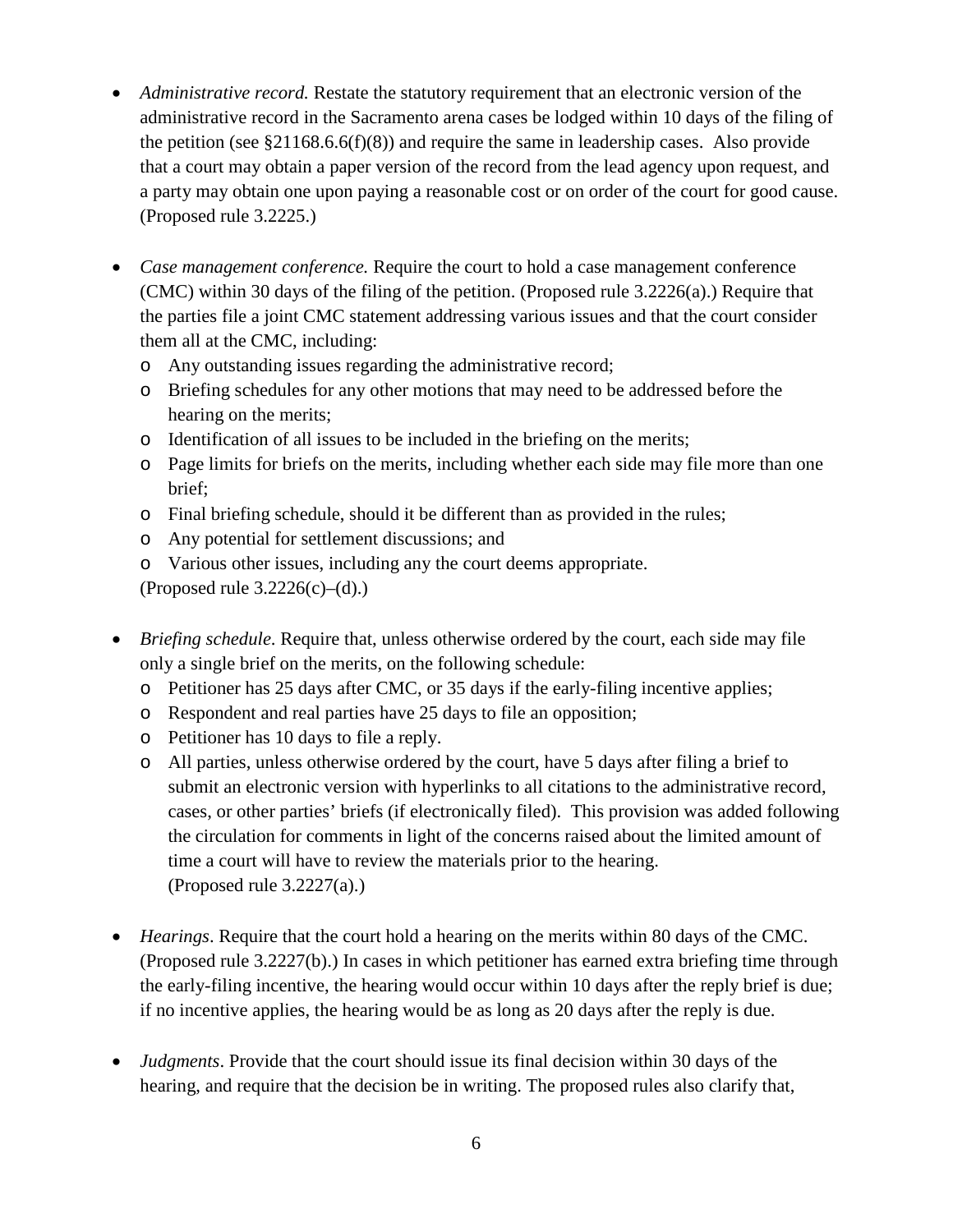because these cases do not involve trials of questions of fact, they do not fall within the scope of Code of Civil Procedure section 632 regarding statements of decision. (Proposed rule 3.2228.)

• *Post-judgment motions.* Where legally authorized, require that post-judgment motions be made on an extremely short time frame. In all cases governed by the rules, motions to void or correct the judgment under Code of Civil Procedure section 473 would have to be served and filed within five days of notice of entry of judgment. (Proposed rule 3.2231(b).)<sup>[6](#page-6-0)</sup> In Sacramento arena cases, motions for new trial and motions to vacate judgment would have to be brought within the same time frame. (Proposed rule 3.2231(b).) The proposed rules do not shorten the deadline for filing motions for new trial and motions to vacate judgment in leadership cases, because such rules would be inconsistent with statutes providing 15 days in which to file such motions. (See Code Civ. Proc., §§657 (motion for new trial) and 663 (motion to vacate judgment).)

#### *Court of Appeal rules*

As with the trial court rules, the proposed rules for the Court of Appeal require that actions covered by SB 743 proceed very swiftly. Among other things, the proposed rules address the following:

- *Application*. The proposed rules only govern appeals and writ proceedings in the Court of Appeal to review a superior court judgment or order in an action or proceeding governed by the provisions of SB 743. (Proposed rule 8.700(b).) These rules do not cover:
	- o *Petitions for writs seeking initial review in the Court of Appeal of an environmental impact report or project approval under CEQA for the Sacramento arena project or leadership projects*. Although the Court of Appeal has concurrent jurisdiction with the superior court in such original proceedings, the usual practice is for such matters to be reviewed in the superior court first.
	- o *Petitions for review in the Supreme Court*. Early versions of SB 743 included provisions specifying time frames for petitions for review in the California Supreme Court relating to the Sacramento arena project and leadership projects. These provisions were taken out of the version of SB 743 that was ultimately enacted. The advisory committees concluded that this removal reflected legislative intent that the 270-day time period included in SB 743 was not intended to cover any potential petition for review process and, thus, no provisions addressing that process are included in these proposed rules.

The proposed rules also specify that, except as provided in these special rules for the Sacramento arena and leadership cases, the general rules on appeals and writ proceedings apply. (Proposed rules  $8.702(a)$  and  $8.703(a)$ .)

<span id="page-6-0"></span><sup>&</sup>lt;sup>6</sup> The leadership cases can be encompassed by the rule shortening time on motions under Code of Civil Procedure section 473 because those motions are subject to the notice provisions of Code of Civil Procedure section 1005, which expressly permits exceptions as provided by other laws. (Code. Civ. Proc., §1005(b).)  $\overline{a}$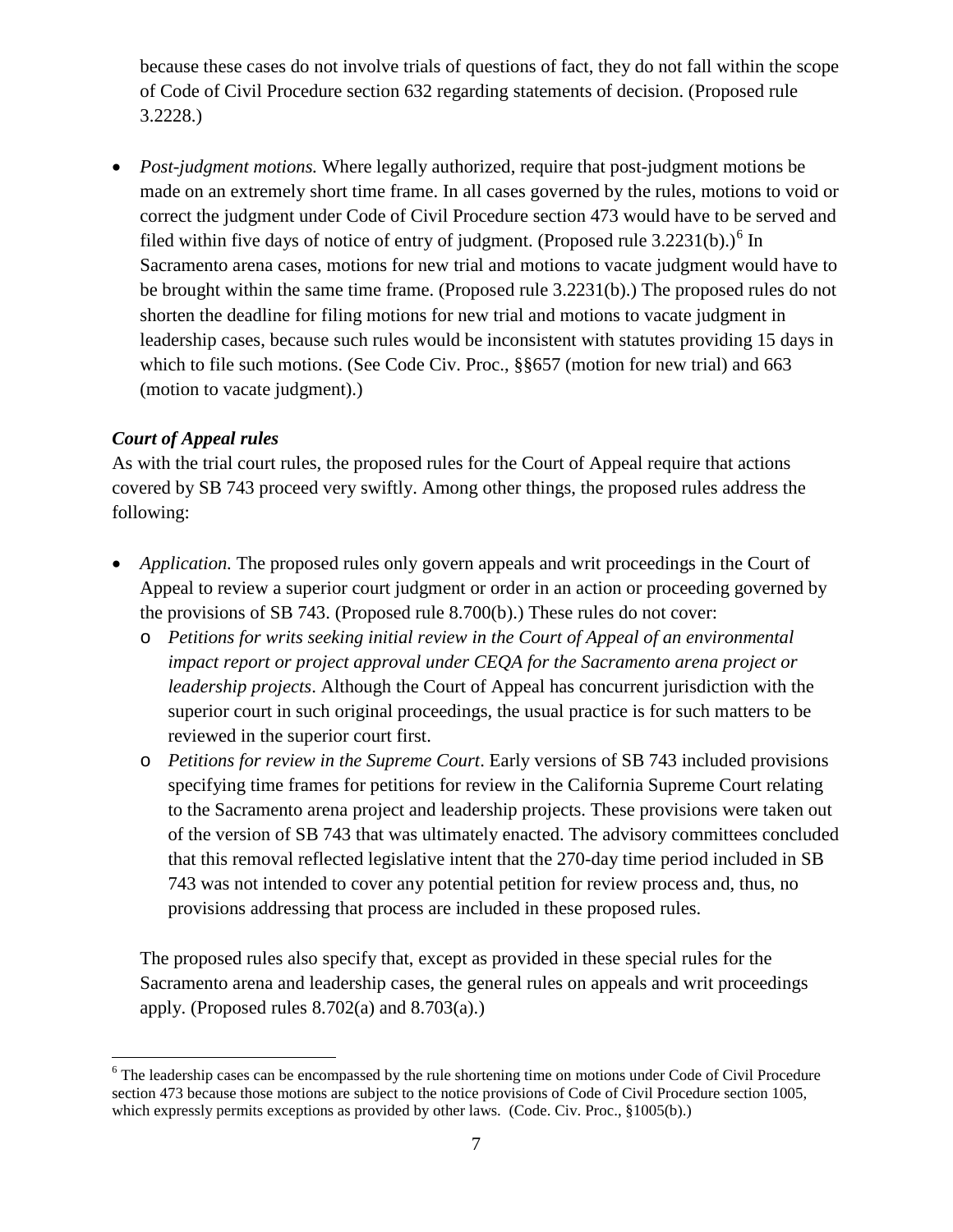- *Service and filing*. The proposed rules generally require that all service be by personal delivery, electronic service, express mail, or other means reasonably calculated to ensure delivery of the document not later than the close of the business day after the document is filed or lodged with the court. The rules also permit the court to order that all documents be electronically filed and be served electronically on parties that have stipulated to electronic service. As in the trial court rules, parties represented by counsel would be deemed to have stipulated to electronic service, and the rules exempt electronic service under these rules from the two-day extension of time provided in the Code of Civil Procedure. (Proposed rule 8.701.)
- *Notice of appeal*. As part of the attempt to meet the 270-day time period specified by SB 743, the proposed rules would set an extremely short deadline for filing a notice of appeal. A notice of appeal must be filed within 5 court days, rather than the usual 60 days, after the superior court clerk or a party serves a document entitled "Notice of Entry" of judgment or a file-stamped copy of the judgment. (Proposed rule 8.702(b).) Note that in Sacramento arena cases, this is the same time period for filing most post judgment motions and, in a leadership case, the deadline for filing a notice of appeal may be earlier than the deadline for filing a motion for new trial, motion for reconsideration, or a motion to vacate.
- *Extensions of time to appeal.* Like current rule 8.108, the proposed rules would extend the time to file a notice of appeal when a new trial motion, motion to vacate a judgment, or motion to reconsider an appealable order is timely filed and denied or a cross-appeal is filed. However, the proposed rule provides for a much shorter extension of this time period: 5 court days, rather than 30 days in the case of the motions or 20 days in the case of a cross-appeal. (Proposed rule  $8.702(c)$ .)
- *Record on appeal*. The proposed rules make several changes to the general rules relating to records on appeal, including:
	- o Requiring that parties proceed by appendix in lieu of using a clerk's transcript, which reduces the burden on the trial court associated with preparing the record in these cases and eliminates the possibility of delay associated with preparation of clerk's transcript.
	- o Requiring that the appellant's notice designating the record be filed with the notice of appeal, which is 10 days earlier than in regular appeals.
	- o Requiring that, if the appellant wants a record of the oral proceedings, a reporter's transcript be used. In regular appeals, appellants have other options, such as an agreed statement, that can be used instead of a reporter's transcript.
	- o Requiring that the reporter's transcript be prepared within 10 days after the court notifies the reporter to prepare the transcript, which is 20 days earlier than in regular appeals. (Note that under rule 8.130, the court notifies the reporter to prepare the transcript as soon as the required deposit or permissible alternative is provided to the court and that deposit is supposed to accompany the designation. Thus, if the appellant makes the deposit at the time that both the notice of appeal and the designation are filed, as required, the reporter's transcript should be prepared around 10 to 15 days after the notice of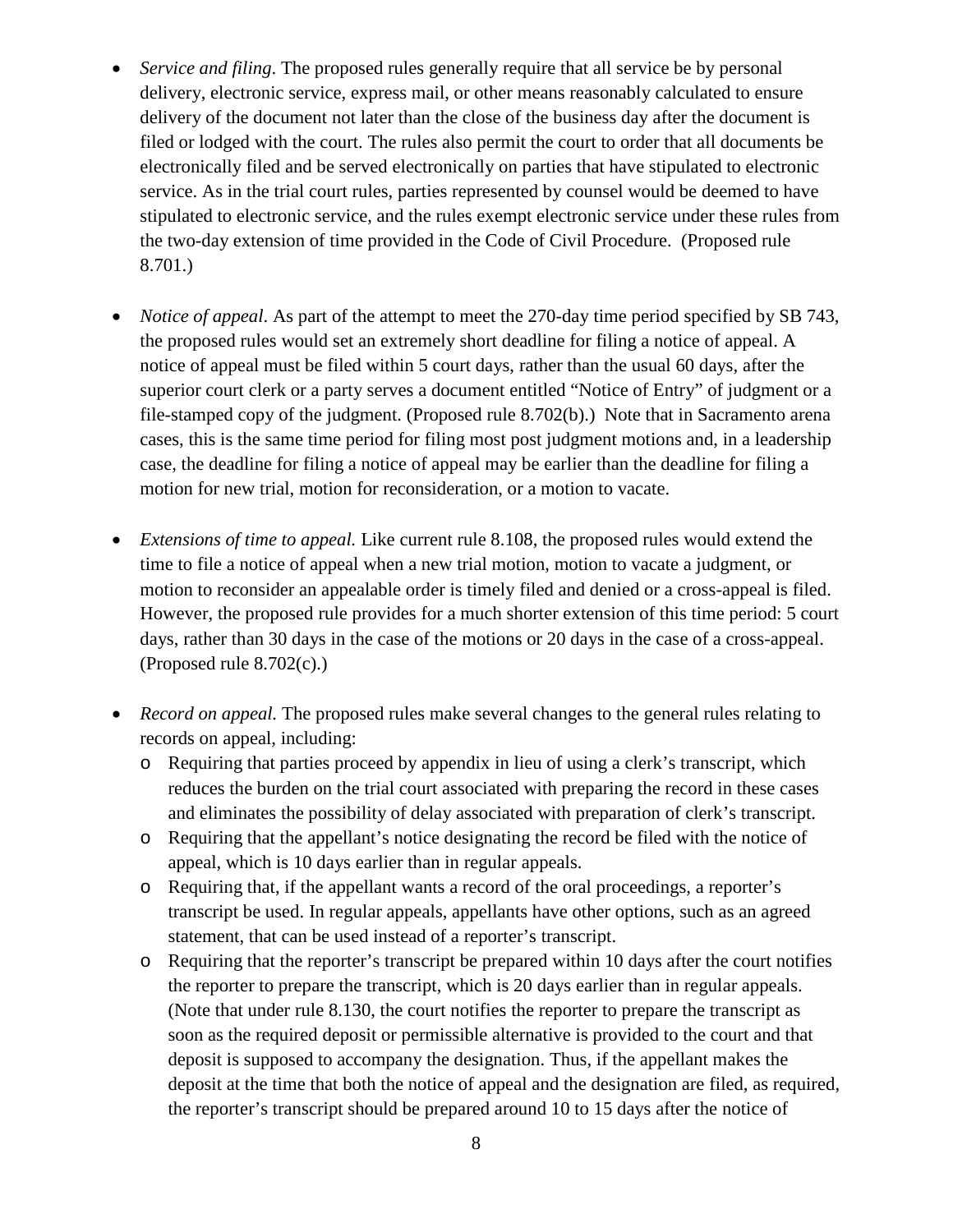appeal is filed.)

- o Giving the appellant only 5, rather than 15, days' notice to cure a default in making the required deposit for a designated reporter's transcript. (Proposed rule 8.702(d).)
- *Superior court clerk duties relating to appeals.* The proposed rules require the superior court clerk to transmit items to the parties and to the reviewing court very quickly—within five court days after the notice of appeal is filed—including:
	- o Sending the register of actions to the parties to assist them in preparing appendices; and

o Sending an electronic copy of the administrative record to the Court of Appeal. (Proposed rule 8.702(e).)

- *Briefs on appeal*. The proposed rules establish a very quick briefing schedule; unless otherwise ordered by the reviewing court:
	- o Appellant is required to serve and file the opening brief within 25 days after the notice of appeal is served and filed;
	- o Respondent is required to file its brief within 25 days after the appellant files its opening brief; and

o Appellant is required to file any reply brief within 15 days after respondent files its brief. (Proposed rule  $8.702(f)(2)$ .)

As in the trial court rules, the appellate rules provide that if the parties stipulate to extend the time to file briefs, the 270-period will be extended for the length of the stipulated extension. The rules also provide that if a party fails to timely file a brief, the party will have only 5 days from service of notice by the clerk to cure that default or sanctions may be imposed. (Proposed rule  $8.702(f)(4)$  and  $(5)$ .)

In addition, the proposed rules:

- o Require briefs to be electronically filed unless otherwise ordered by the reviewing court (Proposed rule  $8.702(f)(1)$ );
- o Allow parties to submit briefs that do not contain citations to the reporter's transcript if it is not yet available (Proposed rule  $8.702(f)(3)(B)$ ); and
- o Require parties to submit e-brief versions of their briefs within five days after filing the brief (Proposed rule  $8.702(f)(3)(C)$ ).
- *Oral argument on appeal*. The proposed rules require that, unless otherwise ordered by the reviewing court, oral argument will be set within 45 days of the date the last reply brief is due. This time period is intended to reflect that it is the practice of the reviewing courts to review the briefs and the record and analyze the issues before oral argument. (Proposed rule  $8.702(g)$ .)
- *Writ proceedings*. The proposed rules provide that, in general, the regular rules relating to writ proceedings in the Court of Appeal apply in Sacramento arena or leadership project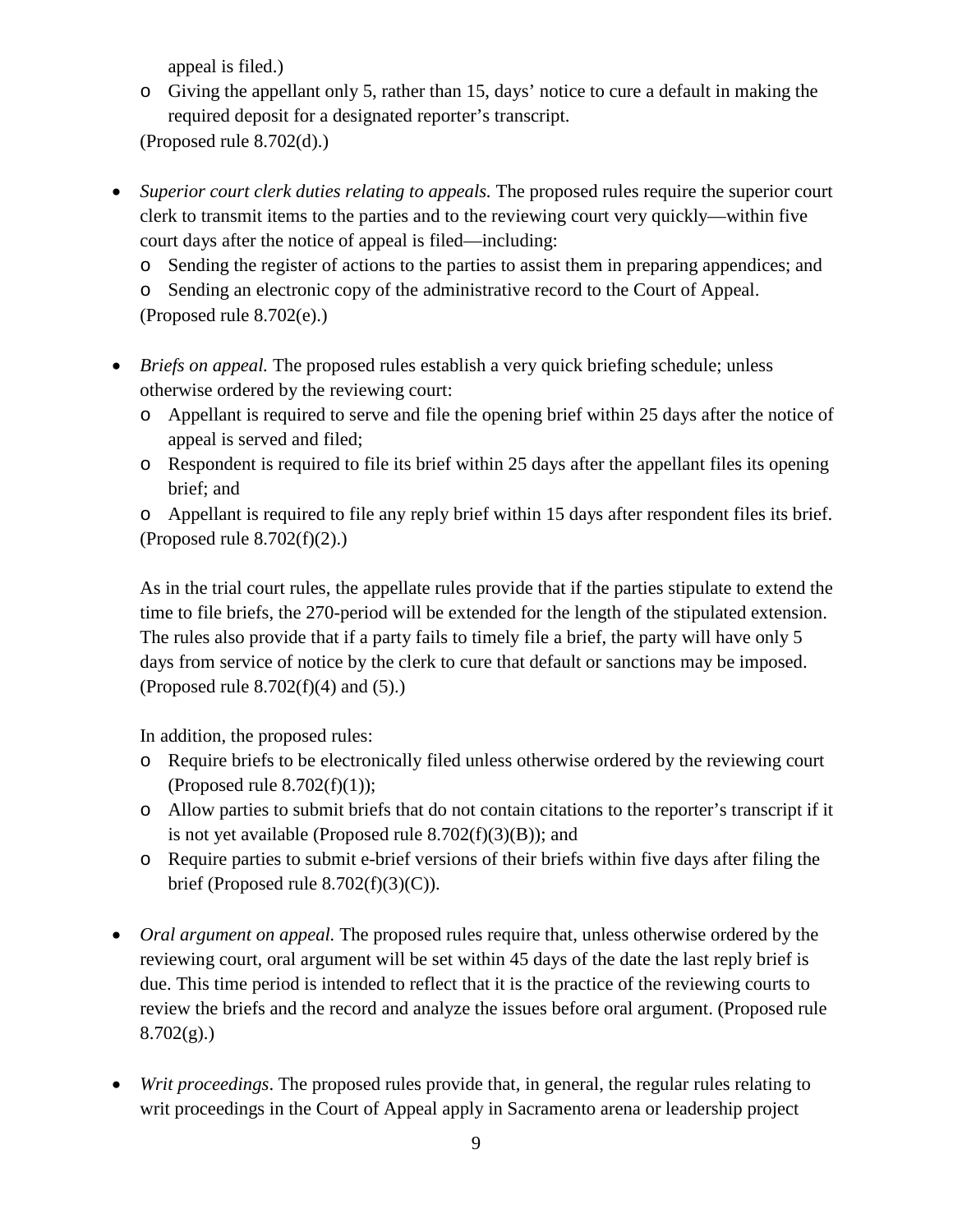cases. However, the proposed rules require that a writ petition be filed very quickly—within 30 days after service of notice of entry of the superior court judgment or order being challenged. (Proposed rule 8.703.)

• *Special fee*. Public Resources Code section 21183(e), which was enacted in 2011 as part of AB 900, provides that the applicant for certification of a project as a leadership project "agrees to pay the costs of the Court of Appeal in hearing and deciding any case, including payment of the costs for the appointment of a special master if deemed appropriate by the court, in a form and manner specified by the Judicial Council, as provided in the Rules of Court adopted by the Judicial Council." The Judicial Council adopted rule 8.497(i) to implement that statutory provision. Because the committees are recommending the repeal of rule 8.497, the provisions relating to this fee would be moved to a new rule in this chapter. (Proposed rule 8.705.) The proposed new rule also includes references to appeals as well as writ proceedings, and the sanction of proceeding in the superior court if the fee is not paid has been deleted.

#### **Comments, Alternatives Considered, and Policy Implications**

The proposed rules were circulated for public comment from December 13, 2013, to January 24, 2014. Seven commentators responded to the invitation to comment: the Superior Courts of Los Angeles, Sacramento, and San Diego Counties; a research attorney from the Superior Court of Orange County; the Joint Rules Working Group of the Trial Court Presiding Judges and the Court Executives Advisory Committees (Joint Rules Working Group), the Orange County Bar Association, and the State Bar Committee on Appellate Courts. All commentators noted the difficulties in complying with the rules, all sought modification of the proposed rules, and one, the Superior Court of San Diego County, disagreed with the proposed rules altogether.<sup>[7](#page-9-0)</sup>

#### **General comments**

 $\overline{a}$ 

The Superior Court of San Diego County commented that, while sympathetic to the issues raised by SB 743, the shortened timelines will provide significant challenges to the court and, on that basis, the court disagreed with the proposal, at least until budgetary constraints no longer impede compliance with the suggested time frames. The court noted that it is currently setting case management conferences over five months after a civil case is filed, due to heavy caseloads and staffing constraints, and so would be very hard-pressed to comply with the 30-day deadline for CMCs in these rules. After raising several more objections to specific rules (addressed below), the court concluded:

It will be extremely challenging for the trial court and appellate court to complete all proceedings within 270 days. The budget reductions has forced courts to close courtrooms and increase caseloads for judges, which has resulted in a significant backlog in setting matters timely. Calendars are already overset and we do not have the ability to

<span id="page-9-0"></span> $<sup>7</sup>$  A chart summarizing all comments received and the committees' response to each is attached at pages 40–58.</sup>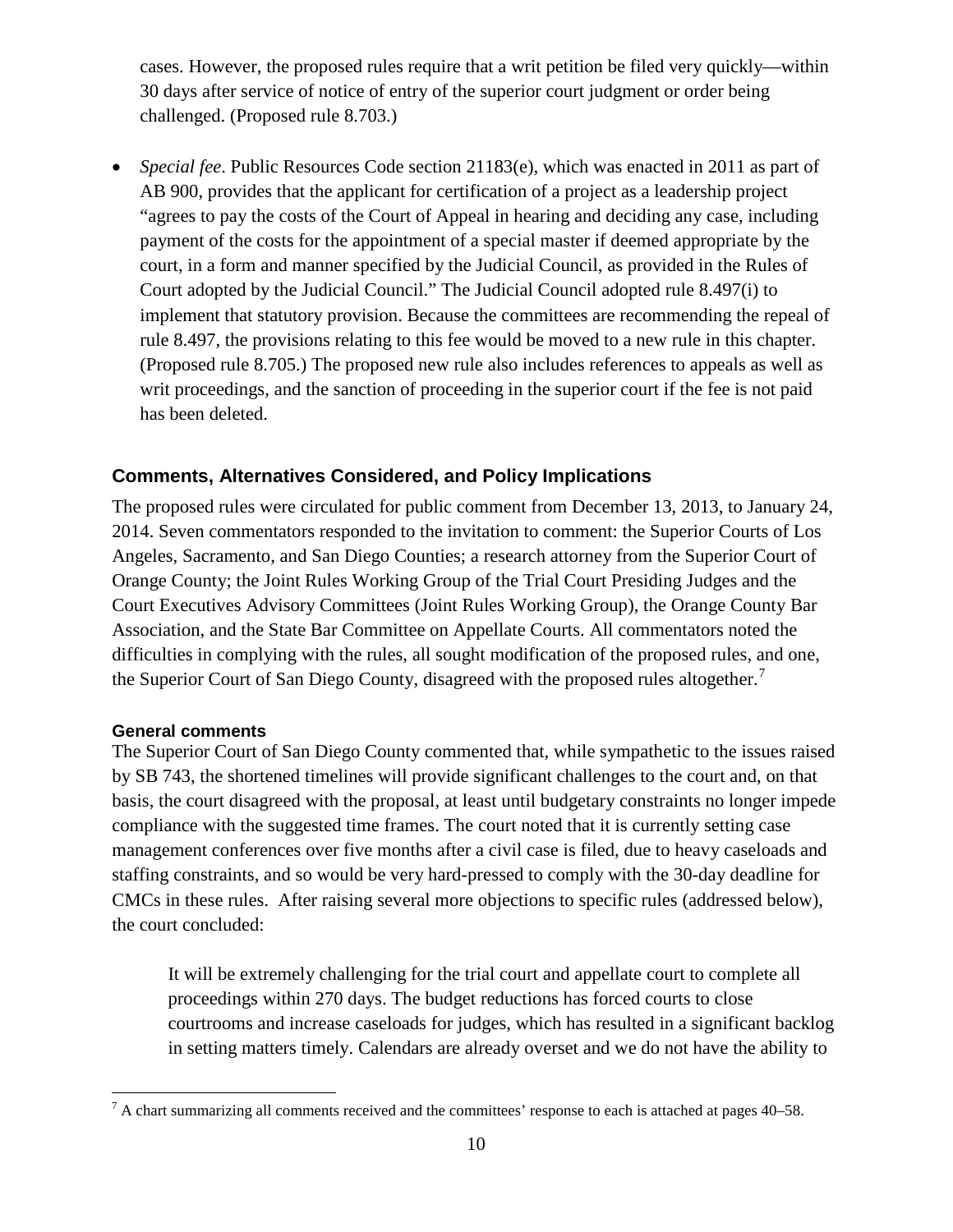add the proposed hearings in the expected timeline.

The Joint Rules Working Group, while not formally opposing the proposal, raised similar concerns:

The schedule is overly aggressive assuming that there will be no motions; and there is no time built in for the inevitable motion practice, so motions will get short shrift (or worse, will be heard along with the final hearing itself, out of necessity).  $\ldots$  [I] It is difficult to ascertain how this proposal will work in practice. There are too many points at which the strict deadlines will likely not be met —and very little guidance to the Court about how to handle those events, particularly since there are no other deadlines that can be shortened to make up for missed deadlines. The trial courts will be unduly pressured to comply with artificial and unrealistic deadlines.

The Superior Court of Sacramento County noted "We are not sure the time deadlines included in the rule are feasible."

The committees do not disagree with any of these comments: the proposed rules do set out a very aggressive timeframe, which will be challenging for courts to comply with, and with no room for moving any deadlines if the 270-day goal is to be met. Unfortunately, that is the mandate the Legislature set for the council, and the committees could only work within that mandate. In light of the legislative mandate, it is not possible to allow for any longer time in the rules. In fact, in light of the statutory provision requiring the council to develop rules providing for resolution of the subject proceedings within 270 days, the advisory committees actually considered *shorter* time frames for setting the case management conference and for parties' filing briefs on the merits in the trial courts and appellate briefs in the Courts of Appeal, to allow more time for the trial court to make its decision after the hearing and for the Courts of Appeal to consider a case before oral argument. However, the committees ultimately concluded that the time frames in the proposed rules are already so short as to be unrealistic and declined to propose anything shorter. These cases will be, by definition, about large and complex projects. It would be a disservice to the parties and to the public to require any shorter time for the parties' briefing or the courts' decision-making process. But, as noted above, no more time can be added to the rules in light of the legislative mandate.

The Superior Court of Sacramento County also requested a modification to the set of new rules: "Since the statute says 'to the extent feasible,' we would prefer that the Rule of Court also use this language." The statute regarding Sacramento arena cases does require only that such actions be resolved within 270 days "to the extent feasible." (See §21168.6.6.) As noted above, however, there is no similar provision that applies to the leadership cases. In light of this distinction, and because the provision is already in the statute for the arena cases, the committee concluded that it need not be repeated in the rules.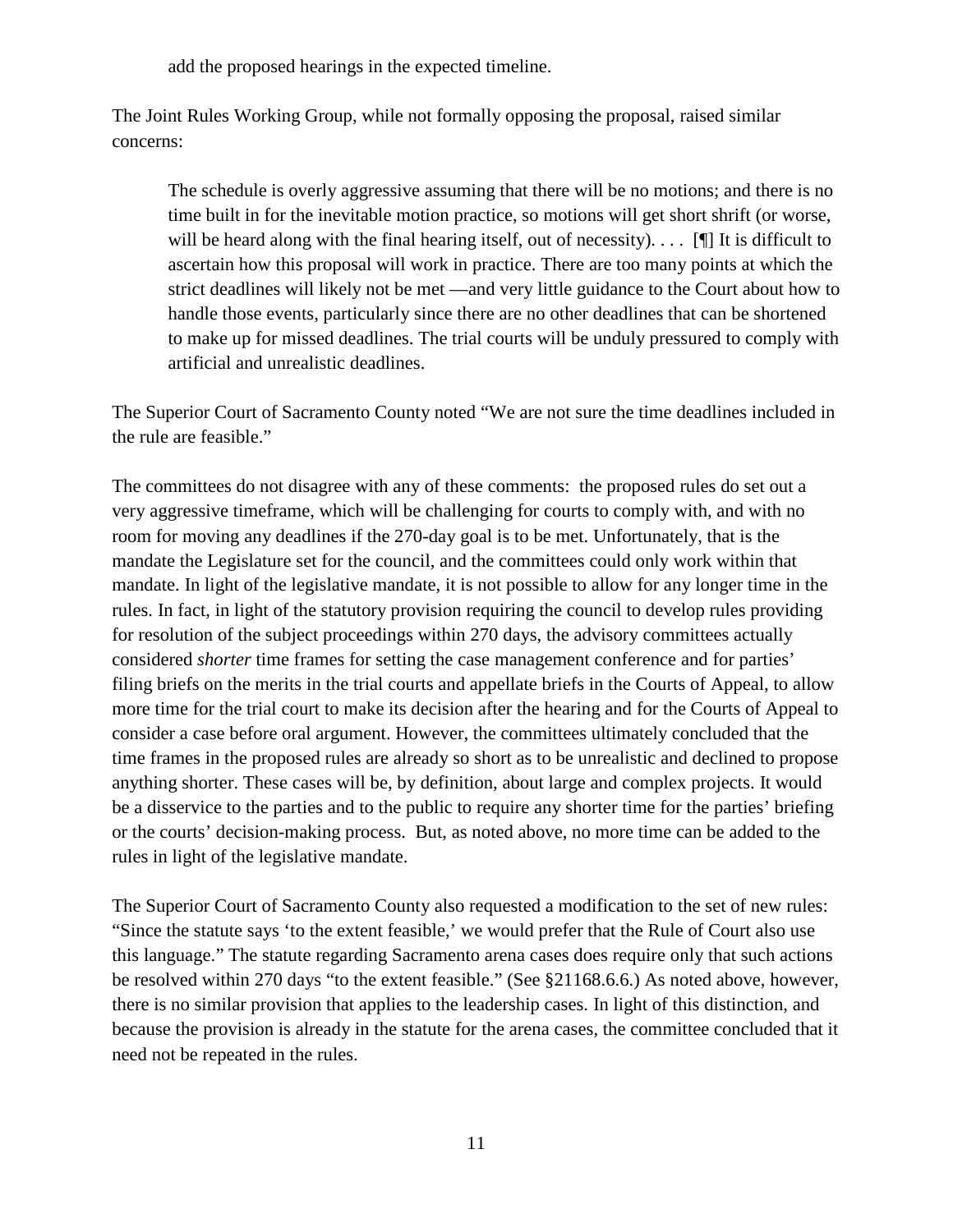#### **Specific comments**

The commentators raised some specific issues, all of which the committees considered. Responses to each are included in the comment chart. The major points are summarized here.

*Incentive for early filing*. The committee invited specific comments on whether another 5 days should be added to the incentive for parties filing an action earlier than required by law, to provide the court with more time overall to resolve the case. This change would allow a petitioner who filed early an extra 5 days to file the brief, although that would leave the trial court—in cases in which the incentive is applied—with only 5 (rather than 10) days between the time when a reply brief is filed and the date of the hearing. All who commented on this point the Superior Court of San Diego County, a research attorney from the Superior Court of Orange County, and the Joint Rules Working Group—objected that holding a hearing even 10 days after the reply brief was filed would be very difficult, and changing that to 5 days would make it impossible. The committees have therefore left the proposed rule as circulated and did not increase the early filing incentive.

*Administrative record.* The Superior Court of Los Angeles County requested that the rule be modified to require the respondent to lodge a paper version of the administrative record, and two other commentators, the Superior Court of San Diego County and the Joint Rules Working Group, requested that the rule permit a court to at least request that such a copy be lodged in addition to the electronic version. The rules as circulated do authorize a court to discuss obtaining a paper version of the administrative record at the case management conference. However, in light of the comments received, the committees concluded that the rule should be clarified by expressly authorizing such a request in the rule regarding the lodging of the administrative record. See proposed rule 3.2225(b). The committees declined to mandate the lodging of a paper version because many courts have made it clear in commenting on other proposals that they do not want to receive the many boxes of paper that comprise such a record in a large case such as the ones governed by these rules.

*Motions.* Superior Court of Los Angeles County proposed adding more rules regarding motions, including rules setting the time for filing reply briefs on various motions, the time for hearings, deadlines for filing further pleadings should a demurrer be granted, and the number of rounds of amended pleadings and challenges to them to be allowed. The committees disagreed with these suggested modifications. The committees intended the rules to leave some flexibility for the judicial officer handling a case governed by these provisions. As to multiple demurrers, in light of the fact that the demurring party would generally be the lead agency or real party in interest both of whom are seeking to expedite review—the committee thinks such motions will be rare in these cases.

The committees agreed with the suggestion of the Los Angeles court to include motions to intervene in the rule that provides a short time for filing motions after the initial pleading is filed, and has modified that rule in light of the comment. See proposed rule 3.2224. The committees did not recommend any further rules regarding the filing of pleadings in intervention, however, concluding that it is better to leave such details to the judicial officer who grants the motion to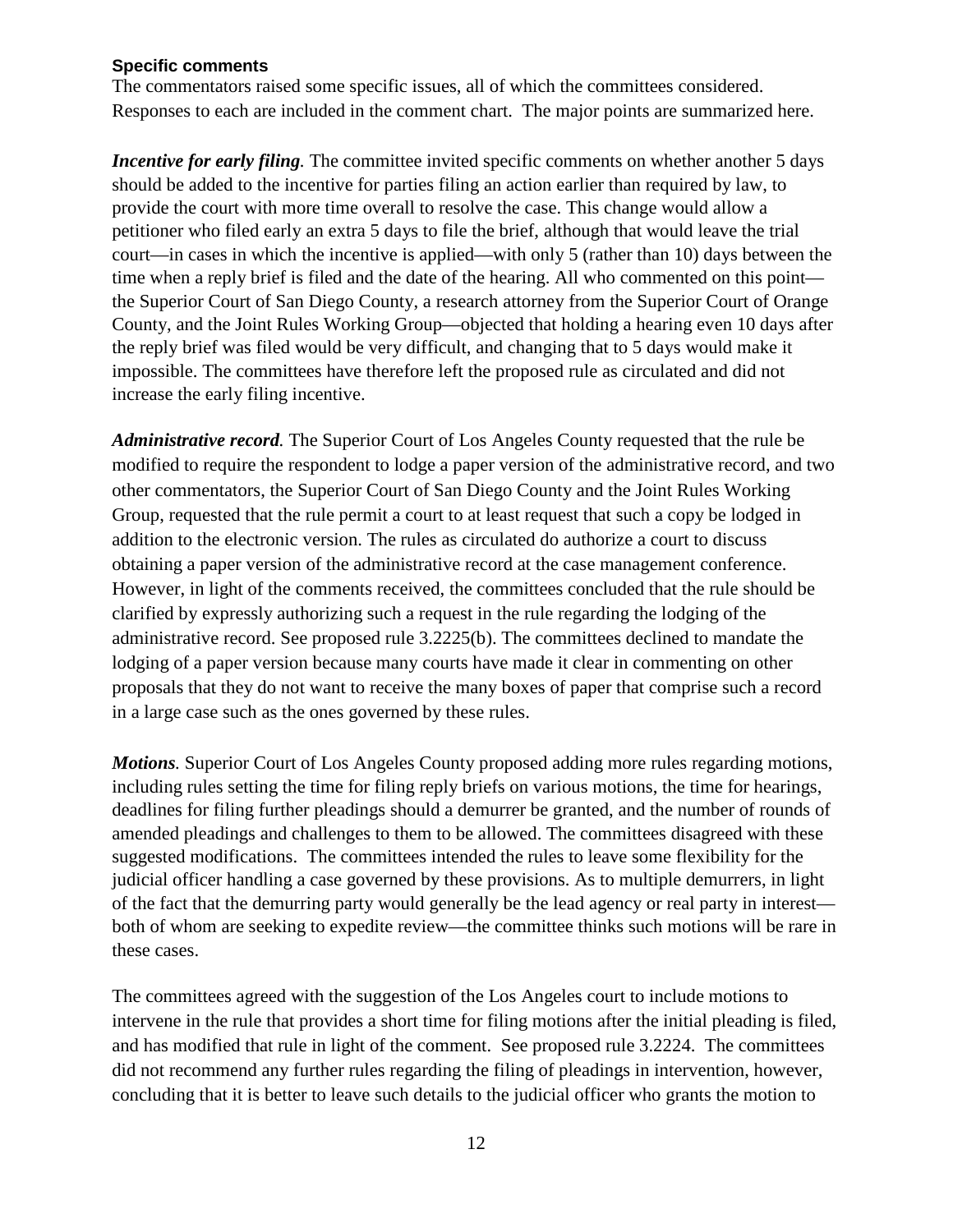intervene.

 $\overline{a}$ 

As to the suggestion by the Superior Court of Los Angeles County to add rules regarding motions for reconsideration following issuance of an order (applicable only when a judgment is not issued at the same time), the committees noted that such motions are uncommon occurrences in CEQA cases, and are particularly unlikely to be made in these expedited procedures, where the short time frame makes it unlikely that the prerequisites of new or different facts or law (see Code Civ. Proc. §1008 ) would exist. The committees concluded that specific rules about such motions—which could be applied only to Sacramento arena cases, in any event—are unnecessary in this set of rules and believe that, should such a motion be filed in one of the cases governed by these rules, the court will seek to expedite it as appropriate so that judgment can be entered as soon as possible.

*Time for case management conference*. The committees asked for specific comments on whether 30 days after filing was too soon to set a CMC and, if so, where in the proposed rules other time could be removed to allow for the conference to be set 35 or 40 days after filing and still have the rules comply with the 270-day timeframe. Two commentators, the Superior Court of San Diego County and the Joint Rules Working Group, both opined that the 30 days was too soon, although neither made any proposal of where additional time could be shaved from another part of the timeline under the proposed rules to make up for holding the CMC later. Because a later CMC would not allow the legislatively mandated time frame to be met without some other change in the timeline envisioned by these rules, and because the committees did not find any other place where time could be removed from that timeline without further limiting time needed by the parties or the courts to properly address the issues in these complicated cases, the committee did not modify the rules regarding setting the CMC.

*Time for filing notice of appeal.* As circulated for public comment, the proposal would have required that the notice of appeal of a decision in a Sacramento arena or a leadership case be filed within five days, rather than five court days of service of notice of entry of the judgment. The committees specifically sought comment on whether this proposed period for filing a notice of appeal was too short. Two commentators provided input on this issue. Both suggested that the time be increased to at least five **court** days. Based on these comments, the committee's modified the proposal to give parties five court days within which to file the notice of appeal

In addition, the committees specifically sought comment on how to address the potentially overlapping time periods for filing the notice of appeal and for filing motions for new trial or to vacate judgment in leadership cases.<sup>[8](#page-12-0)</sup> Two commentators provided input on this issue. One specifically suggested that the time to file a notice of appeal in leadership cases should not be earlier than the time for filing motions for new trial or to vacate judgment. The other

<span id="page-12-0"></span><sup>&</sup>lt;sup>8</sup> The invitation to comment focused on this potential overlap with respect to motions for new trial or to vacate the judgment. There is also a potential overlap with respect to motions for reconsideration. As discussed above, the committees view is that these motions will be extremely rare in leadership or Sacramento arena cases.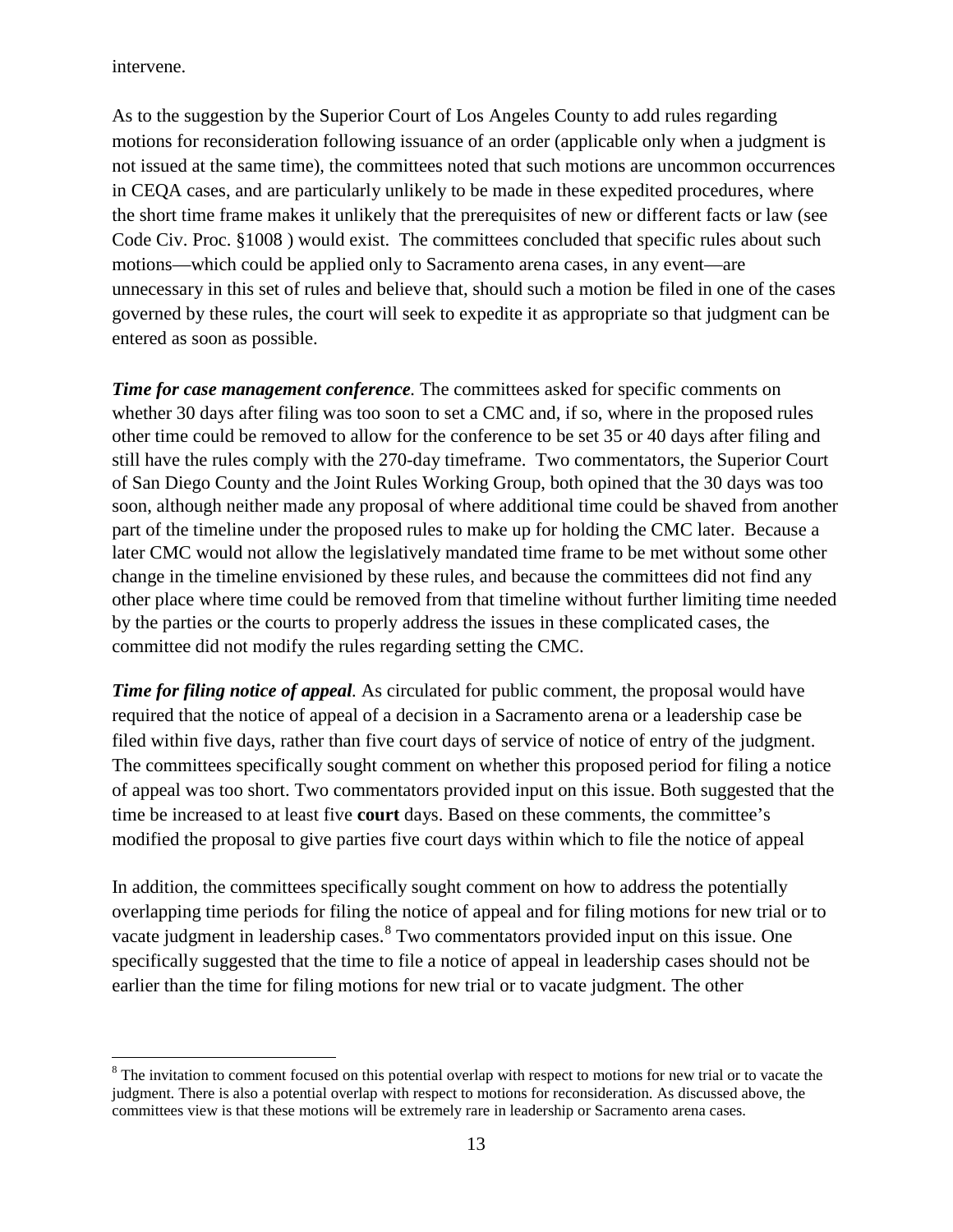commentator also expressed concern about potential overlap, suggesting that the time for filing a notice of appeal should not be before the trial court rules on such motions.

Based on these comments, the committees considered modifying the proposal to make the time for filing a notice of appeal in leadership cases the same as the time set by statute for filing these motions―15 days after service of notice of entry of the judgment. However, the committee was concerned about the increase this change would cause in the time to disposition in leadership cases, particularly given the fact that disposition in such cases is already likely to take longer because of statutory service periods that cannot be modified by rule. Committee members also expressed the view that, given the nature of CEQA proceedings, these posttrial motions are unlikely to be filed in most leadership cases and, therefore, the potential complications associated with such motions should not be the basis for establishing a time frame applicable to all such cases. In addition, there is case law suggesting that, at least with respect to motions for new trial, the filing of a notice of appeal does not divest the trial court of jurisdiction to consider the motion (see *Varian Medical Systems, Inc. v. Delfino* (2005) 35 Cal.4th 180 and *Weisenburg v. Molina* (1976) 58 Cal.App.3d 478). Finally, nothing prevents a cautious attorney from filing the notice of intention to move for new trial before the time for appeal has expired. The preparation of such a notice is not a significant burden. Given this and the committees' desire not to further decrease the possibility that leadership cases could be resolved within the 270-day statutory timeframe, the committees decided not to increase the proposed time to file a notice of appeal in leadership cases so as to make it the same as the time for filing motions for new trial or to vacate the judgment.

The committees also sought input on whether the rule should include a provision, similar to that in rule 8.108, providing for an extension of the time to file a notice of appeal of an appealable order if a valid motion to reconsider that order has been filed. No comments were received on this specific issue. However, to ensure that the general rule on such extensions― rule 8.108(e), which extends the time to appeal an appealable order to, at a minimum, 30 days after the superior court clerk or a party serves an order denying a motion to reconsider or a notice of entry of that order—does not apply in Sacramento arena or leadership cases, the committees added a provision to the proposed rules that provides only a 5-day extension on the time to file a notice of appeal in these circumstances. The committees similarly added a provision giving only a 5-day extension to file a cross-appeal.

#### *Time for clerk to prepare and transmit register of actions and other materials on appeal.*

Two commentators, the Joint Rules Working Group and the Superior Court of San Diego County, expressed concerns about the proposed two-day timeframe within which proposed rule 8.702(d), as circulated, would have required the trial court clerk to prepare and transmit a register of actions, along with other material, to the parties and to the Court of Appeal. One of these commentators specifically suggested that this timeframe be extended to five court days. Based on these concerns, the committees modified the proposal to give the trial court clerk five court days to complete these tasks.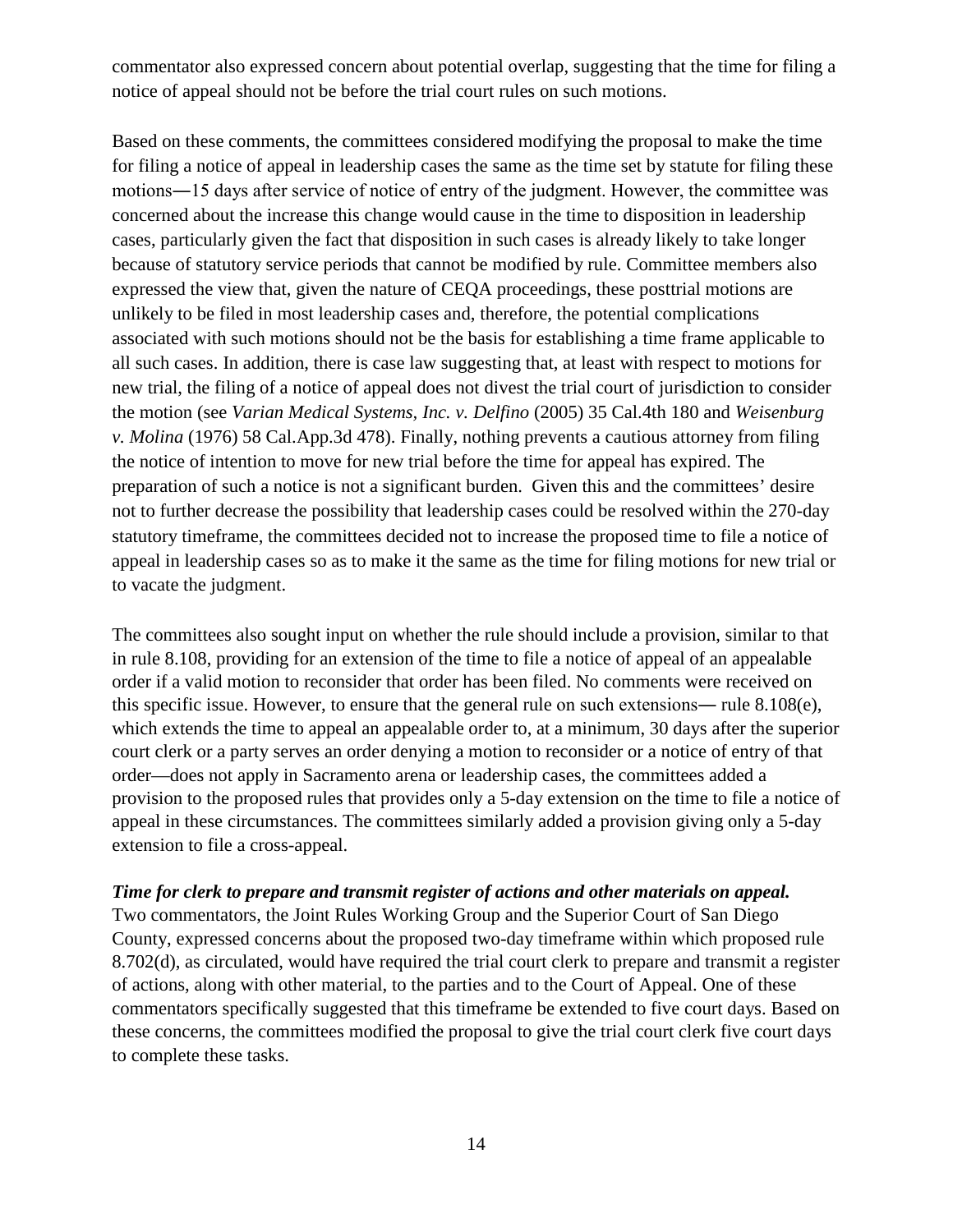#### **Implementation Requirements, Costs, and Operational Impacts**

Implementing the new expedited procedures will generate costs and operational impacts for both the trial courts and the Courts of Appeal in which the proceedings governed by these rules are filed. The \$100,000 fee for each appeal authorized by statute should offset these additional costs in the Courts of Appeal, but no such fee is authorized in the trial courts.

Attachments

1. Cal. Rules of Court, rules 3.1365, 3.2200, 3.2205–3.2208, 3.2220–3.2237, 8.104, 8.497, and 8.700–8.705, at pages 16-39.

2. Chart of comments, at pages 40-58.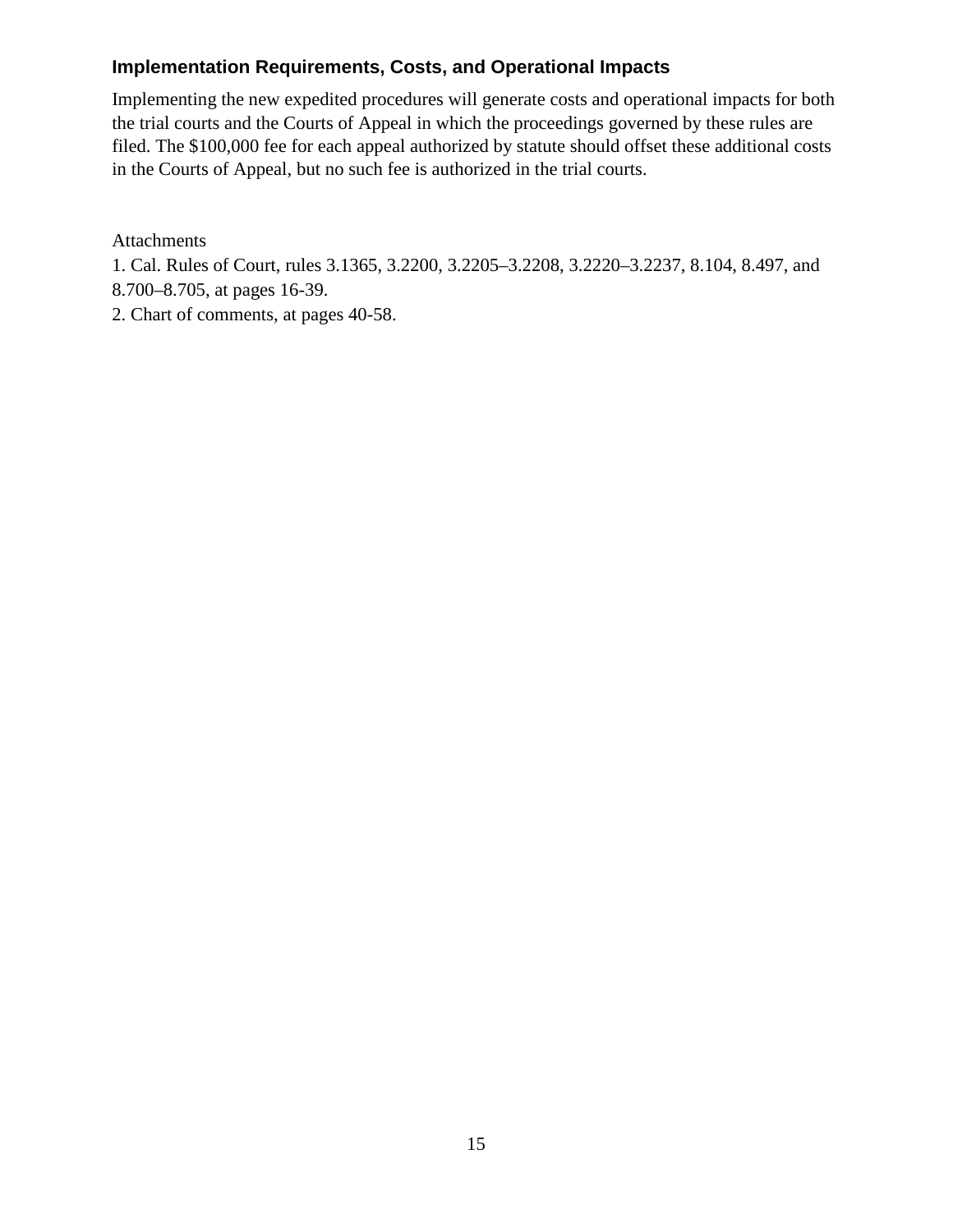Rules 3.1365, 3.2200, 3.2220–3.2237, and 8.700–8.705 of the California Rules of Court are adopted; rules 3.1366 and 3.1367 are renumbered and amended as rules 3.2206 and 3.2207; rules 3.1365 and 3.1368 are renumbered as rules 3.2205 and 3.2208; rule 8.104 is amended; and rule 8.497 is repealed, as follows:

| $\mathbf{1}$               | <b>Title 3. Civil Rules</b>                                                                                                                                                                                                                                                                             |
|----------------------------|---------------------------------------------------------------------------------------------------------------------------------------------------------------------------------------------------------------------------------------------------------------------------------------------------------|
| $\overline{2}$<br>3        | Division 11. Law and Motion                                                                                                                                                                                                                                                                             |
| $\overline{4}$<br>5        | <b>Chapter 7. Petitions Under the California Environmental Quality Act</b>                                                                                                                                                                                                                              |
| 6<br>7                     |                                                                                                                                                                                                                                                                                                         |
| 8<br>9                     | Rule 3.1365 3.2205. Form and format of administrative record lodged in a CEQA<br>proceeding                                                                                                                                                                                                             |
| 10                         | Rule 3.1366 3.2206. Lodging and service                                                                                                                                                                                                                                                                 |
| 11                         | Rule 3.1367 3.2207. Electronic format                                                                                                                                                                                                                                                                   |
| 12                         | Rule 3.1368 3.2208. Paper format                                                                                                                                                                                                                                                                        |
| 13                         |                                                                                                                                                                                                                                                                                                         |
| 14<br>15<br>16             | <b>Chapter-8 7. Other Civil Petitions</b>                                                                                                                                                                                                                                                               |
| 17<br>18                   | <b>Rule 3.1365. Petitions Under the California Environmental Quality Act</b>                                                                                                                                                                                                                            |
| 19<br>20<br>21             | Rules for petitions for relief brought under the California Environmental Quality Act have been<br>renumbered and moved to division 22 of these rules, beginning with rule 3.2200.                                                                                                                      |
| 22<br>23                   | <b>Advisory Committee Comment</b>                                                                                                                                                                                                                                                                       |
| 24<br>25<br>26             | Former rule 3.1365 on the form and format of administrative record lodged in a CEQA proceeding has<br>been renumbered as rule 3.2205.                                                                                                                                                                   |
| 27<br>28<br>29             | Division 22. Petitions Under the California Environmental Quality Act                                                                                                                                                                                                                                   |
| 30<br>31                   | <b>Chapter 1. General Provisions</b>                                                                                                                                                                                                                                                                    |
| 32<br>33                   | Rule 3.2200. Application                                                                                                                                                                                                                                                                                |
| 34<br>35<br>36<br>37<br>38 | Except as otherwise provided in chapter 2 for actions under Public Resources Code sections<br>21168.6.6 and 21178–21189.3, the rules in this chapter apply to all actions brought under the<br>California Environmental Quality Act (CEQA) as set forth in division 13 of the Public Resources<br>Code. |
| 39<br>40<br>41<br>42<br>43 | Rule 3.1365 3.2205. Form and format of administrative record lodged in a CEQA<br>proceeding<br>* * * *                                                                                                                                                                                                  |
| 44                         |                                                                                                                                                                                                                                                                                                         |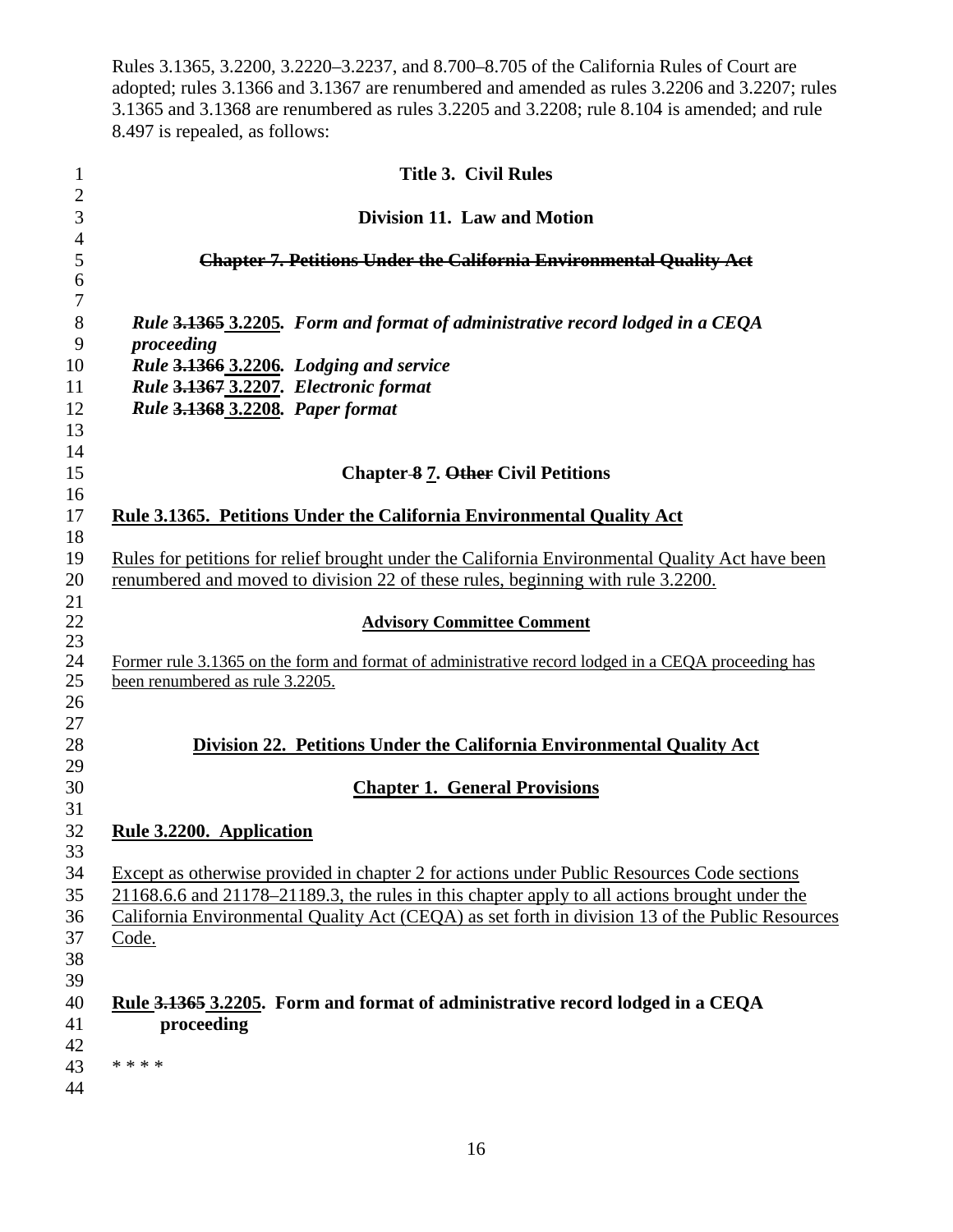**Rule 3.1366 3.2206. Lodging and service** 

 $\frac{2}{3}$ The party preparing the administrative record must lodge it with the court and serve it on each party. A record in electronic format must comply with rule 3.13672207. A record in paper format 5 must comply with rule 3.13682208. If the party preparing the administrative record elects, is required by law, or is ordered to prepare an electronic version of the record, (1) a court may require the party to lodge one copy of the record in paper format, and (2) a party may request the record in paper format and pay the reasonable cost or show good cause for a court order requiring the party preparing the administrative record to serve the requesting party with one copy of the record in paper format. **Rule 3.1367 3.2207. Electronic format (a) Requirements** The electronic version of the administrative record lodged in the court in a proceeding brought under the California Environmental Quality Act must be: 

- 20 (1) In compliance with rule 3.13652205;
- 22  $(2) (5) * * * * *$

 The electronic version of the index required under rule 3.13652205(b) may include hyperlinks to the indexed documents.

**(b) Documents not included**

 Unless otherwise required by law, any document that is part of the administrative record and for which it is not feasible to create an electronic version may be provided in paper format only. Not feasible means that it would be reduced in size or otherwise altered to such an extent that it would not be easily readable.

 **Rule 3.1368 3.2208. Paper format** 

 **\* \* \* \***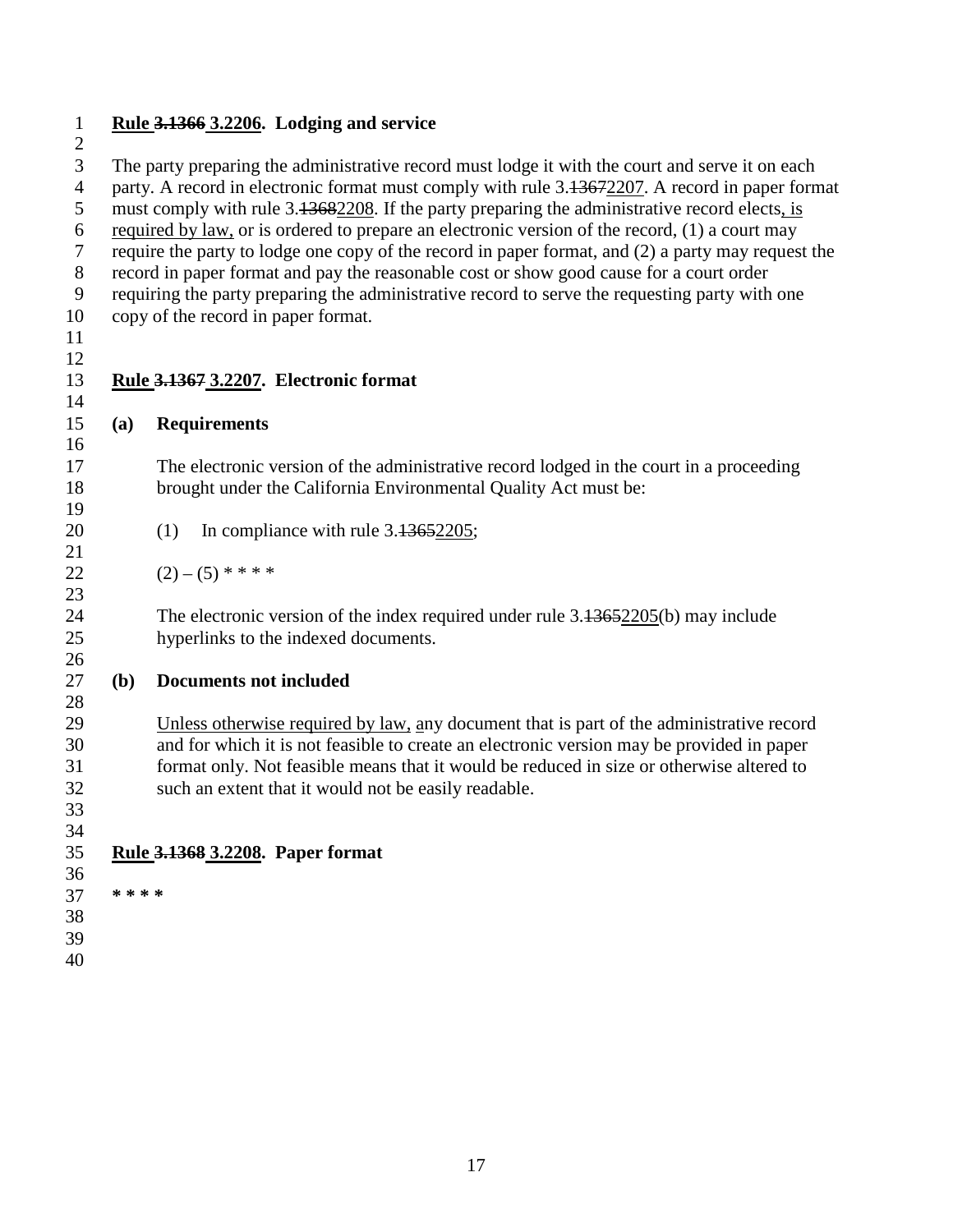|            | <b>Chapter 2. California Environmental Quality Act Proceedings under Public Resources</b><br>Code sections 21168.6.6 and 21178-21189.3                                                                                                                                                                                                                                                                                                                                                                                                                                                                                                                                                                                                                                                                                                               |
|------------|------------------------------------------------------------------------------------------------------------------------------------------------------------------------------------------------------------------------------------------------------------------------------------------------------------------------------------------------------------------------------------------------------------------------------------------------------------------------------------------------------------------------------------------------------------------------------------------------------------------------------------------------------------------------------------------------------------------------------------------------------------------------------------------------------------------------------------------------------|
|            | <b>Article 1. General Provisions</b>                                                                                                                                                                                                                                                                                                                                                                                                                                                                                                                                                                                                                                                                                                                                                                                                                 |
|            | Rule 3.2220. Definitions and application                                                                                                                                                                                                                                                                                                                                                                                                                                                                                                                                                                                                                                                                                                                                                                                                             |
| (a)        | <b>Definitions</b>                                                                                                                                                                                                                                                                                                                                                                                                                                                                                                                                                                                                                                                                                                                                                                                                                                   |
|            | As used in this chapter:                                                                                                                                                                                                                                                                                                                                                                                                                                                                                                                                                                                                                                                                                                                                                                                                                             |
|            | An "environmental leadership development project" or "leadership project" means a<br>(1)<br>project certified by the Governor under Public Resources Code sections 21182–<br>21184.                                                                                                                                                                                                                                                                                                                                                                                                                                                                                                                                                                                                                                                                  |
|            | The "Sacramento entertainment and sports center project" or "Sacramento arena<br>(2)<br>project" means an entertainment and sports center project as defined by Public<br>Resources Code section 21168.6.6, for which the proponent provided notice of<br>election to proceed under that statute described in section $21168.6.6(j)(1)$ .                                                                                                                                                                                                                                                                                                                                                                                                                                                                                                            |
| <u>(b)</u> | <b>Proceedings governed</b>                                                                                                                                                                                                                                                                                                                                                                                                                                                                                                                                                                                                                                                                                                                                                                                                                          |
|            | The rules in this chapter govern actions or proceedings brought to attack, review, set aside,<br>void, or annul the certification of the environmental impact report or the grant of any<br>project approvals for the Sacramento arena project or a leadership project. Except as<br>otherwise provided in Public Resources Code sections 21168.6.6 and 21178-21189.3 and<br>these rules, the provisions of the Public Resources Code and the CEQA Guidelines adopted<br>by the Natural Resources Agency (Cal. Code Regs., tit. 14, § 15000 et seq.) governing<br>judicial actions or proceedings to attack, review, set aside, void, or annul acts or decisions<br>of a public agency on the grounds of noncompliance with the California Environmental<br>Quality Act and the rules of court generally apply in proceedings governed by this rule. |
| $\Omega$   | <b>Complex case rules</b>                                                                                                                                                                                                                                                                                                                                                                                                                                                                                                                                                                                                                                                                                                                                                                                                                            |
|            | Any action or proceeding governed by these rules is exempted from the rules regarding<br>complex cases.                                                                                                                                                                                                                                                                                                                                                                                                                                                                                                                                                                                                                                                                                                                                              |
|            | <b>Rule 3.2221. Time</b>                                                                                                                                                                                                                                                                                                                                                                                                                                                                                                                                                                                                                                                                                                                                                                                                                             |
| (a)        | <b>Extensions of time</b>                                                                                                                                                                                                                                                                                                                                                                                                                                                                                                                                                                                                                                                                                                                                                                                                                            |
|            | The court may order extensions of time only for good cause and in order to promote the<br>interests of justice.                                                                                                                                                                                                                                                                                                                                                                                                                                                                                                                                                                                                                                                                                                                                      |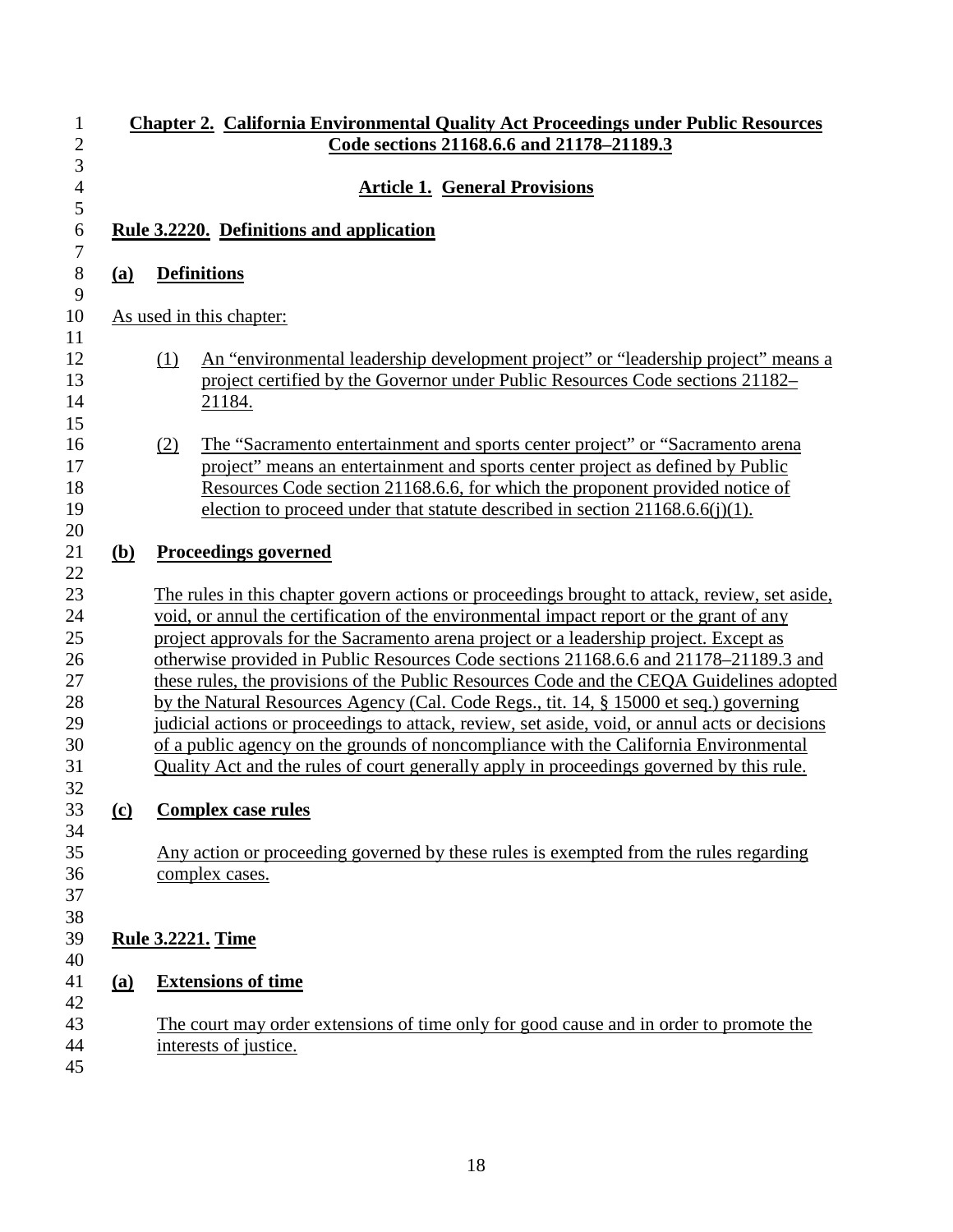| $\mathbf{1}$                          | ( <b>b</b> ) | <b>Extensions of time by parties</b>                                                                                                                                                    |                                                                                                                                                                                                                                        |  |  |  |  |
|---------------------------------------|--------------|-----------------------------------------------------------------------------------------------------------------------------------------------------------------------------------------|----------------------------------------------------------------------------------------------------------------------------------------------------------------------------------------------------------------------------------------|--|--|--|--|
| $\overline{c}$<br>3<br>$\overline{4}$ |              | If the parties stipulate to extend the time for performing any acts in actions governed by<br>these rules, they are deemed to have agreed that the time for resolving the action may be |                                                                                                                                                                                                                                        |  |  |  |  |
| 5                                     |              |                                                                                                                                                                                         | extended beyond 270 days by the number of days by which the performance of the act has                                                                                                                                                 |  |  |  |  |
| 6                                     |              |                                                                                                                                                                                         | been stipulated to be extended, and to that extent to have waived any objection to                                                                                                                                                     |  |  |  |  |
| 7<br>8                                |              | noncompliance with the deadlines for completing review stated in Public Resources Code<br>sections $21168.66(c)$ –(d) and $21185$ . Any such stipulation must be approved by the court. |                                                                                                                                                                                                                                        |  |  |  |  |
| 9<br>10                               | <u>(c)</u>   |                                                                                                                                                                                         | Sanctions for failure to comply with rules                                                                                                                                                                                             |  |  |  |  |
| 11<br>12<br>13<br>14                  |              |                                                                                                                                                                                         | If a party fails to comply with any time requirements provided in these rules or ordered by<br>the court, the court may issue an order to show cause as to why one of the following<br>sanctions should not be imposed:                |  |  |  |  |
| 15<br>16<br>17<br>18                  |              | (A)                                                                                                                                                                                     | Reduction of time otherwise permitted under these rules for the performance of other<br>acts by that party;                                                                                                                            |  |  |  |  |
| 19<br>20                              |              | (B)                                                                                                                                                                                     | If the failure to comply is by petitioner or plaintiff, dismissal of the petition;                                                                                                                                                     |  |  |  |  |
| 21<br>22<br>23                        |              | (C)                                                                                                                                                                                     | If the failure to comply is by respondent or a real party in interest, removal of the<br>action from the expedited procedures provided under Public Resources Code<br>sections $21168.66(c)$ –(d) and $21185$ and these rules; or      |  |  |  |  |
| 24<br>25<br>26                        |              | (D)                                                                                                                                                                                     | Any other sanction that the court finds appropriate.                                                                                                                                                                                   |  |  |  |  |
| 27<br>28                              |              |                                                                                                                                                                                         | Rule 3.2222. Filing and service                                                                                                                                                                                                        |  |  |  |  |
| 29<br>30                              | (a)          |                                                                                                                                                                                         | <b>Electronic filing</b>                                                                                                                                                                                                               |  |  |  |  |
| 31<br>32<br>33<br>34<br>35            |              |                                                                                                                                                                                         | All pleadings and other documents filed in actions or proceedings governed by this chapter<br>must be filed electronically, unless the action or proceeding is in a court that does not<br>provide for electronic filing of documents. |  |  |  |  |
| 36<br>37                              | <u>(b)</u>   | <b>Service</b>                                                                                                                                                                          |                                                                                                                                                                                                                                        |  |  |  |  |
| 38                                    |              |                                                                                                                                                                                         | Other than the petition, which must be served personally, all documents that the rules in                                                                                                                                              |  |  |  |  |
| 39                                    |              |                                                                                                                                                                                         | this chapter require be served on the parties must be served personally or electronically.                                                                                                                                             |  |  |  |  |
| 40<br>41                              |              |                                                                                                                                                                                         | All parties represented by counsel are deemed to have agreed to accept electronic service.<br>All self-represented parties may agree to such service.                                                                                  |  |  |  |  |
| 42<br>43                              | <u>(c)</u>   |                                                                                                                                                                                         | Service of petition in action regarding Sacramento arena project                                                                                                                                                                       |  |  |  |  |
| 44                                    |              |                                                                                                                                                                                         |                                                                                                                                                                                                                                        |  |  |  |  |
| 45                                    |              |                                                                                                                                                                                         | Service of the petition or complaint in an action governed by these rules and relating to a                                                                                                                                            |  |  |  |  |
| 46                                    |              |                                                                                                                                                                                         | Sacramento arena project must be made according to the rules in article 2.                                                                                                                                                             |  |  |  |  |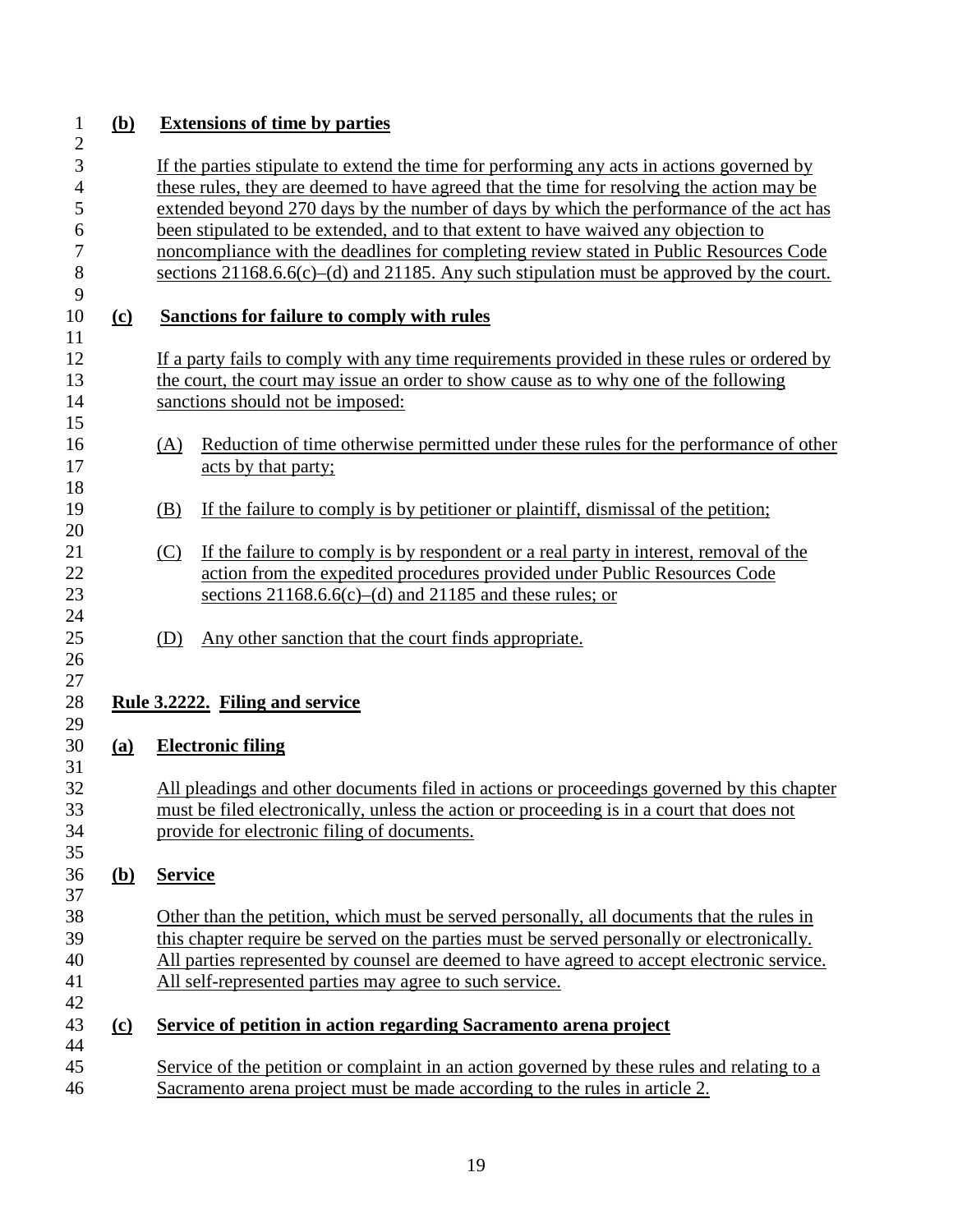| (d)        |        | Service of petition in action regarding leadership project                                                                                                                                                                                                                                                                                                                                                                                                                                                                                                         |
|------------|--------|--------------------------------------------------------------------------------------------------------------------------------------------------------------------------------------------------------------------------------------------------------------------------------------------------------------------------------------------------------------------------------------------------------------------------------------------------------------------------------------------------------------------------------------------------------------------|
|            |        | If the petition or complaint in an action governed by these rules and relating to an<br>leadership project is not personally served on any respondent public agency, any real party<br>in interest, and the Attorney General within three court days following filing of the<br>petition, the time for filing petitioner's briefs on the merits provided in rule 3.2227(a) and<br>rule 8.702(e) will be decreased by one day for every additional two court days in which<br>service is not completed, unless otherwise ordered by the court for good cause shown. |
| <u>(e)</u> |        | <b>Exemption from extension of time</b>                                                                                                                                                                                                                                                                                                                                                                                                                                                                                                                            |
|            | rules. | The extension of time provided in Code of Civil Procedure section 1010.6 for service<br>completed by electronic means does not apply to any service in actions governed by these                                                                                                                                                                                                                                                                                                                                                                                   |
|            |        | <b>Advisory Committee Comment</b>                                                                                                                                                                                                                                                                                                                                                                                                                                                                                                                                  |
|            |        |                                                                                                                                                                                                                                                                                                                                                                                                                                                                                                                                                                    |
|            |        | file within 10 days of the issuance of a Notice of Determination. See rule 3.2227(a).<br>Rule 3.2223. Petition                                                                                                                                                                                                                                                                                                                                                                                                                                                     |
|            |        | In addition to any other applicable requirements, the petition must:                                                                                                                                                                                                                                                                                                                                                                                                                                                                                               |
|            | (1)    | "Sacramento Arena CEQA Challenge" or an "Environmental Leadership CEQA<br>Challenge";                                                                                                                                                                                                                                                                                                                                                                                                                                                                              |
|            | (2)    | to file actions governed by these rules more quickly, in the form of extra briefing time for petitioners who<br>On the first page, directly below the case number, indicate that the matter is either a<br>State either:                                                                                                                                                                                                                                                                                                                                           |
|            |        | The proponent of the project at issue provided notice to the lead agency that it<br>(A)<br>was proceeding under Public Resources Code section 21168.6.6 and is subject<br>to this rule; or                                                                                                                                                                                                                                                                                                                                                                         |
|            |        | The project at issue was certified by the Governor as a leadership project under<br>(B)<br>Public Resources Code sections 21182–21184 and is subject to this rule;                                                                                                                                                                                                                                                                                                                                                                                                 |
|            | (3)    | If a leadership project, provide notice that the person or entity that applied for<br>certification of the project as a leadership project must, if the matter goes to the<br>Court of Appeal, make the payments required by Public Resources Code section<br>$21183(f)$ ; and                                                                                                                                                                                                                                                                                     |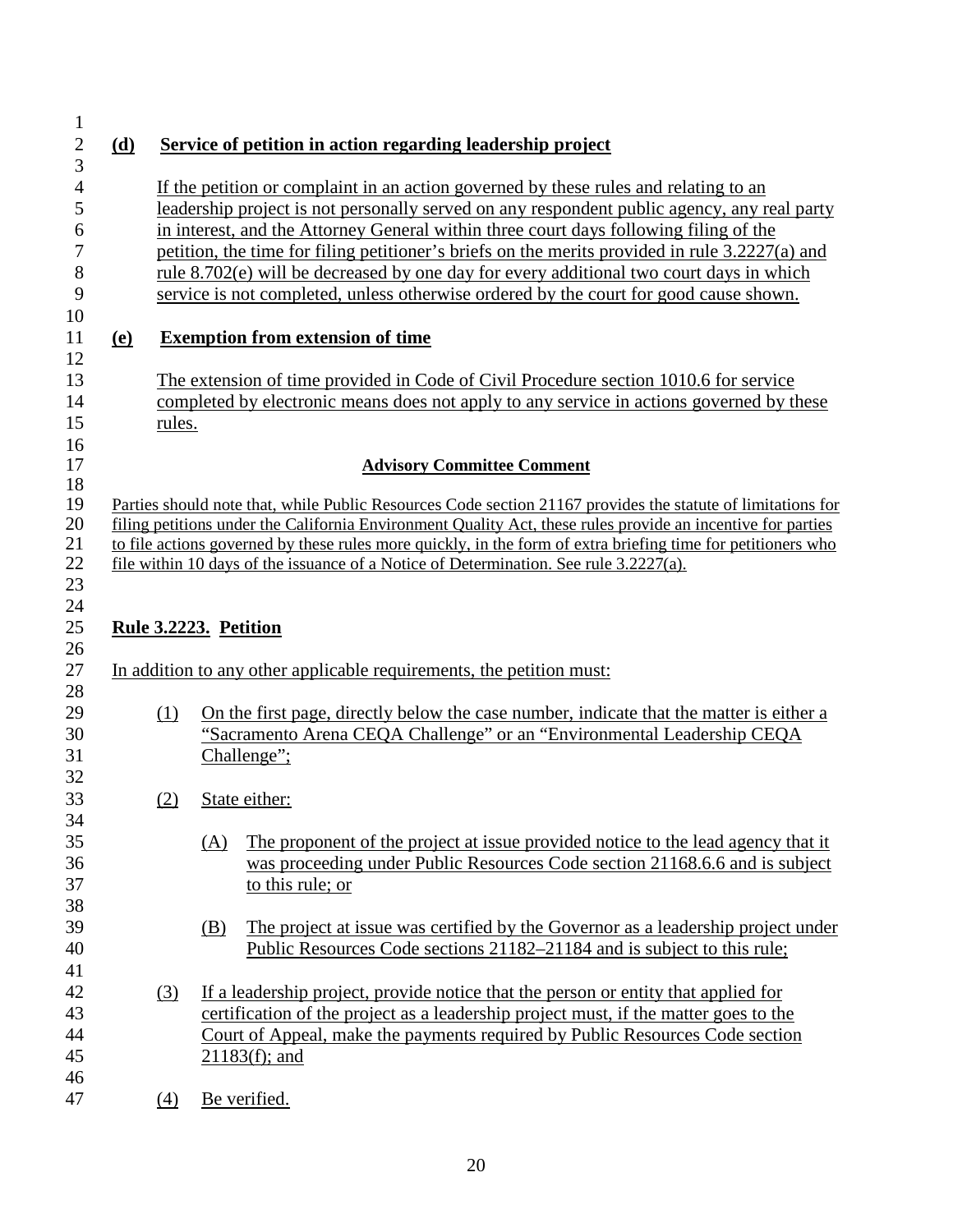| (a)          | <b>Responsive pleadings and motions</b>                                                                                                                                                                                                                                                                                                                                                                                                                                                                           |
|--------------|-------------------------------------------------------------------------------------------------------------------------------------------------------------------------------------------------------------------------------------------------------------------------------------------------------------------------------------------------------------------------------------------------------------------------------------------------------------------------------------------------------------------|
|              | Respondent and any real party in interest must serve and file any answer to the petition;<br>any motion challenging the sufficiency of the petition, including any motion to dismiss the<br>petition; any other response to the petition; any motion to change venue; or any motion to<br>intervene within 10 days after service of petition or complaint on that party or within the<br>time ordered by the court. Any such answer, motion, or other response from the same party<br>must be filed concurrently. |
| <u>(b)</u>   | <b>Opposition</b>                                                                                                                                                                                                                                                                                                                                                                                                                                                                                                 |
|              | Any opposition or other response to a motion challenging the sufficiency of the petition or<br>to change venue must be served and filed within 10 days after the motion is served.                                                                                                                                                                                                                                                                                                                                |
|              | Rule 3.2225. Administrative record                                                                                                                                                                                                                                                                                                                                                                                                                                                                                |
| (a)          | <b>Lodging and service</b>                                                                                                                                                                                                                                                                                                                                                                                                                                                                                        |
|              | Within 10 days after the petition is served on the lead public agency, that agency must<br>lodge the certified final administrative record in electronic form with the court and serve<br>notice on petitioner and real party in interest that the record has been lodged with the court.<br>Within that same time, the agency must serve a copy of the administrative record in<br>electronic form on any petitioner and real party in interest who has not already been<br>provided a copy.                     |
| ( <b>b</b> ) | Paper copy of record                                                                                                                                                                                                                                                                                                                                                                                                                                                                                              |
|              | (1) On request of the court, the lead agency shall provide the court with the record in<br>paper format.                                                                                                                                                                                                                                                                                                                                                                                                          |
|              | On request and payment of the reasonable cost of preparation, or on order of the<br>(2)<br>court for good cause shown, the lead agency shall provide a party with the record in<br>paper format.                                                                                                                                                                                                                                                                                                                  |
| $\Omega$     | <b>Motions regarding the record</b>                                                                                                                                                                                                                                                                                                                                                                                                                                                                               |
|              | Unless otherwise ordered by the court:                                                                                                                                                                                                                                                                                                                                                                                                                                                                            |
|              | Any request to augment or otherwise change the contents of the administrative<br>(1)<br>record must be made by motion served and filed no later than the filing of that                                                                                                                                                                                                                                                                                                                                           |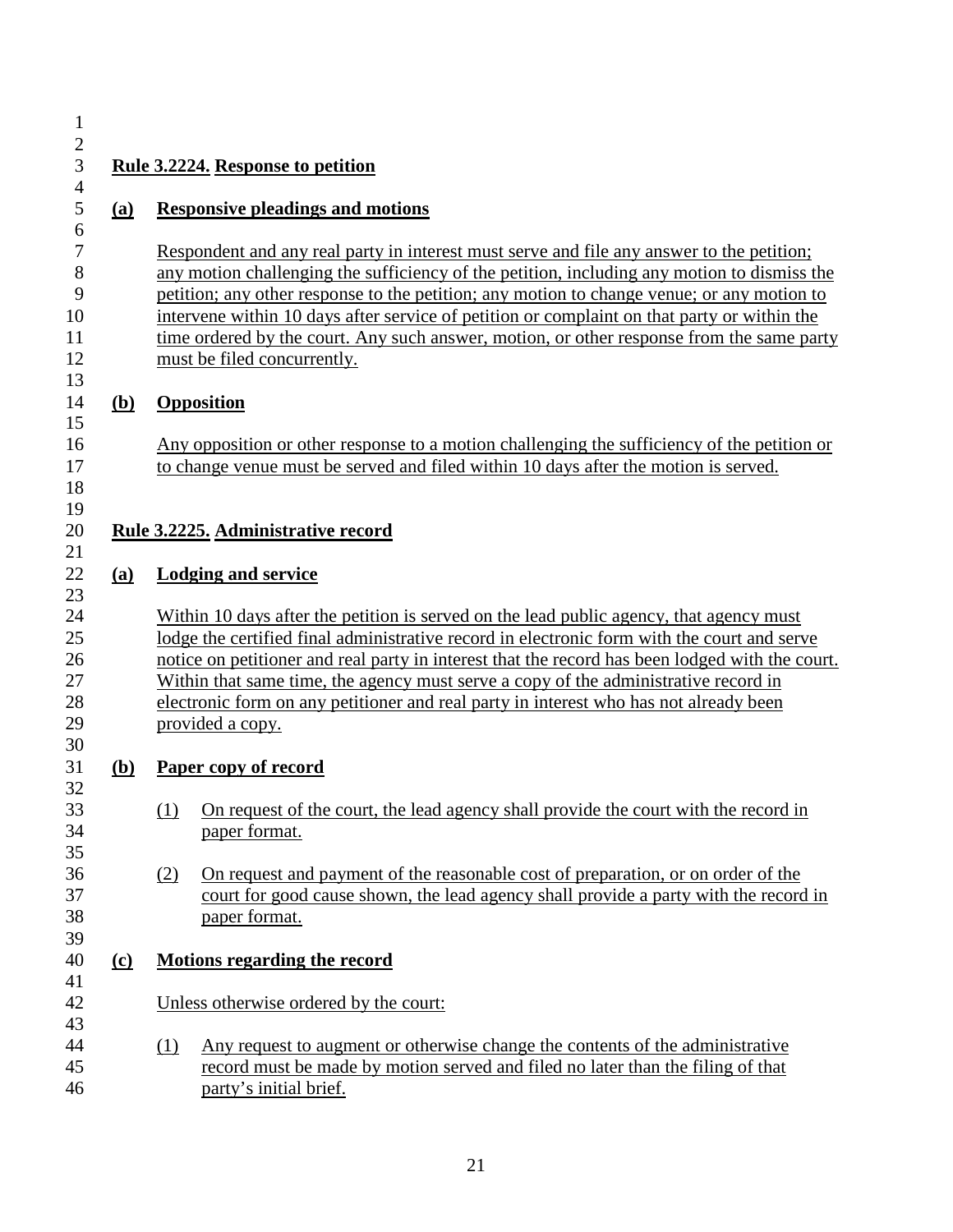| $\mathbf{1}$<br>$\overline{2}$<br>3<br>4 |            | (2)               | Any opposition or other response to the motion must be served and filed within 10<br>days after the motion is filed.                                                                                                                                                                                                                                          |
|------------------------------------------|------------|-------------------|---------------------------------------------------------------------------------------------------------------------------------------------------------------------------------------------------------------------------------------------------------------------------------------------------------------------------------------------------------------|
| 5<br>6<br>$\overline{7}$                 |            | (3)               | Any motion regarding the record will be heard at the time of the hearing on the<br>merits of the petition unless the court orders otherwise.                                                                                                                                                                                                                  |
| 8<br>$\mathbf{9}$<br>10                  |            |                   | <u>Rule 3.2226. Initial case management conference</u>                                                                                                                                                                                                                                                                                                        |
| 11<br>12                                 | (a)        |                   | <b>Timing of conference</b>                                                                                                                                                                                                                                                                                                                                   |
| 13<br>14                                 |            |                   | The court should hold an initial case management conference within 30 days of the filing<br>of the petition or complaint.                                                                                                                                                                                                                                     |
| 15<br>16                                 | <u>(b)</u> | <b>Notice</b>     |                                                                                                                                                                                                                                                                                                                                                               |
| 17<br>18<br>19<br>20<br>21               |            |                   | Petitioner must provide notice of the case management conference to respondent, real party<br>in interest, and any responsible agency or party to the action who has been served before<br>the case management conference, within one court day of receiving notice from the court<br>or at time of service of the petition or complaint, whichever is later. |
| 22<br>23                                 | $\Omega$   |                   | <b>Subjects for consideration</b>                                                                                                                                                                                                                                                                                                                             |
| 24<br>25                                 |            |                   | At the conference, the court should consider the following subjects:                                                                                                                                                                                                                                                                                          |
| 26<br>27<br>28                           |            | (1)               | Whether all parties named in the petition or complaint have been served;                                                                                                                                                                                                                                                                                      |
| 29<br>30                                 |            | (2)               | Whether a list of responsible agencies has been provided and notice provided to<br>each;                                                                                                                                                                                                                                                                      |
| 31<br>32<br>33                           |            | (3)               | Whether all responsive pleadings have been filed, and if not, when they must be<br>filed, and whether any hearing is required to address them;                                                                                                                                                                                                                |
| 34<br>35<br>36                           |            | (4)               | Whether severance, bifurcation, or consolidation with other actions is desirable and,<br>if so, a relevant briefing schedule;                                                                                                                                                                                                                                 |
| 37<br>38<br>39                           |            | $\left( 5\right)$ | Whether to appoint liaison or lead counsel, and either a briefing schedule on this<br>issue or the actual appointment of counsel;                                                                                                                                                                                                                             |
| 40<br>41<br>42<br>43<br>44               |            | (6)               | Whether the administrative record has been certified and served on all parties,<br>whether there are any issues with it, and whether the court wants to receive a paper<br>copy;                                                                                                                                                                              |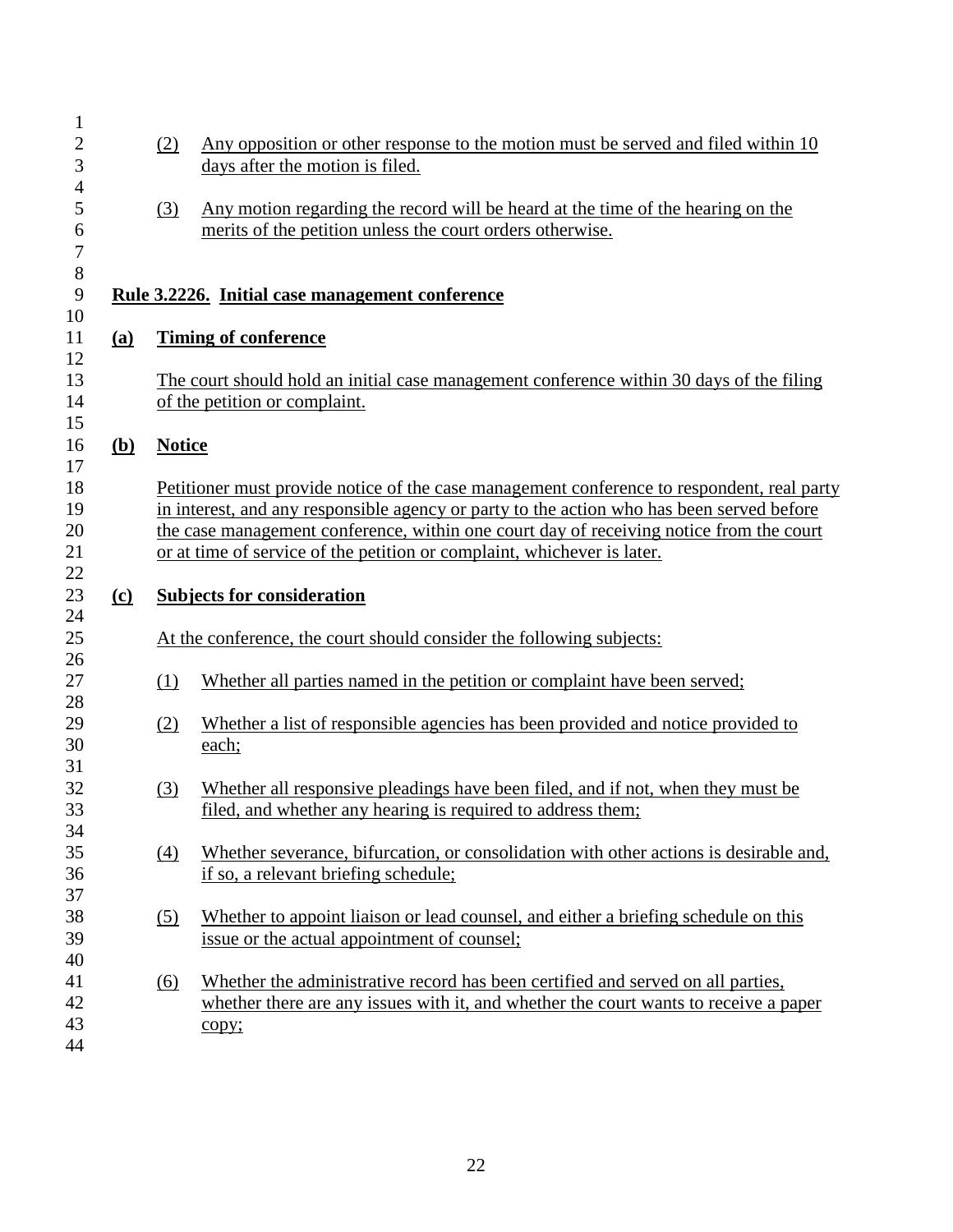| $\mathbf{1}$        |            | (7)     | Whether the parties anticipate any motions before the hearing on the merits                               |
|---------------------|------------|---------|-----------------------------------------------------------------------------------------------------------|
| $\overline{c}$<br>3 |            |         | concerning discovery, injunctions, or other matters, and if so, a briefing schedule for<br>these motions; |
| $\overline{4}$      |            |         |                                                                                                           |
| 5                   |            | (8)     | What issues the parties intend to raise in their briefs on the merits and whether any                     |
| 6<br>7              |            |         | limitation of issues to be briefed and argued is appropriate;                                             |
| 8                   |            | (9)     | Whether a schedule for briefs on the merits different from the schedule provided in                       |
| 9                   |            |         | these rules is appropriate;                                                                               |
| 10                  |            |         |                                                                                                           |
| 11                  |            |         | (10) Whether the submission of joint briefs on the merits is appropriate and the page                     |
| 12<br>13            |            |         | limitations on all briefs, whether aggregate per side or per brief;                                       |
| 14                  |            |         | (11) When the hearing on the merits of the petition will be held and the amount of time                   |
| 15                  |            |         | appropriate for it;                                                                                       |
| 16                  |            |         |                                                                                                           |
| 17                  |            |         | (12) The potential for settlement and whether a schedule for settlement conferences or                    |
| 18<br>19            |            |         | alternative dispute resolution should be set;                                                             |
| 20                  |            | (13)    | Any stipulations between the parties;                                                                     |
| 21                  |            |         |                                                                                                           |
| 22<br>23            |            | (14)    | Whether a further case management conference should be set; and                                           |
| 24                  |            |         | (15) Any other matters that the court finds appropriate.                                                  |
| 25<br>26            | (d)        |         | Joint case management conference statements                                                               |
| 27<br>28            |            |         | At least three court days before the case management conference, petitioner and all parties               |
| 29                  |            |         | that have been served with the petition must serve and file a joint case management                       |
| 30                  |            |         | conference statement that addresses the issues identified in (c) and any other pertinent                  |
| 31                  |            | issues. |                                                                                                           |
| 32                  |            |         |                                                                                                           |
| 33<br>34            | <u>(e)</u> |         | <b>Preparation for the conference</b>                                                                     |
| 35                  |            |         | At the conference, lead counsel for each party and each self-represented party must appear                |
| 36                  |            |         | by telephone or personally, must be familiar with the case, and must be prepared to discuss               |
| 37                  |            |         | and commit to the party's position on the issues listed in (c).                                           |
| 38<br>39            |            |         |                                                                                                           |
| 40                  |            |         | <b>Rule 3.2227. Briefing and Hearing</b>                                                                  |
| 41                  |            |         |                                                                                                           |
| 42                  | (a)        |         | <b>Briefing schedule</b>                                                                                  |
| 43<br>44            |            |         | Unless otherwise ordered by the court:                                                                    |
| 45                  |            |         |                                                                                                           |
|                     |            |         |                                                                                                           |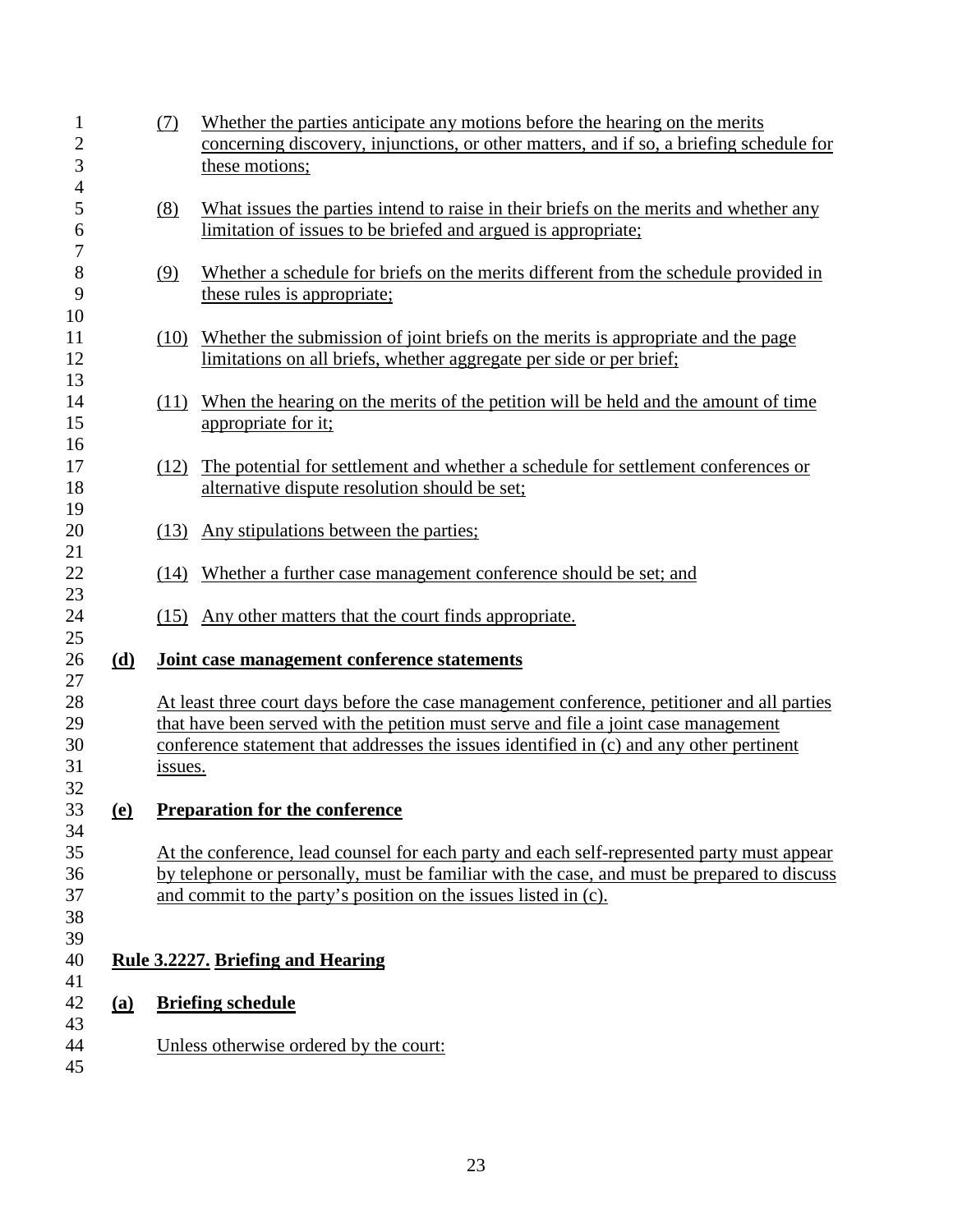| $\mathbf{1}$                     |              | (1)                                                                                                                                                 | Within 5 days after filing its brief, each party must submit an electronic version of                                                                            |  |  |  |
|----------------------------------|--------------|-----------------------------------------------------------------------------------------------------------------------------------------------------|------------------------------------------------------------------------------------------------------------------------------------------------------------------|--|--|--|
| $\overline{2}$<br>$\overline{3}$ |              |                                                                                                                                                     | the brief that contains hyperlinks to material cited in the brief, including                                                                                     |  |  |  |
| $\overline{4}$                   |              |                                                                                                                                                     | electronically searchable copies of the administrative record, cited decisions, and any                                                                          |  |  |  |
|                                  |              |                                                                                                                                                     | other brief in the case filed electronically by the parties. Such briefs must comply<br>with any local requirements of the reviewing court relating to e-briefs. |  |  |  |
| 5<br>6                           |              |                                                                                                                                                     |                                                                                                                                                                  |  |  |  |
| $\overline{7}$                   |              | (2)                                                                                                                                                 | The petitioner must serve and file its brief within 25 days after the case management                                                                            |  |  |  |
| 8                                |              |                                                                                                                                                     | conference, unless petitioner served and filed the petition within 10 days of the                                                                                |  |  |  |
| 9                                |              |                                                                                                                                                     | public agency's issuance of its Notice of Determination, in which case petitioner                                                                                |  |  |  |
| 10                               |              |                                                                                                                                                     | must file and serve its brief within 35 days after the case management conference.                                                                               |  |  |  |
| 11                               |              |                                                                                                                                                     |                                                                                                                                                                  |  |  |  |
| 12                               |              | (3)                                                                                                                                                 | Within 25 days after the petitioner's brief is filed, the respondent public agency                                                                               |  |  |  |
| 13                               |              |                                                                                                                                                     | must—and any real party in interest may—serve and file a respondent's brief.                                                                                     |  |  |  |
| 14                               |              |                                                                                                                                                     | Respondents and real parties must file a single joint brief, unless otherwise ordered                                                                            |  |  |  |
| 15                               |              |                                                                                                                                                     | by the court.                                                                                                                                                    |  |  |  |
| 16                               |              |                                                                                                                                                     |                                                                                                                                                                  |  |  |  |
| 17                               |              | $\left(4\right)$                                                                                                                                    | Within 5 days after the respondent's brief is filed, the parties must jointly file an                                                                            |  |  |  |
| 18                               |              |                                                                                                                                                     | appendix of excerpts that contain the documents or pertinent excerpts of the                                                                                     |  |  |  |
| 19                               |              |                                                                                                                                                     | documents cited in the parties' briefs.                                                                                                                          |  |  |  |
| 20                               |              |                                                                                                                                                     |                                                                                                                                                                  |  |  |  |
| 21                               |              | (5)                                                                                                                                                 | Within 10 days after the respondent's brief is filed, the petitioner may serve and file                                                                          |  |  |  |
| 22                               |              |                                                                                                                                                     | a reply brief.                                                                                                                                                   |  |  |  |
| 23                               |              |                                                                                                                                                     |                                                                                                                                                                  |  |  |  |
| 24                               | ( <b>b</b> ) | <b>Hearing</b>                                                                                                                                      |                                                                                                                                                                  |  |  |  |
| 25                               |              |                                                                                                                                                     |                                                                                                                                                                  |  |  |  |
| 26                               |              | (1)                                                                                                                                                 | The hearing should be held within 80 days of the case management conference,                                                                                     |  |  |  |
| 27                               |              |                                                                                                                                                     | extended by the number of days to which the parties have stipulated to extend the                                                                                |  |  |  |
| 28                               |              |                                                                                                                                                     | briefing schedule.                                                                                                                                               |  |  |  |
| 29                               |              |                                                                                                                                                     |                                                                                                                                                                  |  |  |  |
| 30                               |              | (2)                                                                                                                                                 | If the court has, within 90 days of the filing of the petition or complaint, set a hearing                                                                       |  |  |  |
| 31                               |              |                                                                                                                                                     | date, the provision in Public Resources Code section 21167.4 that petitioner request                                                                             |  |  |  |
| 32                               |              |                                                                                                                                                     | a hearing date within 90 days is deemed to have been met and no further request is                                                                               |  |  |  |
| 33                               |              |                                                                                                                                                     | required.                                                                                                                                                        |  |  |  |
| 34                               |              |                                                                                                                                                     |                                                                                                                                                                  |  |  |  |
| 35                               |              |                                                                                                                                                     | <b>Advisory Committee Comment</b>                                                                                                                                |  |  |  |
| 36                               |              |                                                                                                                                                     |                                                                                                                                                                  |  |  |  |
| 37<br>38                         |              | Parties should note that, in the event of an appeal, the only form of record of the hearing is a court<br>reporter's transcript. See rule 8.702(d). |                                                                                                                                                                  |  |  |  |
| 39                               |              |                                                                                                                                                     |                                                                                                                                                                  |  |  |  |
| 40                               |              |                                                                                                                                                     |                                                                                                                                                                  |  |  |  |
| 41                               |              |                                                                                                                                                     | Rule 3.2228. Judgment                                                                                                                                            |  |  |  |
| 42                               |              |                                                                                                                                                     |                                                                                                                                                                  |  |  |  |
| 43                               |              |                                                                                                                                                     | The court should issue its decision and final order, writ, or judgment within 30 days of the                                                                     |  |  |  |
|                                  |              |                                                                                                                                                     |                                                                                                                                                                  |  |  |  |
| 44                               |              |                                                                                                                                                     | completion of the hearing in the action. The court must include a written statement of the factual                                                               |  |  |  |
| 45                               |              |                                                                                                                                                     | and legal basis for its decision. Code of Civil Procedure section 632 does not apply to actions                                                                  |  |  |  |
| 46                               |              |                                                                                                                                                     | governed by the rules in this division.                                                                                                                          |  |  |  |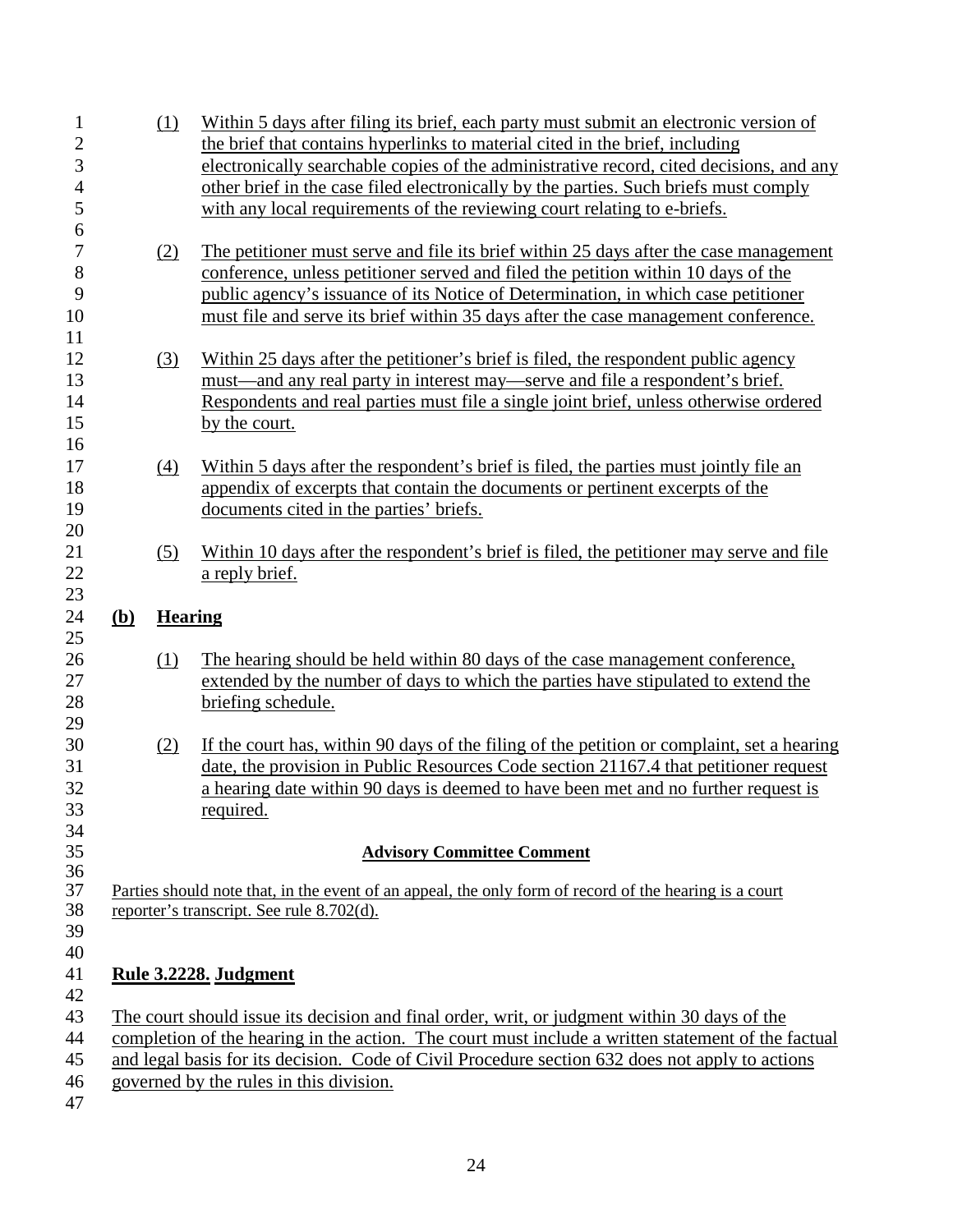| 2 |  |
|---|--|
| 3 |  |
| 4 |  |

#### **Rule 3.2229. Notice of settlement**

| 5                |              |                                                                                            |            |                                                                                              |  |  |  |  |
|------------------|--------------|--------------------------------------------------------------------------------------------|------------|----------------------------------------------------------------------------------------------|--|--|--|--|
| $\sqrt{6}$       |              |                                                                                            |            |                                                                                              |  |  |  |  |
| $\boldsymbol{7}$ |              | <u>Rule 3.2230. Settlement procedures and statement of issues</u>                          |            |                                                                                              |  |  |  |  |
| $\,8\,$          |              |                                                                                            |            |                                                                                              |  |  |  |  |
| 9                |              | In cases governed by the rules in this chapter, unless otherwise ordered by the court, the |            |                                                                                              |  |  |  |  |
| 10               |              |                                                                                            |            | procedures described in Public Resources Code section 21167.8, including the filing of a     |  |  |  |  |
| 11               |              |                                                                                            |            | statement of issues, are deemed to have been met by the parties addressing the potential for |  |  |  |  |
| 12               |              |                                                                                            |            | settlement and narrowing of issues within the case management conference statement and       |  |  |  |  |
| 13               |              |                                                                                            |            | discussing those points as part of the case management conference.                           |  |  |  |  |
| 14               |              |                                                                                            |            |                                                                                              |  |  |  |  |
| 15               |              |                                                                                            |            |                                                                                              |  |  |  |  |
| 16               |              |                                                                                            |            | Rule 3.2231. Post-judgment motions                                                           |  |  |  |  |
| 17               |              |                                                                                            |            |                                                                                              |  |  |  |  |
| 18               | (a)          |                                                                                            |            | <b>Exemption from statutory provisions</b>                                                   |  |  |  |  |
| 19               |              |                                                                                            |            |                                                                                              |  |  |  |  |
| 20               |              |                                                                                            |            | In any actions governed by the rules in this article, any postiudgment motion except for a   |  |  |  |  |
| 21               |              |                                                                                            |            | motion for attorney's fees and costs is governed by this rule. Such motions are exempt       |  |  |  |  |
| 22               |              |                                                                                            |            | from the timing requirements otherwise applicable to postjudgment motions under Code of      |  |  |  |  |
| 23               |              |                                                                                            |            | Civil Procedure section 1005. Motions in Sacramento arena project cases are also exempt      |  |  |  |  |
| 24               |              |                                                                                            |            | from the timing and procedural requirements of Code of Civil Procedure sections 659 and      |  |  |  |  |
| 25               |              | 663.                                                                                       |            |                                                                                              |  |  |  |  |
| 26               |              |                                                                                            |            |                                                                                              |  |  |  |  |
| 27               | ( <b>b</b> ) |                                                                                            |            | Time for post-judgment motions                                                               |  |  |  |  |
| 28               |              |                                                                                            |            |                                                                                              |  |  |  |  |
| 29               |              | (1)                                                                                        |            | Time for motions under Code of Civil Procedure section 473                                   |  |  |  |  |
| 30               |              |                                                                                            |            |                                                                                              |  |  |  |  |
| 31               |              |                                                                                            |            | Moving party must serve and file any motion before the earlier of:                           |  |  |  |  |
| 32               |              |                                                                                            |            |                                                                                              |  |  |  |  |
| 33               |              |                                                                                            | (A)        | Five days after the court clerk mails to the moving party a document entitled                |  |  |  |  |
| 34               |              |                                                                                            |            | "Notice of Entry" of judgment or a file-stamped copy of the judgment,                        |  |  |  |  |
| 35               |              |                                                                                            |            | showing the date either was served; or                                                       |  |  |  |  |
| 36               |              |                                                                                            |            |                                                                                              |  |  |  |  |
| 37               |              |                                                                                            | <u>(B)</u> | Five days after the moving party is served by any party with a written notice of             |  |  |  |  |
| 38               |              |                                                                                            |            | judgment or a file-stamped copy of the judgment, accompanied by a proof of                   |  |  |  |  |
| 39               |              |                                                                                            |            | service.                                                                                     |  |  |  |  |
| 40               |              |                                                                                            |            |                                                                                              |  |  |  |  |
| 41               |              | (2)                                                                                        |            | Time for motions for new trial or motions to vacate judgment                                 |  |  |  |  |
| 42               |              |                                                                                            |            |                                                                                              |  |  |  |  |
| 43               |              |                                                                                            |            | Moving party in Sacramento arena project cases must serve and file motion before             |  |  |  |  |
| 44               |              |                                                                                            |            | the earlier of:                                                                              |  |  |  |  |
| 45               |              |                                                                                            |            |                                                                                              |  |  |  |  |

The petitioner or plaintiff must immediately notify the court if the case is settled.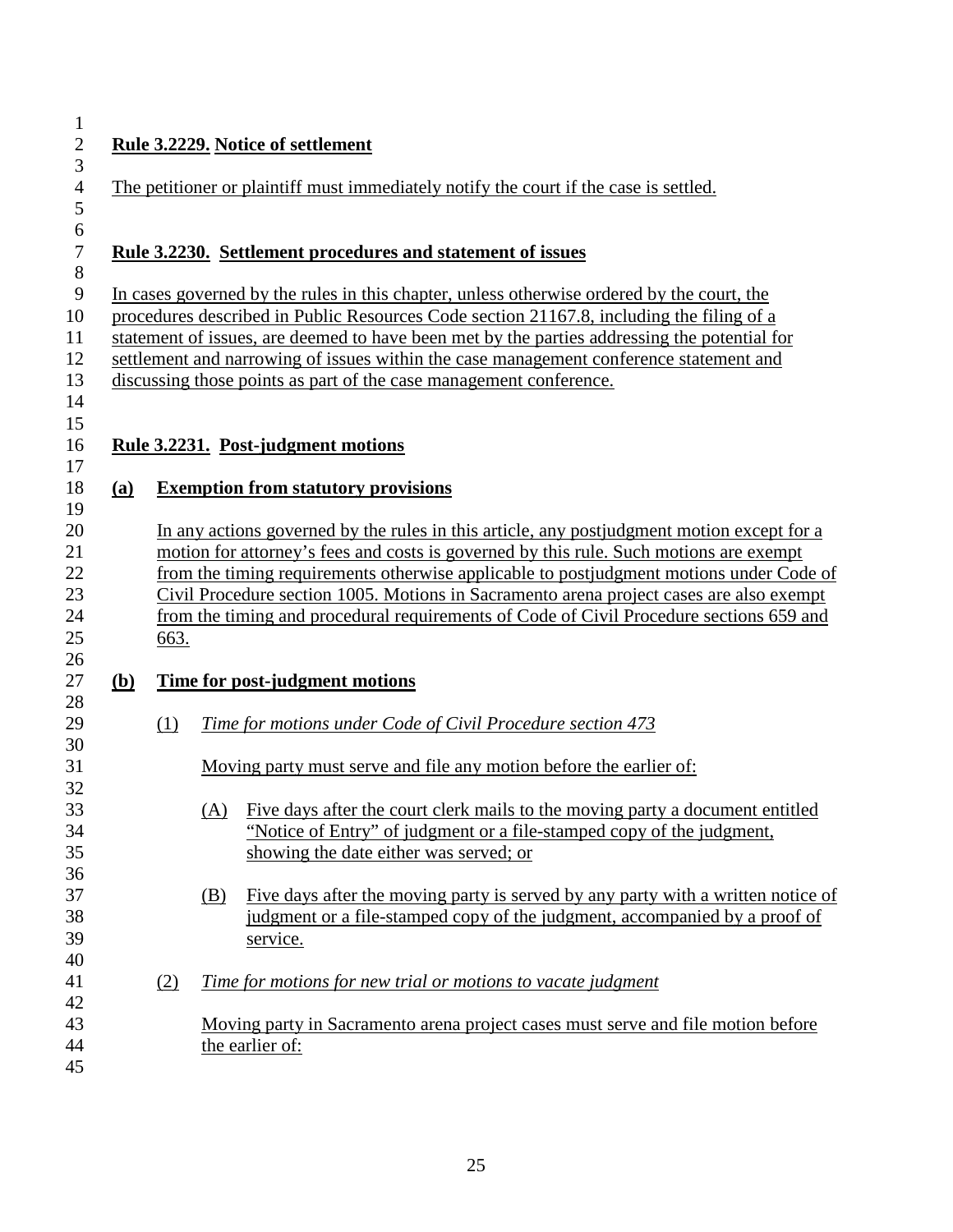| $\mathbf 1$<br>$\overline{c}$      |                                                                                                                    | Five days after the court clerk mails to the moving party a document entitled<br>(A)<br>"Notice of Entry" of judgment or a file-stamped copy of the judgment,                                                                                                   |  |  |  |  |
|------------------------------------|--------------------------------------------------------------------------------------------------------------------|-----------------------------------------------------------------------------------------------------------------------------------------------------------------------------------------------------------------------------------------------------------------|--|--|--|--|
| 3                                  |                                                                                                                    | showing the date either was served; or                                                                                                                                                                                                                          |  |  |  |  |
| $\overline{4}$<br>5<br>6<br>$\tau$ |                                                                                                                    | Five days after the moving party is served by any party with a written notice of<br>(B)<br>judgment or a file-stamped copy of the judgment, accompanied by a proof of<br>service.                                                                               |  |  |  |  |
| 8<br>9                             | $\Omega$                                                                                                           | <b>Memorandum</b>                                                                                                                                                                                                                                               |  |  |  |  |
| 10<br>11<br>12                     |                                                                                                                    | A memorandum in support of a post-judgment motion may be no longer than 15 pages.                                                                                                                                                                               |  |  |  |  |
| 13<br>14                           | (d)                                                                                                                | <b>Opposition to motion</b>                                                                                                                                                                                                                                     |  |  |  |  |
| 15<br>16<br>17                     |                                                                                                                    | Any opposition to the motion must be served and filed within five days of service of the<br>moving papers and may be no longer than 15 pages.                                                                                                                   |  |  |  |  |
| 18<br>19                           | <u>(e)</u>                                                                                                         | <b>Reply</b>                                                                                                                                                                                                                                                    |  |  |  |  |
| 20<br>21<br>22                     |                                                                                                                    | Any reply brief must be served and filed within two court days of service of the opposition<br>papers and may be no longer than 5 pages.                                                                                                                        |  |  |  |  |
| 23<br>24                           | <u>(f)</u>                                                                                                         | <b>Hearing and decision</b>                                                                                                                                                                                                                                     |  |  |  |  |
| 25<br>26<br>27                     |                                                                                                                    | The court may set a hearing on the motion at its discretion. The court should issue its<br>decision on the motion within 15 days of the filing of the motion.                                                                                                   |  |  |  |  |
| 28<br>29                           |                                                                                                                    | <b>Article 2. CEQA Challenges to Approval of Sacramento Arena Project</b>                                                                                                                                                                                       |  |  |  |  |
| 30<br>31                           |                                                                                                                    | Rule 3.2235. Application                                                                                                                                                                                                                                        |  |  |  |  |
| 32<br>33                           |                                                                                                                    | This article governs any action or proceeding brought to attack, review, set aside, void, or annul                                                                                                                                                              |  |  |  |  |
| 34<br>35                           | the certification of the environmental impact report or any project approvals for the Sacramento<br>arena project. |                                                                                                                                                                                                                                                                 |  |  |  |  |
| 36<br>37                           |                                                                                                                    | Rule 3.2236. Service of Petition                                                                                                                                                                                                                                |  |  |  |  |
| 38<br>39<br>40                     | (a)                                                                                                                | <b>Respondent</b>                                                                                                                                                                                                                                               |  |  |  |  |
| 41<br>42<br>43<br>44               |                                                                                                                    | Unless the respondent public agency has agreed to accept service of summons<br>electronically, the petitioner or plaintiff must personally serve the petition or complaint on<br>the respondent public agency within three court days after the date of filing. |  |  |  |  |
| 45<br>46                           | <b>(b)</b>                                                                                                         | <b>Real parties in interest</b>                                                                                                                                                                                                                                 |  |  |  |  |
|                                    |                                                                                                                    |                                                                                                                                                                                                                                                                 |  |  |  |  |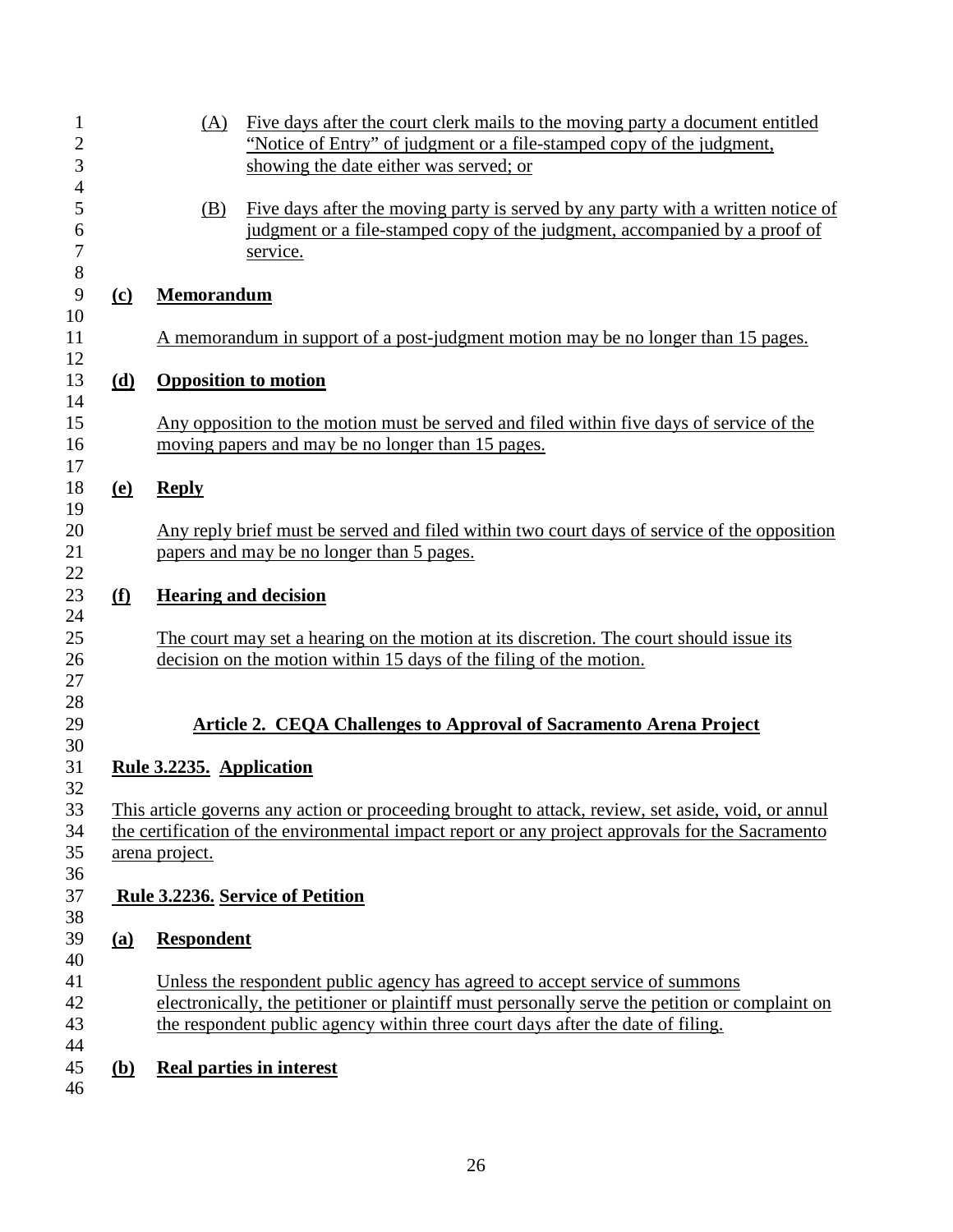| 1<br>$\mathbf{2}$<br>3                 |            | The petitioner or plaintiff must serve the petition or complaint on any real party in interest<br>named in the pleading within three court days after the date of filing. |                                                                                                                                                                                                                                                                                                     |  |  |  |  |
|----------------------------------------|------------|---------------------------------------------------------------------------------------------------------------------------------------------------------------------------|-----------------------------------------------------------------------------------------------------------------------------------------------------------------------------------------------------------------------------------------------------------------------------------------------------|--|--|--|--|
| $\overline{4}$<br>5                    | $\Omega$   | <b>Attorney General</b>                                                                                                                                                   |                                                                                                                                                                                                                                                                                                     |  |  |  |  |
| 6<br>$\boldsymbol{7}$<br>$8\,$         |            | The petitioner or plaintiff must serve the petition or complaint on the Attorney General<br>within three court days after the date of filing                              |                                                                                                                                                                                                                                                                                                     |  |  |  |  |
| $\overline{9}$<br>10                   | (d)        |                                                                                                                                                                           | <b>Responsible agencies</b>                                                                                                                                                                                                                                                                         |  |  |  |  |
| 11<br>12<br>13<br>14                   |            |                                                                                                                                                                           | The petitioner or plaintiff must serve the petition or complaint on any responsible agencies<br>or public agencies with jurisdiction over a natural resource affected by the project within<br>two court days of receipt of list of such agencies from respondent public agency.                    |  |  |  |  |
| 15                                     | <u>(e)</u> |                                                                                                                                                                           | <b>Proof of service</b>                                                                                                                                                                                                                                                                             |  |  |  |  |
| 16<br>17<br>18<br>19                   |            |                                                                                                                                                                           | The petitioner or plaintiff must file proof of service on each respondent, real party in<br>interest, or agency within one court day of completion of service.                                                                                                                                      |  |  |  |  |
| 20<br>21                               |            |                                                                                                                                                                           | Rule 3.2237. List of responsible parties                                                                                                                                                                                                                                                            |  |  |  |  |
| 22<br>23<br>24<br>25<br>26<br>27<br>28 | project.   |                                                                                                                                                                           | Respondent public agency must provide the petitioner or plaintiff, not later than three court days<br>following service of the petition or complaint on the public agency, with a list of responsible<br>agencies and any public agency having jurisdiction over a natural resource affected by the |  |  |  |  |
| 29                                     |            |                                                                                                                                                                           | <b>Title 8. Appellate Rules</b>                                                                                                                                                                                                                                                                     |  |  |  |  |
| 30<br>31                               |            | Division 1. Rules Relating to the Supreme Court and Courts of Appeal                                                                                                      |                                                                                                                                                                                                                                                                                                     |  |  |  |  |
| 32<br>33                               |            |                                                                                                                                                                           | <b>Chapter 2. Civil Appeals</b>                                                                                                                                                                                                                                                                     |  |  |  |  |
| 34<br>35                               |            |                                                                                                                                                                           | <b>Article 1. Taking the Appeal</b>                                                                                                                                                                                                                                                                 |  |  |  |  |
| 36<br>37<br>38                         |            | Rule 8.104. Time to appeal                                                                                                                                                |                                                                                                                                                                                                                                                                                                     |  |  |  |  |
| 39                                     | (a)        |                                                                                                                                                                           | <b>Normal</b> time                                                                                                                                                                                                                                                                                  |  |  |  |  |
| 40<br>41<br>42                         |            | (1)                                                                                                                                                                       | Unless a statute, or rule 8.108, or rule 8.702 provides otherwise, a notice of appeal<br>must be filed on or before the earliest of:                                                                                                                                                                |  |  |  |  |
| 43<br>44<br>45<br>46                   |            |                                                                                                                                                                           | 60 days after the superior court clerk serves on the party filing the notice of<br>(A)<br>appeal a document entitled "Notice of Entry" of judgment or a file-stamped<br>copy of the judgment, showing the date either was served;                                                                   |  |  |  |  |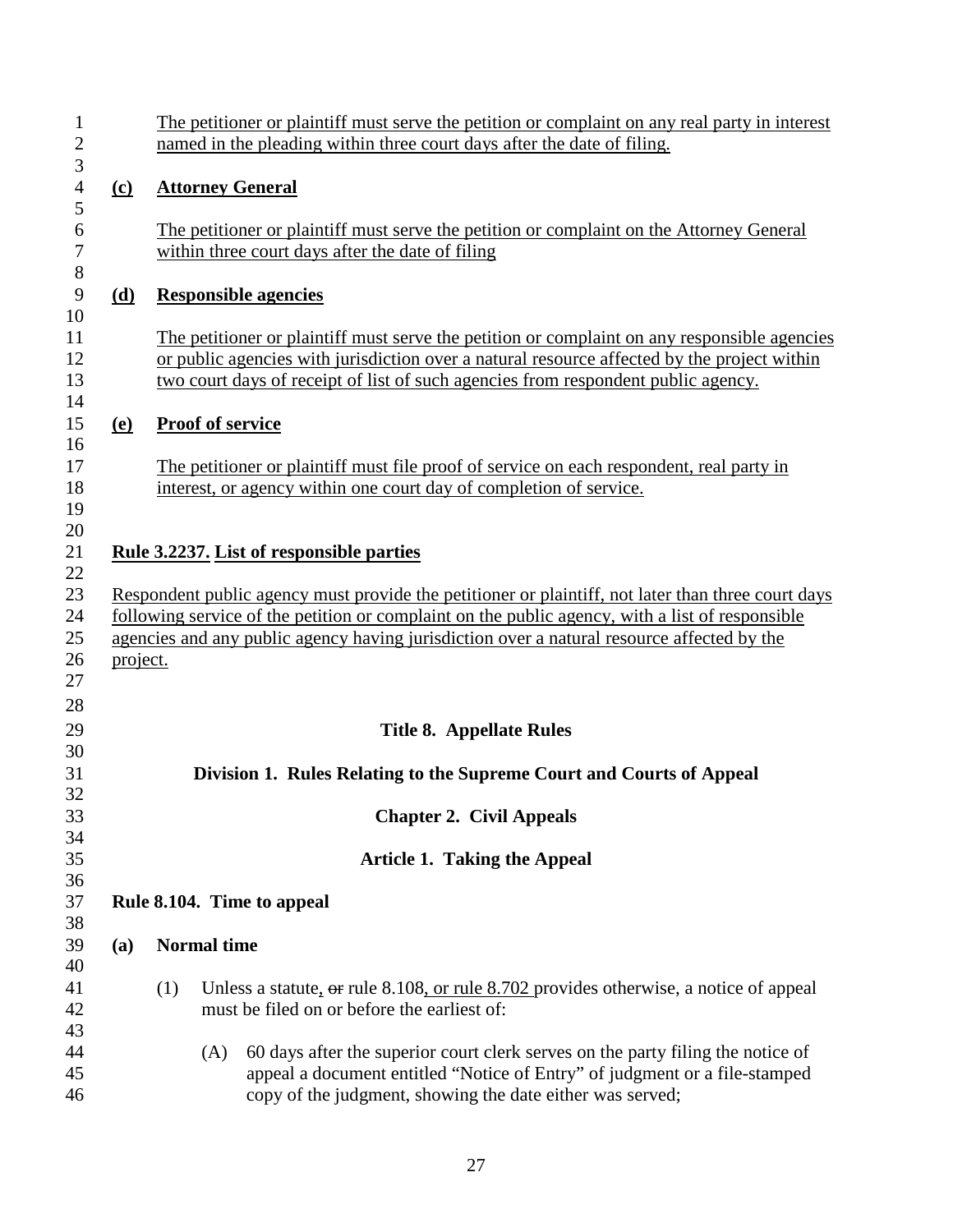| 1                   |                                                                                                                                                                            |
|---------------------|----------------------------------------------------------------------------------------------------------------------------------------------------------------------------|
| $\overline{c}$<br>3 | 60 days after the party filing the notice of appeal serves or is served by a party<br>(B)<br>with a document entitled "Notice of Entry" of judgment or a file-stamped copy |
| 4<br>5              | of the judgment, accompanied by proof of service; or                                                                                                                       |
| 6<br>7              | 180 days after entry of judgment.<br>(C)                                                                                                                                   |
| $8\,$<br>9          | $(2)-(3)$ * * *                                                                                                                                                            |
| 10<br>11            | $(b)$ – $(e)$ ***                                                                                                                                                          |
| 12<br>13            | <b>Chapter 8. Miscellaneous Writs</b>                                                                                                                                      |
| 14                  |                                                                                                                                                                            |
| 15<br>16            | Rule 8.497. Review of California Environmental Quality Act cases under Public Resources<br>Code sections 21178 21189.3                                                     |
| 17                  |                                                                                                                                                                            |
| 18                  | $(a)$ Application                                                                                                                                                          |
| 19                  |                                                                                                                                                                            |
| 20                  | $(1)$ This rule governs actions or proceedings in the Court of Appeal alleging that a public                                                                               |
| 21                  | agency has approved or is undertaking an environmental leadership development                                                                                              |
| 22                  | project in violation of the California Environmental Quality Act. As used in this rule,                                                                                    |
| 23                  | an "environmental leadership development project" or "leadership project" means a                                                                                          |
| 24                  | project certified by the Governor under Public Resources Code sections 21182                                                                                               |
| 25                  | 21184.                                                                                                                                                                     |
| 26                  |                                                                                                                                                                            |
| 27                  | Except as otherwise provided in Public Resources Code sections 21178-21189.3 and<br>(2)                                                                                    |
| 28                  | this rule, the provisions of the Public Resources Code and the CEQA Guidelines                                                                                             |
| 29                  | adopted by the Natural Resources Agency (Cal. Code Regs., tit. 14, § 15000 et seq.)                                                                                        |
| 30                  | governing judicial actions or proceedings to attack, review, set aside, void, or annul                                                                                     |
| 31                  | acts or decisions of a public agency on the grounds of noncompliance with the                                                                                              |
| 32                  | California Environmental Quality Act apply in proceedings governed by this rule.                                                                                           |
| 33                  |                                                                                                                                                                            |
| 34                  | $(b)$ Service                                                                                                                                                              |
| 35                  |                                                                                                                                                                            |
| 36                  | Except as otherwise provided by law, all documents that this rule requires be served on the                                                                                |
| 37                  | parties must be served by personal delivery, electronic service, express mail, or other                                                                                    |
| 38                  | means consistent with Code of Civil Procedure sections 1010, 1011, 1012, and 1013 and                                                                                      |
| 39                  | reasonably calculated to ensure delivery of the document to the parties not later than the                                                                                 |
| 40                  | close of the business day after the document is filed or lodged with the court.                                                                                            |
| 41                  |                                                                                                                                                                            |
| 42                  | <b>Petition</b><br>$\left($ e $\right)$                                                                                                                                    |
| 43                  |                                                                                                                                                                            |
| 44                  | $(1)$ Service and filing                                                                                                                                                   |
| 45                  |                                                                                                                                                                            |
| 46                  | A person alleging that a public agency has approved or is undertaking a leadership                                                                                         |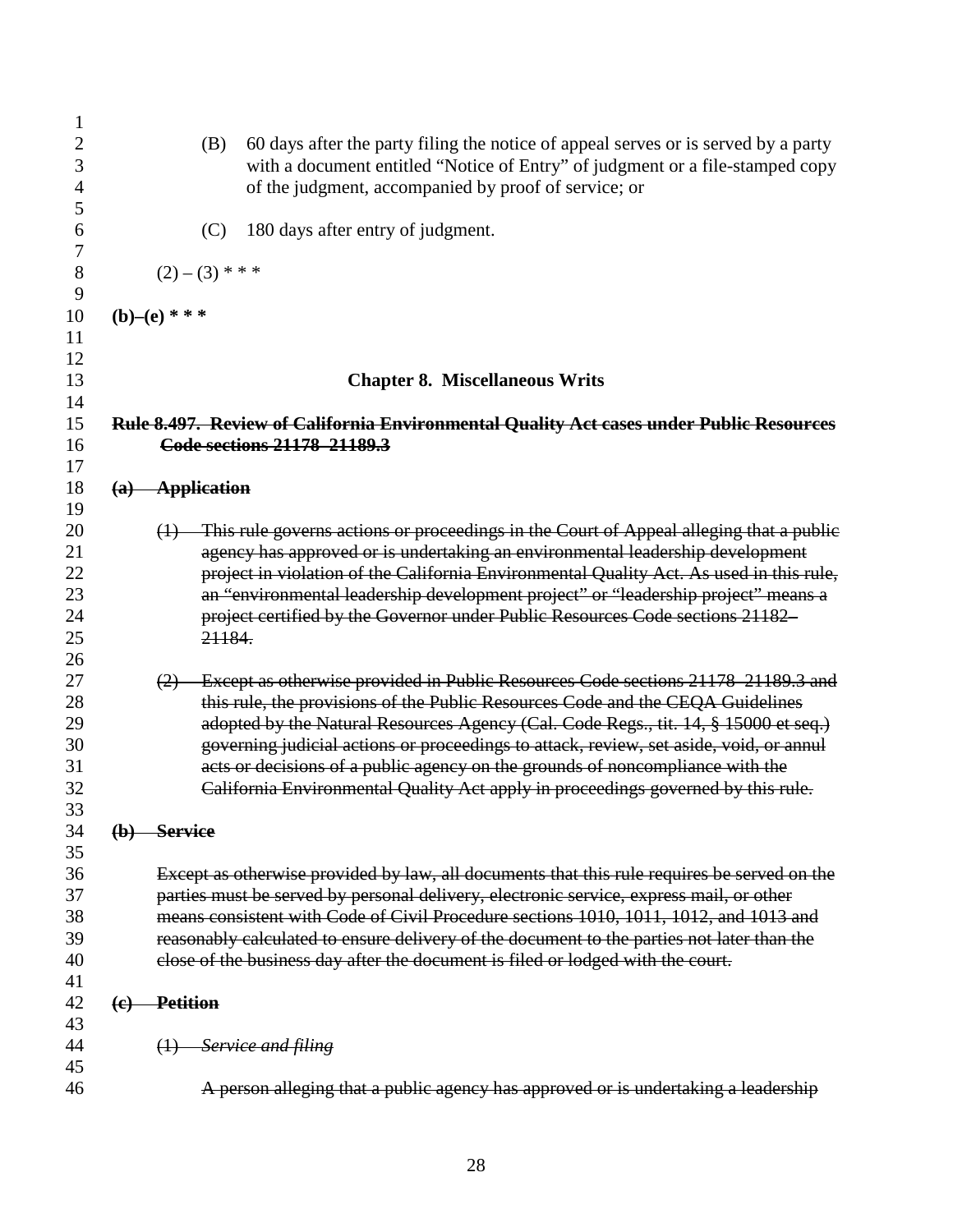| 1        |     | project in violation of the California Environmental Quality Act must serve and file a   |
|----------|-----|------------------------------------------------------------------------------------------|
| 2        |     | petition for a writ of mandate in the Court of Appeal with geographic jurisdiction       |
| 3        |     | over the project.                                                                        |
| 4        |     |                                                                                          |
| 5        |     | (2) Form and contents                                                                    |
| 6        |     |                                                                                          |
| 7        |     | In addition to any other applicable requirements, the petition must:                     |
| 8        |     |                                                                                          |
| 9        |     | (A) State that the project at issue was certified by the Governor as a leadership        |
| 10       |     | project under Public Resources Code sections 21182-21184 and is subject to               |
| 11       |     | this rule;                                                                               |
| 12       |     |                                                                                          |
| 13       |     | (B) Provide notice that the person or entity that applied for certification of the       |
| 14       |     | project as a leadership project must make the payments required by (h);                  |
| 15       |     |                                                                                          |
| 16       |     | (C) Include any other claims required to be concurrently filed by the petitioner         |
| 17       |     | under Public Resources Code section 21185; and                                           |
| 18       |     |                                                                                          |
| 19       |     | (D) Be verified.                                                                         |
| 20       |     |                                                                                          |
| 21       | (d) | <b>Administrative record</b>                                                             |
| 22       |     |                                                                                          |
| 23       |     | $(1)$ Lodging and service                                                                |
| 24       |     |                                                                                          |
| 25       |     | Within 10 days after the petition is served on the lead public agency, that agency       |
| 26       |     | must lodge the certified final administrative record with the Court of Appeal and        |
| 27       |     | serve on the parties a copy of the certified final administrative record and notice that |
| 28       |     | the record has been lodged with the court.                                               |
| 29       |     |                                                                                          |
| 30       | (2) | Form and contents                                                                        |
| 31       |     |                                                                                          |
| 32       |     | (A) Unless otherwise ordered by the Court of Appeal, the lead agency must lodge          |
| 33       |     | with the court one copy of the record in electronic format and one copy in               |
| 34       |     | paper format and serve on each party one copy of the record in electronic                |
| 35       |     | format. The record in electronic format must comply with rules 3.1365 and                |
| 36       |     | 3.1367. The record in paper format must comply with rules 3.1365 and 3.1368.             |
| 37<br>38 |     |                                                                                          |
| 39       |     | (B) A party may request the record in paper format and pay the reasonable cost or        |
| 40       |     | show good cause for a court order requiring the lead agency to serve the                 |
| 41       |     | requesting party with one copy of the record in paper format.                            |
| 42       |     | (C) The record must include all of the materials specified in Public Resources           |
| 43       |     | Code section 21167.6.                                                                    |
| 44       |     |                                                                                          |
| 45       |     | (3) Motions regarding the record                                                         |
| 46       |     |                                                                                          |
|          |     |                                                                                          |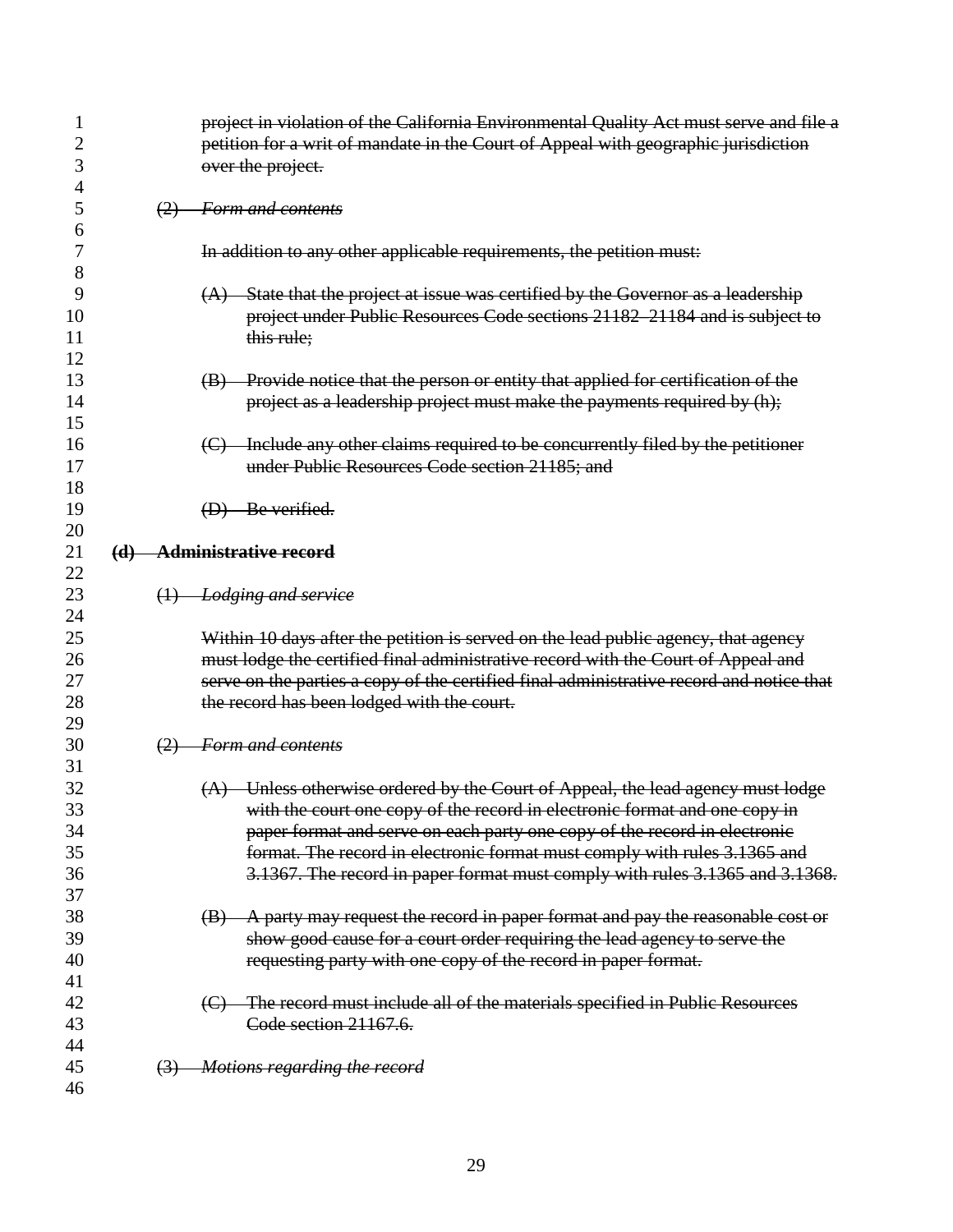| 2<br>3<br>4                            |                         |                | (A) Any request to augment or otherwise change the contents of the administrative<br>record must be made by motion in the Court of Appeal. The motion must be<br>served and filed within 25 days after the record is served.                                                                                                                                                                                                                                 |
|----------------------------------------|-------------------------|----------------|--------------------------------------------------------------------------------------------------------------------------------------------------------------------------------------------------------------------------------------------------------------------------------------------------------------------------------------------------------------------------------------------------------------------------------------------------------------|
| 5<br>6<br>7                            |                         |                | (B) Any opposition or other response to the motion must be served and filed within<br>10 days after the motion is filed.                                                                                                                                                                                                                                                                                                                                     |
| 8<br>9<br>10<br>11                     |                         |                | (C) The Court of Appeal may appoint a special master to hear and decide any<br>motion regarding the record. The order appointing the special master may<br>specify the time within which the special master is required to file a decision.                                                                                                                                                                                                                  |
| 12<br>13                               | (e)                     |                | Notice of settlement                                                                                                                                                                                                                                                                                                                                                                                                                                         |
| 14<br>15                               |                         |                | The petitioner must immediately notify the court if the case is settled.                                                                                                                                                                                                                                                                                                                                                                                     |
| 16<br>17                               | (f)                     |                | <b>Response to petition</b>                                                                                                                                                                                                                                                                                                                                                                                                                                  |
| 18<br>19<br>20<br>21<br>22<br>23<br>24 |                         |                | (1) Within 25 days after service of the administrative record or within the time ordered<br>by the court, the respondent and any real party in interest must serve and file any<br>answer to the petition; any motion challenging the sufficiency of the petition,<br>including any motion to dismiss the petition; and any other response to the petition.<br>Any such answer, motion, or other response from the same party must be filed<br>concurrently. |
| 25<br>26<br>27                         |                         | (2)            | Any opposition or other response to a motion challenging the sufficiency of the<br>petition must be served and filed within 10 days after the motion is filed.                                                                                                                                                                                                                                                                                               |
| 28<br>29                               | $\left( \bf{g} \right)$ | <u>-Briefs</u> |                                                                                                                                                                                                                                                                                                                                                                                                                                                              |
| 30<br>31                               |                         |                | $(1)$ Service and filing                                                                                                                                                                                                                                                                                                                                                                                                                                     |
| 32<br>33                               |                         |                | Unless otherwise ordered by the court:                                                                                                                                                                                                                                                                                                                                                                                                                       |
| 34<br>35<br>36                         |                         |                | $(A)$ The petitioner must serve and file its brief within 40 days after the<br>administrative record is served.                                                                                                                                                                                                                                                                                                                                              |
| 37<br>38<br>39                         |                         |                | (B) Within 30 days after the petitioner's brief is filed, the respondent public agency<br>must and any real party in interest may serve and file a respondent's brief.                                                                                                                                                                                                                                                                                       |
| 40<br>41<br>42                         |                         |                | (C) Within 20 days after the respondent's brief is filed, the petitioner may serve<br>and file a reply brief.                                                                                                                                                                                                                                                                                                                                                |
| 43<br>44                               |                         | (2)            | <b>Form and contents</b>                                                                                                                                                                                                                                                                                                                                                                                                                                     |
| 45<br>46                               |                         |                | The briefs must comply as nearly as possible with rule 8.204.                                                                                                                                                                                                                                                                                                                                                                                                |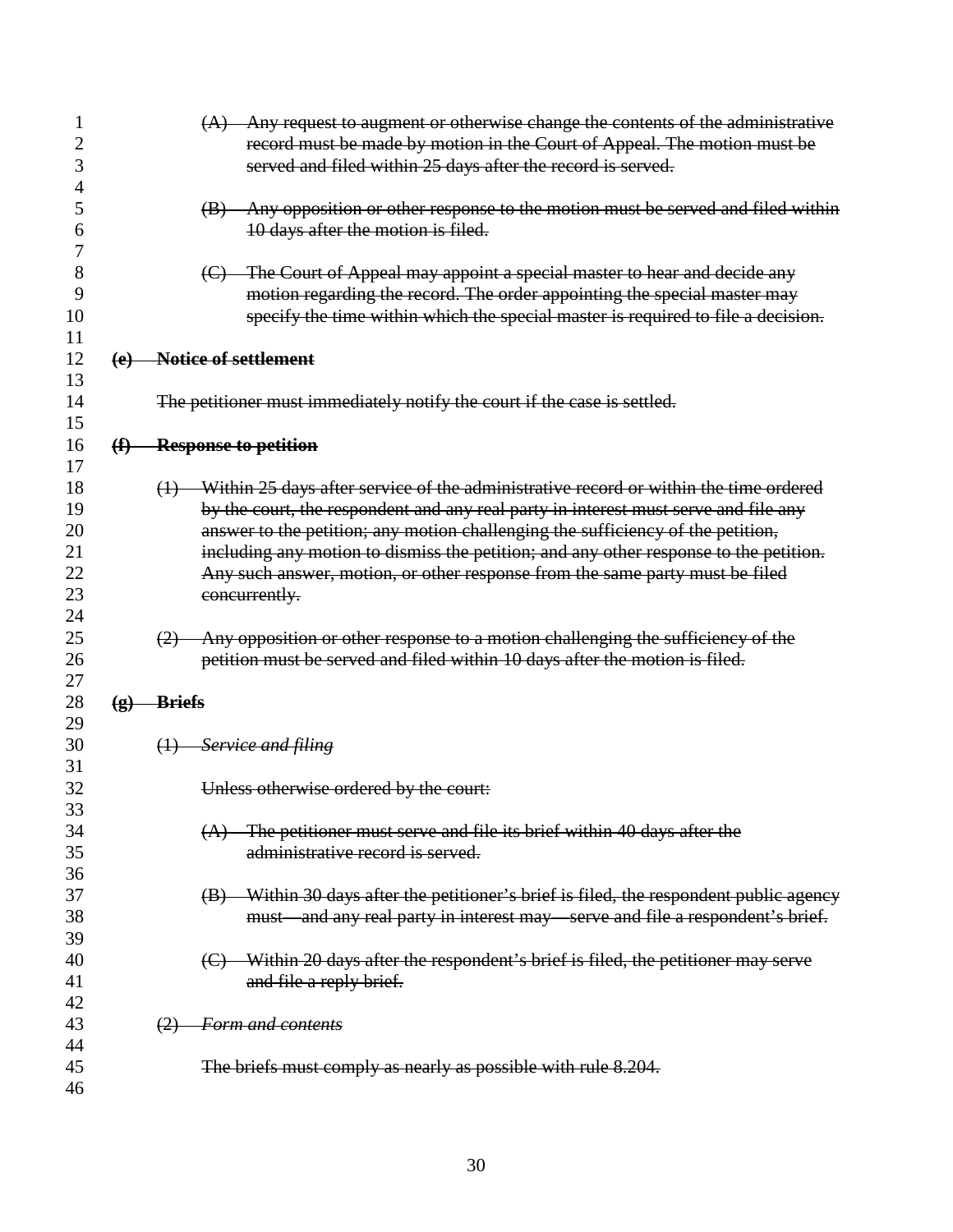|             | (h) Certificate of Interested Entities or Persons                                                                                                                         |
|-------------|---------------------------------------------------------------------------------------------------------------------------------------------------------------------------|
|             | Each party other than a public agency must comply with the requirements of rule<br>$\leftrightarrow$                                                                      |
|             | 8.208 concerning serving and filing a Certificate of Interested Entities or Persons.                                                                                      |
|             | The petitioner's certificate must be included in the petition. Other parties must<br>(2)                                                                                  |
|             | include their certificate in their brief, or if the party files an answer or other response                                                                               |
|             | to the petition, a motion, an application, or an opposition to a motion or application                                                                                    |
|             | in the Court of Appeal before filing its brief, the party must serve and file its<br>certificate at the time it files the first answer, response, motion, application, or |
|             | opposition. The certificate must appear after the cover and before any tables.                                                                                            |
|             | $(3)$ If a party fails to file a certificate as required under (1) and (2), the clerk must notify                                                                         |
|             | the party by mail that the party must file the certificate within 10 days after the                                                                                       |
|             | elerk's notice is mailed and that failure to comply will result in one of the following                                                                                   |
|             | sanctions:                                                                                                                                                                |
|             | $(A)$ If the party is the petitioner, the court will strike the petition; or                                                                                              |
|             |                                                                                                                                                                           |
|             | (B) If the party is the real party in interest, the court will strike the document.                                                                                       |
|             |                                                                                                                                                                           |
|             | $(4)$ If the party fails to comply with the notice under $(3)$ , the court may impose the<br>sanctions specified in the notice.                                           |
|             |                                                                                                                                                                           |
| $\bigoplus$ | <del>Court costs</del>                                                                                                                                                    |
|             | In fulfillment of the provision in Public Resources Code section 21183 regarding<br>$\left(\frac{1}{2}\right)$                                                            |
|             | payment of the Court of Appeal's costs:                                                                                                                                   |
|             |                                                                                                                                                                           |
|             | (A) Within 10 days after service of the petition on the real party in interest, the                                                                                       |
|             | person who applied for certification of the project as a leadership project must                                                                                          |
|             | pay a fee of \$100,000 to the Court of Appeal.                                                                                                                            |
|             | (B) If the Court of Appeal incurs any of the following costs, the person who                                                                                              |
|             | applied for certification of the project as a leadership project must also pay,                                                                                           |
|             | within 10 days of being ordered by the court, the following costs or estimated                                                                                            |
|             | costs:                                                                                                                                                                    |
|             |                                                                                                                                                                           |
|             | The costs of any special master appointed by the Court of Appeal in the<br>$\ddot{\theta}$                                                                                |
|             | case; and                                                                                                                                                                 |
|             | (ii) The costs of any contract personnel retained by the Court of Appeal to                                                                                               |
|             | work on the case.                                                                                                                                                         |
|             |                                                                                                                                                                           |
|             | If the fee or costs under (1) are not timely paid, the Court of Appeal may transfer the<br>(2)                                                                            |
|             | case to the superior court with geographic jurisdiction over the project, and the case                                                                                    |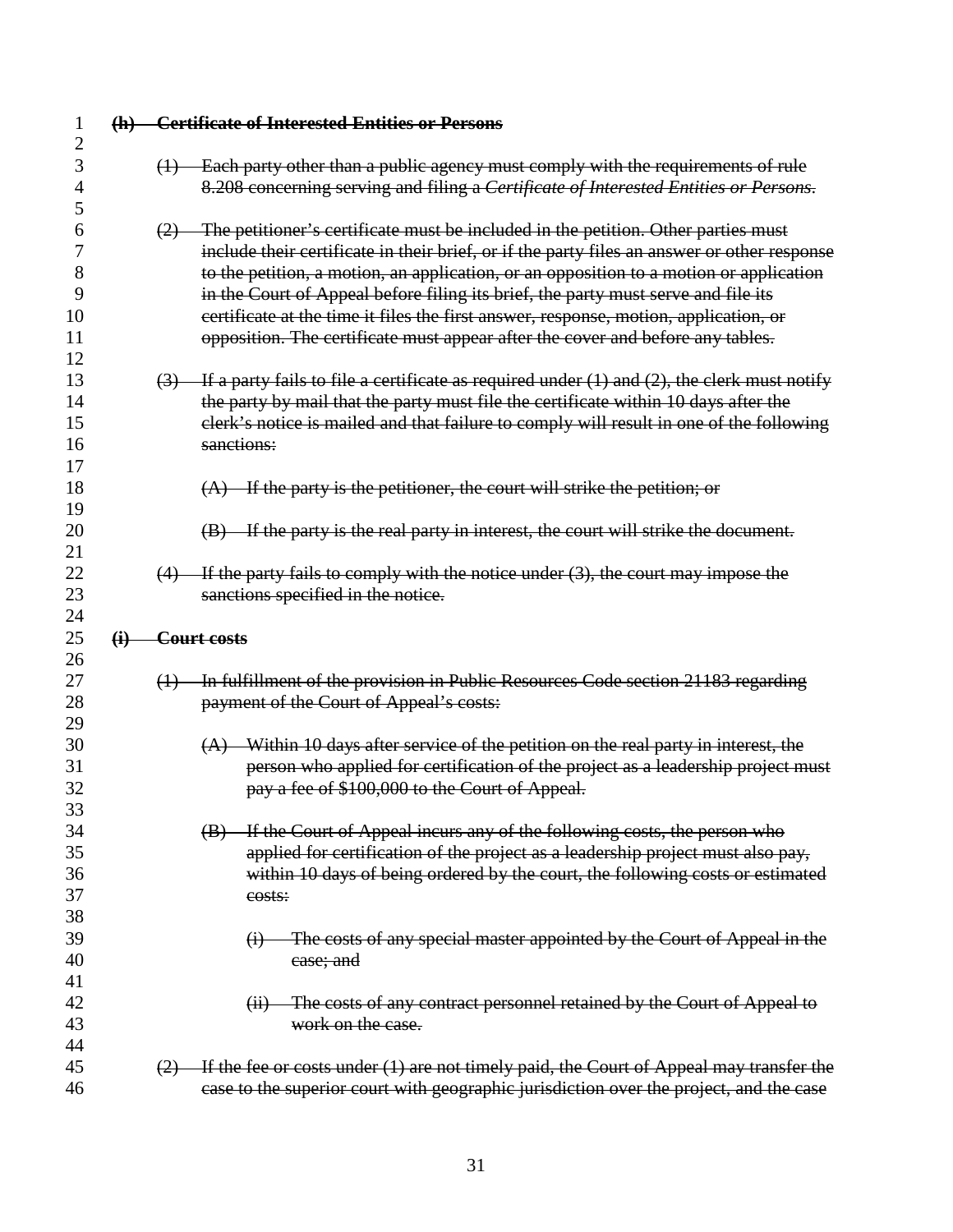| 1                   |            | will proceed under the procedures applicable to projects that have not been certified                                                                                                                                 |
|---------------------|------------|-----------------------------------------------------------------------------------------------------------------------------------------------------------------------------------------------------------------------|
| $\overline{c}$<br>3 |            | as leadership projects.                                                                                                                                                                                               |
| 4                   |            | <b>Extensions of time</b>                                                                                                                                                                                             |
| 5                   | $\Theta$   |                                                                                                                                                                                                                       |
| 6                   |            | The court may order extensions of time only for good cause and in order to promote the                                                                                                                                |
| 7                   |            | interests of justice.                                                                                                                                                                                                 |
| 8                   |            |                                                                                                                                                                                                                       |
| 9                   |            | <b>Advisory Committee Comment</b>                                                                                                                                                                                     |
| 10<br>11            |            |                                                                                                                                                                                                                       |
| 12                  |            | Subdivision (b). This provision does not apply to service of the petition on the respondent public agency<br>or real party in interest because the method of service on these parties is set by Public Resources Code |
| 13                  |            | sections 21167.6 and 21167.6.5.                                                                                                                                                                                       |
| 14                  |            |                                                                                                                                                                                                                       |
| 15                  |            | Subdivision (e). Under this provision, a proceeding in the Court of Appeal is initiated by serving and                                                                                                                |
| 16                  |            | filing a petition for a writ of mandate as provided in rule 8.25, not by filing a complaint and serving a                                                                                                             |
| 17                  |            | summons and the complaint.                                                                                                                                                                                            |
| 18                  |            |                                                                                                                                                                                                                       |
| 19                  |            | <b>Subdivision (d)(3)(C).</b> Public Resources Code section $21185$ provides that the court may appoint a                                                                                                             |
| 20                  |            | master to assist the court in managing and processing cases subject to this rule. Appointment of a special                                                                                                            |
| 21                  |            | master to hear and decide motions regarding the record is just one example of when a court might make                                                                                                                 |
| 22                  |            | such an appointment.                                                                                                                                                                                                  |
| 23                  |            |                                                                                                                                                                                                                       |
| 24                  |            | Subdivision (f). A party other than the petitioner who files an answer, motion, or other response to a                                                                                                                |
| 25<br>26            |            | petition under (e) may be required to pay a filing fee under Government Code section 68926 if the<br>answer, motion, or other response is the first document filed in the proceeding in the reviewing court by        |
| 27                  |            | that party. See rule $8.25(e)$ .                                                                                                                                                                                      |
| 28                  |            |                                                                                                                                                                                                                       |
| 29                  |            | <b>Subdivision (g).</b> On application of the parties or on its own motion, the court may set different briefing                                                                                                      |
| 30                  |            | periods. For example, if a motion to augment or otherwise modify the contents of the record is filed, the                                                                                                             |
| 31                  |            | court might order that petitioner's brief be filed within a specified time after that motion is decided.                                                                                                              |
| 32                  |            |                                                                                                                                                                                                                       |
| 33                  |            |                                                                                                                                                                                                                       |
| 34                  |            |                                                                                                                                                                                                                       |
| 35                  |            | <b>Chapter 11. Review of California Environmental Quality Act Cases Under Public</b>                                                                                                                                  |
| 36                  |            | <b>Resources Code Sections 21168.6.6 and 21178-21189.3</b>                                                                                                                                                            |
| 37                  |            |                                                                                                                                                                                                                       |
| 38                  |            | Rule 8.700. Definitions and application                                                                                                                                                                               |
| 39                  |            |                                                                                                                                                                                                                       |
| 40                  | <u>(a)</u> | <b>Definitions</b>                                                                                                                                                                                                    |
| 41<br>42            |            | As used in this chapter:                                                                                                                                                                                              |
| 43                  |            |                                                                                                                                                                                                                       |
| 44                  |            | An "environmental leadership development project" or "leadership project" means a<br>(1)                                                                                                                              |
| 45                  |            | project certified by the Governor under Public Resources Code sections 21182–                                                                                                                                         |
| 46                  |            | 21184.                                                                                                                                                                                                                |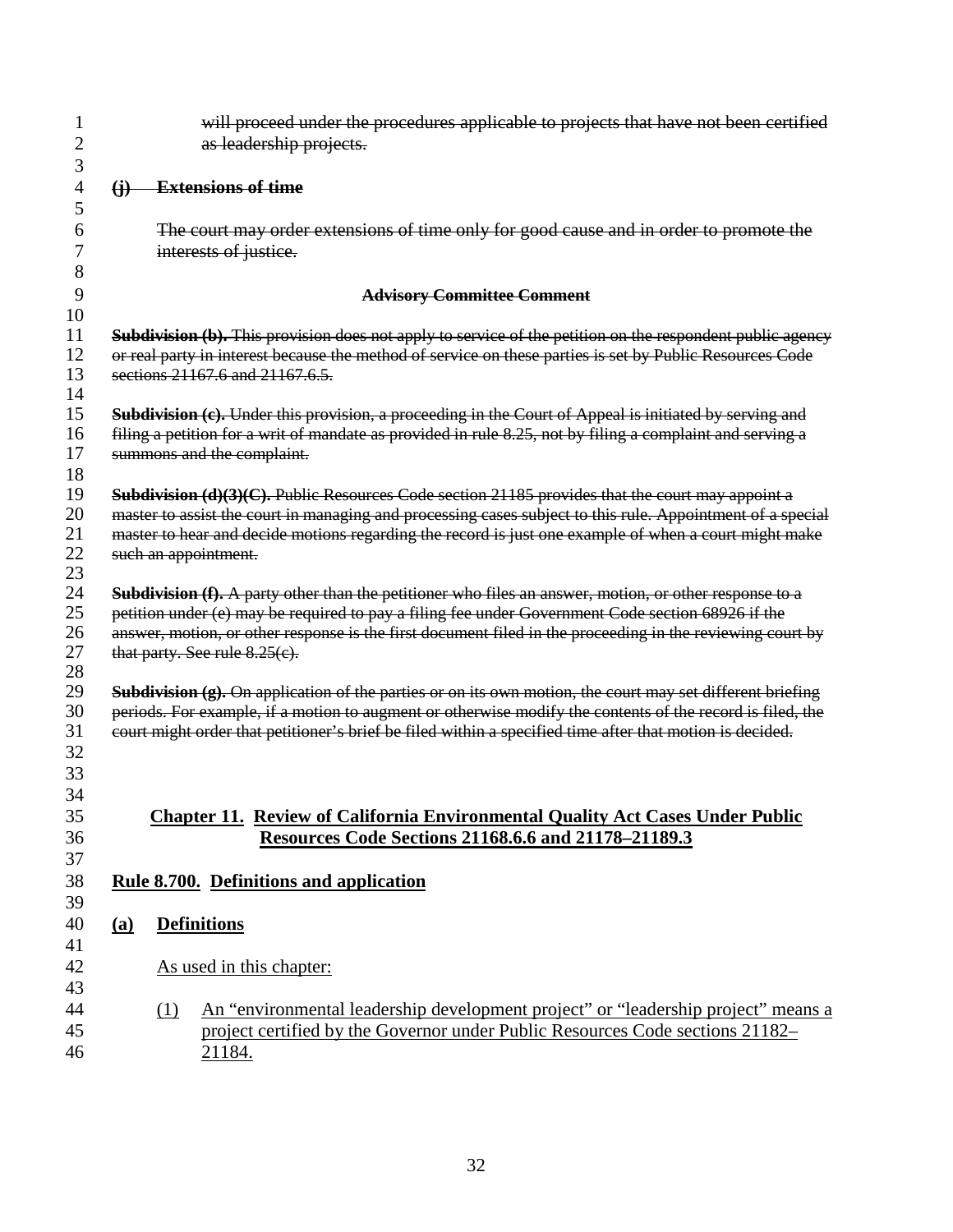| $\mathbf 1$    |            |                |                                                                                               |
|----------------|------------|----------------|-----------------------------------------------------------------------------------------------|
| $\overline{c}$ |            | (2)            | The "Sacramento entertainment and sports center project" or "Sacramento arena                 |
| 3              |            |                | project" means the entertainment and sports center project as defined by Public               |
| $\overline{4}$ |            |                | Resources Code section 21168.6.6, for which the proponent provided notice of                  |
| 5              |            |                | election to proceed under that statute as described in section $21168.6.6(j)(1)$ .            |
| 6              |            |                |                                                                                               |
| $\tau$<br>8    | <u>(b)</u> |                | <b>Proceedings governed</b>                                                                   |
| 9              |            |                | The rules in this chapter govern appeals and writ proceedings in the Court of Appeal to       |
| 10             |            |                | review a superior court judgment or order in an action or proceeding brought to attack,       |
| 11             |            |                | review, set aside, void, or annul the certification of the environmental impact report or the |
| 12             |            |                | granting of any project approvals for an environmental leadership development project or      |
| 13             |            |                | the Sacramento arena project.                                                                 |
| 14             |            |                |                                                                                               |
| 15             |            |                |                                                                                               |
| 16             |            |                | Rule 8.701. Filing and service                                                                |
| 17             |            |                |                                                                                               |
| 18             | (a)        | <b>Service</b> |                                                                                               |
| 19             |            |                |                                                                                               |
| 20             |            |                | Except when the court orders otherwise under (b) or as otherwise provided by law, all         |
| 21             |            |                | documents that the rules in this chapter require be served on the parties must be served by   |
| 22             |            |                | personal delivery, electronic service, express mail, or other means consistent with Code      |
| 23             |            |                | of Civil Procedure sections 1010, 1011, 1012, and 1013 and reasonably calculated to           |
| 24             |            |                | ensure delivery of the document to the parties not later than the close of the business day   |
| 25             |            |                | after the document is filed or lodged with the court.                                         |
| 26<br>27       |            |                |                                                                                               |
| 28             | <u>(b)</u> |                | <b>Electronic filing and service</b>                                                          |
| 29             |            |                | Notwithstanding rules $8.71(a)$ and $8.73$ , the court may order that:                        |
| 30             |            |                |                                                                                               |
| 31             |            | (1)            | All documents be filed electronically;                                                        |
| 32             |            |                |                                                                                               |
| 33             |            | (2)            | All documents be served electronically on parties who have stipulated to electronic           |
| 34             |            |                | service. All parties represented by counsel are deemed to have stipulated to                  |
| 35             |            |                | electronic service. All self-represented parties may so stipulate.                            |
| 36             |            |                |                                                                                               |
| 37             | $\Omega$   |                | <b>Exemption from extension of time</b>                                                       |
| 38             |            |                |                                                                                               |
| 39             |            |                | The extension of time provided in Code of Civil Procedure section 1010.6 for service          |
| 40             |            |                | completed by electronic means does not apply to any service in actions governed by these      |
| 41             |            | rules.         |                                                                                               |
| 42             |            |                |                                                                                               |
| 43             |            |                |                                                                                               |
| 44             |            |                | Rule 8.702. Appeals                                                                           |
| 45<br>46       |            |                | Application of general rules for civil appeals                                                |
|                | <u>(a)</u> |                |                                                                                               |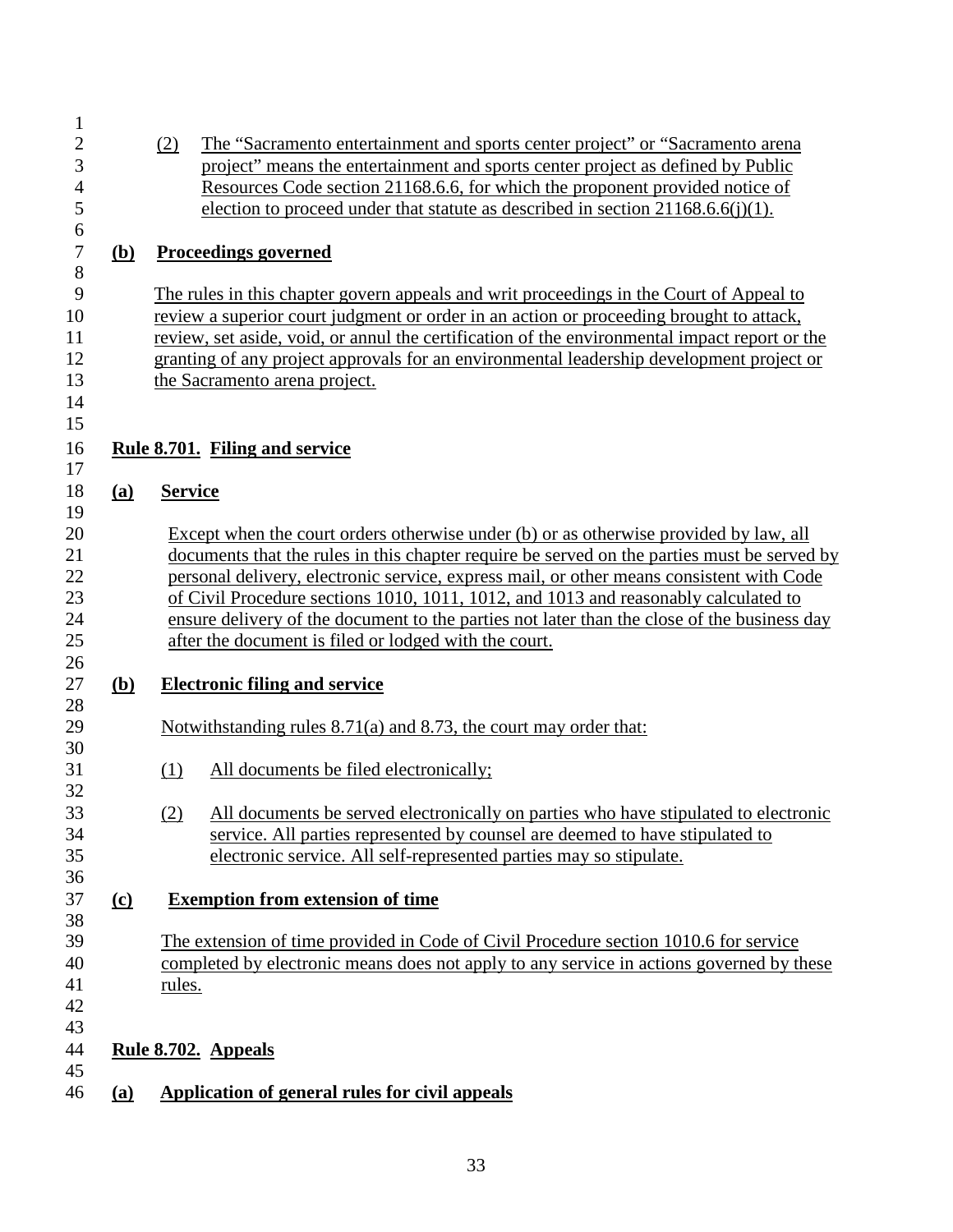| $\mathbf{1}$<br>$\overline{2}$<br>$\mathfrak{Z}$ |            |     | Except as otherwise provided by the rules in this chapter, rules 8.100–8.278, relating to<br>civil appeals, apply to appeals under this chapter. |                                                                                                                                                                                                                                                                 |  |
|--------------------------------------------------|------------|-----|--------------------------------------------------------------------------------------------------------------------------------------------------|-----------------------------------------------------------------------------------------------------------------------------------------------------------------------------------------------------------------------------------------------------------------|--|
| $\overline{\mathcal{A}}$<br>$\mathfrak s$        | <u>(b)</u> |     | <b>Notice of appeal</b>                                                                                                                          |                                                                                                                                                                                                                                                                 |  |
| 6<br>$\boldsymbol{7}$<br>8                       |            | (1) |                                                                                                                                                  | <i>Time to appeal</i>                                                                                                                                                                                                                                           |  |
| 9<br>10                                          |            |     |                                                                                                                                                  | The notice of appeal must be served and filed on or before the earlier of:                                                                                                                                                                                      |  |
| 11<br>12<br>13                                   |            |     | (A)                                                                                                                                              | Five court days after the superior court clerk serves on the party filing the<br>notice of appeal a document entitled "Notice of Entry" of judgment or a file-<br>stamped copy of the judgment, showing the date either was served; or                          |  |
| 14<br>15<br>16<br>17<br>18                       |            |     | (B)                                                                                                                                              | Five court days after the party filing the notice of appeal serves or is served<br>by a party with a document entitled "Notice of Entry" of judgment or a file-<br>stamped copy of the judgment, accompanied by proof of service.                               |  |
| 19                                               |            | (2) |                                                                                                                                                  | Contents of notice of appeal                                                                                                                                                                                                                                    |  |
| 20<br>21                                         |            |     |                                                                                                                                                  | The notice of appeal must:                                                                                                                                                                                                                                      |  |
| 22<br>23<br>24                                   |            |     | (A)                                                                                                                                              | State that the superior court judgment or order being appealed is governed by<br>the rules in this chapter;                                                                                                                                                     |  |
| 25<br>26<br>27<br>28                             |            |     | (B)                                                                                                                                              | Indicate whether the judgment or order pertains to the Sacramento arena<br>project or a leadership project; and                                                                                                                                                 |  |
| 29<br>30<br>31<br>32                             |            |     | (C)                                                                                                                                              | If the judgment or order being appealed pertains to a leadership project,<br>provide notice that the person or entity that applied for certification of the<br>project as a leadership project must make the payments required by rule<br>8.705.                |  |
| 33<br>34                                         | $\Omega$   |     |                                                                                                                                                  | <b>Extending the time to appeal</b>                                                                                                                                                                                                                             |  |
| 35<br>36                                         |            | (1) |                                                                                                                                                  | Motion for new trial                                                                                                                                                                                                                                            |  |
| 37<br>38<br>39<br>40                             |            |     |                                                                                                                                                  | If any party serves and files a valid notice of intention to move for a new trial or,<br>under rule 3.2237, a valid motion for a new trial and that motion is denied, the time<br>to appeal from the judgment is extended for all parties until the earlier of: |  |
| 41<br>42<br>43                                   |            |     | (A)                                                                                                                                              | Five court days after the superior court clerk or a party serves an order<br>denying the motion or a notice of entry of that order; or                                                                                                                          |  |
| 44<br>45<br>46                                   |            |     | (B)                                                                                                                                              | Five court days after denial of the motion by operation of law.                                                                                                                                                                                                 |  |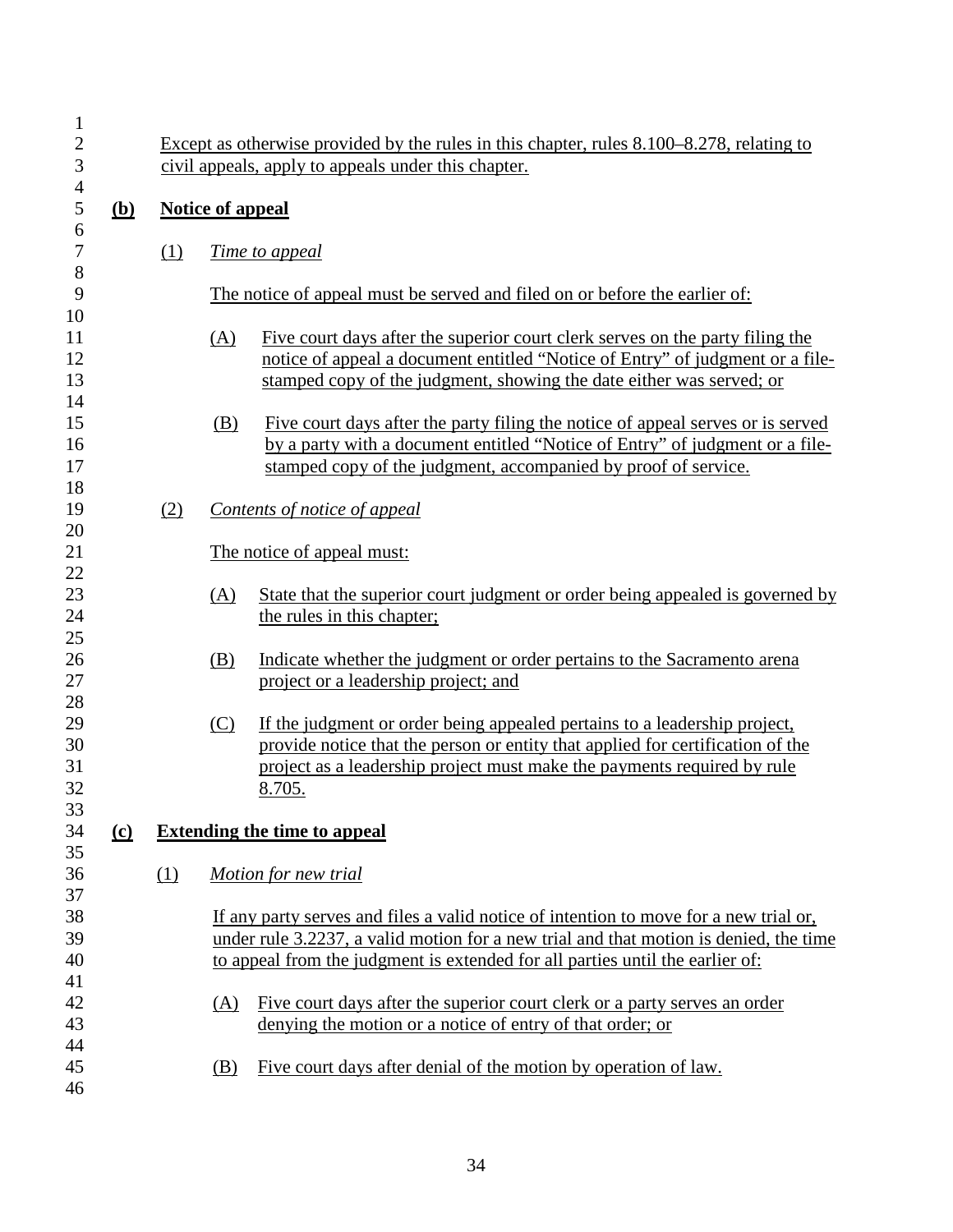| $\mathbf{1}$<br>$\overline{c}$ |     | (2)               | Motion to vacate judgment                                                                 |
|--------------------------------|-----|-------------------|-------------------------------------------------------------------------------------------|
| 3                              |     |                   | If, within the time prescribed by subdivision (b) to appeal from the judgment, any        |
| $\overline{4}$                 |     |                   | party serves and files a valid notice of intention to move—or a valid motion—to           |
| 5                              |     |                   | vacate the judgment and that motion is denied, the time to appeal from the judgment       |
| 6                              |     |                   | is extended for all parties until five court days after the superior court clerk or a     |
| $\boldsymbol{7}$               |     |                   | party serves an order denying the motion or a notice of entry of that order.              |
| 8                              |     |                   |                                                                                           |
| 9                              |     | (3)               | Motion to reconsider appealable order                                                     |
| 10                             |     |                   |                                                                                           |
| 11                             |     |                   | If any party serves and files a valid motion to reconsider an appealable order under      |
| 12                             |     |                   | Code of Civil Procedure section 1008, subdivision (a), the time to appeal from that       |
| 13                             |     |                   | order is extended for all parties until five court days after the superior court clerk or |
| 14                             |     |                   | a party serves an order denying the motion or a notice of entry of that order.            |
| 15                             |     |                   |                                                                                           |
| 16                             |     | $\underline{(4)}$ | Cross-appeal                                                                              |
| 17                             |     |                   |                                                                                           |
| 18                             |     |                   | If an appellant timely appeals from a judgment or appealable order, the time for any      |
| 19                             |     |                   | other party to appeal from the same judgment or order is extended until 5 court days      |
| 20                             |     |                   | after the superior court clerk serves notification of the first appeal.                   |
| 21<br>22                       | (d) |                   | <b>Record on appeal</b>                                                                   |
| 23                             |     |                   |                                                                                           |
| 24                             |     | (1)               | Record of written documents                                                               |
| 25                             |     |                   |                                                                                           |
| 26                             |     |                   | The record of the written documents from the superior court proceedings other than        |
| 27                             |     |                   | the administrative record must be in the form of a joint appendix or separate             |
| 28                             |     |                   | appellant's and respondent's appendixes under rule 8.124.                                 |
| 29<br>30                       |     | (2)               | <b>Record of the oral proceedings</b>                                                     |
| 31                             |     |                   |                                                                                           |
| 32                             |     |                   | The appellant must serve and file with its notice of appeal a notice<br>(A)               |
| 33                             |     |                   | designating the record under rule 8.121 specifying whether the appellant                  |
| 34                             |     |                   | elects to proceed with or without a record of the oral proceedings in the trial           |
| 35                             |     |                   | court. If the appellant elects to proceed with a record of the oral proceedings           |
| 36                             |     |                   | in the trial court, the notice must designate a reporter's transcript.                    |
| 37                             |     |                   |                                                                                           |
| 38                             |     |                   | Any party that submits a copy of a Transcript Reimbursement Fund<br>(B)                   |
| 39                             |     |                   | application in lieu of a deposit under rule $8.130(b)(3)$ must serve all other            |
| 40                             |     |                   | parties with notice of this submission when the party serves its notice of                |
| 41                             |     |                   | designation of the record. Within five days after service of this notice, any             |
| 42                             |     |                   | other party may submit to the trial court the required deposit for the                    |
| 43                             |     |                   | reporter's transcript under rule 8.130(b)(1), the reporter's written waiver of            |
|                                |     |                   |                                                                                           |
| 44                             |     |                   | the deposit under rule $8.130(b)(3)(A)$ , or a certified transcript of all of the         |
| 45                             |     |                   | proceedings designated by the party under rule $8.130(b)(3)(C)$ .                         |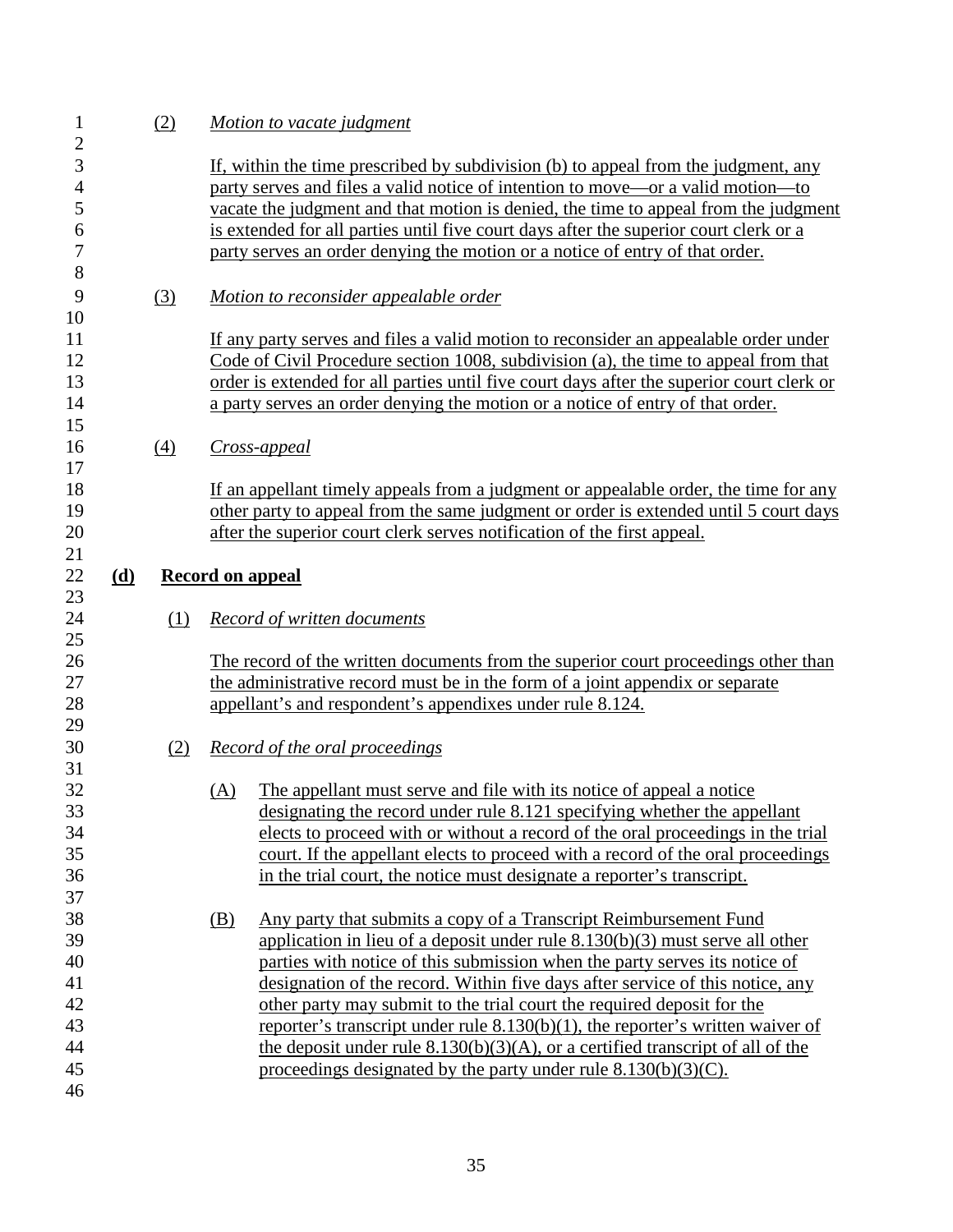| $\mathbf{1}$   |            |                 | (C)           | Within 10 days after the superior court notifies the court reporter to prepare                                                         |
|----------------|------------|-----------------|---------------|----------------------------------------------------------------------------------------------------------------------------------------|
| $\mathbf{2}$   |            |                 |               | the transcript under rule $8.130(d)(2)$ , the reporter must prepare and certify an                                                     |
| 3              |            |                 |               | original of the transcript and file the original and required number of copies                                                         |
| $\overline{4}$ |            |                 |               | in superior court.                                                                                                                     |
| 5              |            |                 |               |                                                                                                                                        |
| 6              |            |                 | (D)           | If the appellant does not present its notice of designation as required under                                                          |
| 7              |            |                 |               | (A) or if any designating party does not submit the required deposit for the                                                           |
| $\,8\,$        |            |                 |               | reporter's transcript under rule $8.130(b)(1)$ or a permissible substitute under                                                       |
| 9              |            |                 |               | rule $8.130(b)(3)$ with its notice of designation or otherwise fails to timely do                                                      |
| 10             |            |                 |               | another act required to procure the record, the superior court clerk must serve                                                        |
| 11             |            |                 |               | the defaulting party with a notice indicating that the party must do the                                                               |
| 12             |            |                 |               | required act within two court days of service of the clerk's notice or the                                                             |
| 13             |            |                 |               | reviewing court may impose one of the following sanctions:                                                                             |
| 14             |            |                 |               |                                                                                                                                        |
| 15             |            |                 |               | If the defaulting party is the appellant, the court may dismiss the<br>(i)                                                             |
| 16             |            |                 |               | appeal; or                                                                                                                             |
| 17             |            |                 |               |                                                                                                                                        |
| 18<br>19       |            |                 |               | (ii)<br>If the defaulting party is the respondent, the court may proceed with<br>the appeal on the record designated by the appellant. |
| 20             |            |                 |               |                                                                                                                                        |
| 21             | <u>(e)</u> |                 |               | <b>Superior court clerk duties</b>                                                                                                     |
| 22             |            |                 |               |                                                                                                                                        |
| 23             |            |                 |               | Within five court days following the filing of a notice of appeal under this rule, the                                                 |
| 24             |            |                 |               | superior court clerk must:                                                                                                             |
| 25             |            |                 |               |                                                                                                                                        |
| 26             |            | (1)             |               | Serve the following on each party:                                                                                                     |
| 27             |            |                 |               |                                                                                                                                        |
| 28             |            |                 | (A)           | Notification of the filing of the notice of appeal; and                                                                                |
| 29             |            |                 |               |                                                                                                                                        |
| 30             |            |                 | (B)           | A copy of the register of actions, if any.                                                                                             |
| 31             |            |                 |               |                                                                                                                                        |
| 32             |            | (2)             |               | Transmit the following to the reviewing court clerk:                                                                                   |
| 33             |            |                 |               |                                                                                                                                        |
| 34             |            |                 | (A)           | A copy of the notice of appeal;                                                                                                        |
| 35             |            |                 |               |                                                                                                                                        |
| 36             |            |                 | (B)           | A copy of the appellant's notice designating the record; and                                                                           |
| 37             |            |                 |               |                                                                                                                                        |
| 38<br>39       |            |                 | (C)           | An electronic copy of the administrative record.                                                                                       |
| 40             |            |                 |               |                                                                                                                                        |
| 41             | <u>(f)</u> | <b>Briefing</b> |               |                                                                                                                                        |
| 42             |            | (1)             |               | <b>Electronic filing</b>                                                                                                               |
| 43             |            |                 |               |                                                                                                                                        |
| 44             |            |                 |               | Unless otherwise ordered by the reviewing court, all briefs must be electronically                                                     |
| 45             |            |                 | <u>filed.</u> |                                                                                                                                        |
|                |            |                 |               |                                                                                                                                        |
| 46             |            |                 |               |                                                                                                                                        |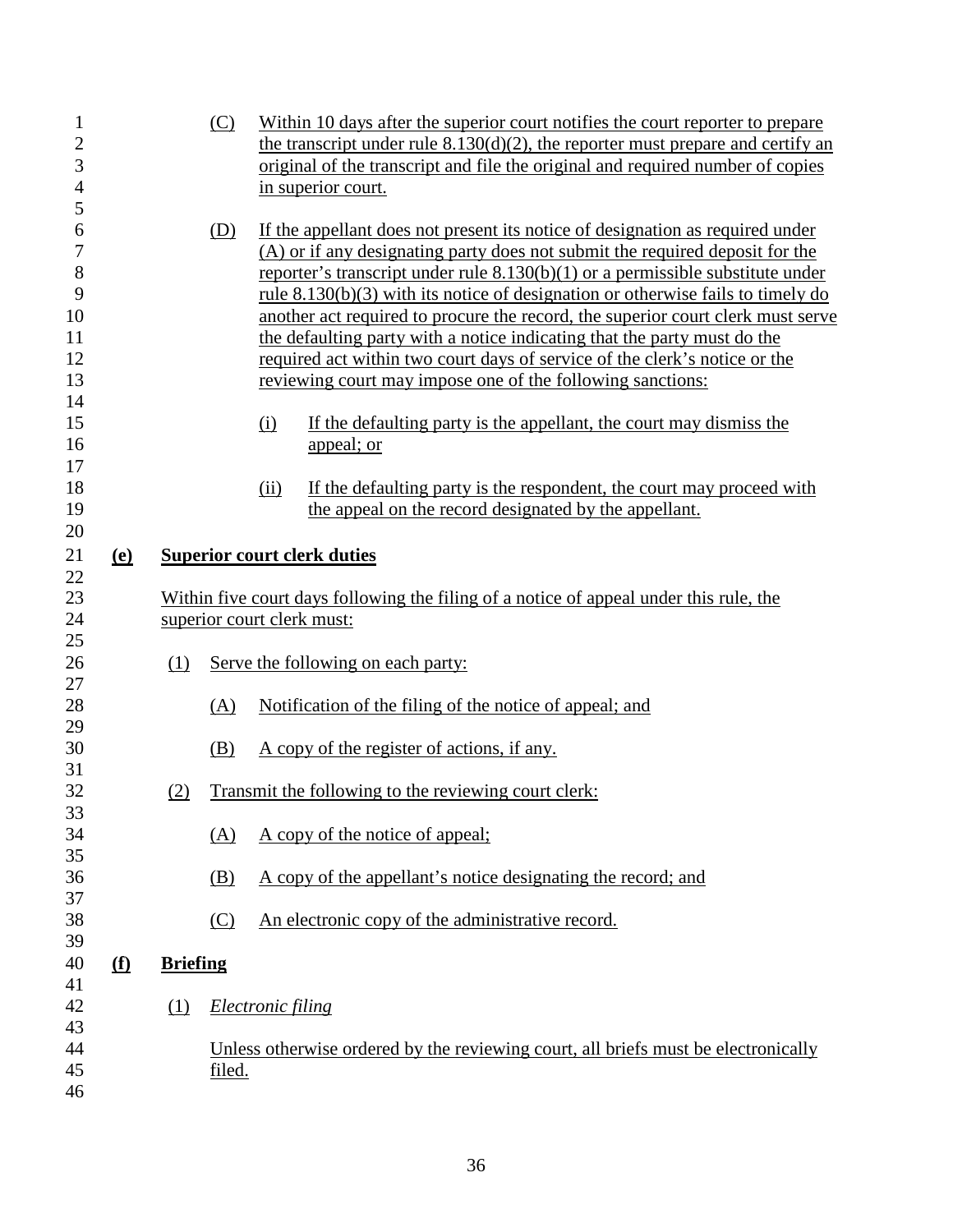| $\mathbf{1}$                                                                                     | (2) | <u>Time to serve and file briefs</u>                                                                                                                                                                                                                                                                                                                                                                                                                                                                                                                                                                                                                                                                                                                                                                                                                                                                                                                                                                                                                                                                                                                   |  |  |
|--------------------------------------------------------------------------------------------------|-----|--------------------------------------------------------------------------------------------------------------------------------------------------------------------------------------------------------------------------------------------------------------------------------------------------------------------------------------------------------------------------------------------------------------------------------------------------------------------------------------------------------------------------------------------------------------------------------------------------------------------------------------------------------------------------------------------------------------------------------------------------------------------------------------------------------------------------------------------------------------------------------------------------------------------------------------------------------------------------------------------------------------------------------------------------------------------------------------------------------------------------------------------------------|--|--|
| $\overline{\mathbf{c}}$<br>3                                                                     |     | Unless otherwise ordered by the reviewing court:                                                                                                                                                                                                                                                                                                                                                                                                                                                                                                                                                                                                                                                                                                                                                                                                                                                                                                                                                                                                                                                                                                       |  |  |
| $\overline{4}$<br>5<br>$\boldsymbol{6}$                                                          |     | An appellant must serve and file its opening brief within 25 days after the<br>(A)<br>notice of appeal is served and filed.                                                                                                                                                                                                                                                                                                                                                                                                                                                                                                                                                                                                                                                                                                                                                                                                                                                                                                                                                                                                                            |  |  |
| $\tau$<br>8<br>9                                                                                 |     | A respondent must serve and file its brief within 25 days after the appellant<br>(B)<br>files its opening brief.                                                                                                                                                                                                                                                                                                                                                                                                                                                                                                                                                                                                                                                                                                                                                                                                                                                                                                                                                                                                                                       |  |  |
| 10<br>11<br>12<br>13                                                                             |     | (C)<br>An appellant must serve and file its reply brief, if any, within 15 days after<br>the respondent files its brief.                                                                                                                                                                                                                                                                                                                                                                                                                                                                                                                                                                                                                                                                                                                                                                                                                                                                                                                                                                                                                               |  |  |
| 14                                                                                               | (3) | Contents and form of briefs                                                                                                                                                                                                                                                                                                                                                                                                                                                                                                                                                                                                                                                                                                                                                                                                                                                                                                                                                                                                                                                                                                                            |  |  |
| 15<br>16<br>17                                                                                   |     | (A)<br>The briefs must comply as nearly as possible with rule 8.204.                                                                                                                                                                                                                                                                                                                                                                                                                                                                                                                                                                                                                                                                                                                                                                                                                                                                                                                                                                                                                                                                                   |  |  |
| 18<br>19<br>20<br>21<br>22<br>23<br>24<br>25<br>26<br>27<br>28<br>29<br>$30\,$<br>31<br>32<br>33 |     | (B)<br>If a designated reporter's transcript has not been filed at least 5 days before<br>the date by which a brief must be filed, an initial version of the brief may be<br>served and filed in which references to a matter in the reporter's transcript are<br>not supported by a citation to the volume and page number of the reporter's<br>transcript where the matter appears. Within 10 days after the reporter's<br>transcript is filed, a revised version of the brief must be served and filed in<br>which all references to a matter in the reporter's transcript must be supported<br>by a citation to the volume and page number of the reporter's transcript<br>where the matter appears.<br>Unless otherwise ordered by the court, within 5 days after filing its brief, each<br>(C)<br>party must submit an electronic version of the brief that contains hyperlinks to<br>material cited in the brief, including electronically searchable copies of the<br>record on appeal, cited decisions, and the parties' other briefs. Such briefs<br>must comply with any local requirements of the reviewing court relating to<br>e-briefs. |  |  |
| 34<br>35<br>36                                                                                   | (4) | Extensions of time to file briefs                                                                                                                                                                                                                                                                                                                                                                                                                                                                                                                                                                                                                                                                                                                                                                                                                                                                                                                                                                                                                                                                                                                      |  |  |
| 37<br>38<br>39<br>40<br>41<br>42<br>43                                                           |     | If the parties stipulate to extend the time to file a brief under rule $8.212(b)$ , they are<br>deemed to have agreed that the time for resolving the action may be extended<br>beyond 270 days by the number of days by which the parties stipulated to extend<br>the time for filing the brief and, to that extent, to have waived any objection to<br>noncompliance with the deadlines for completing review stated in Public Resources<br>Code sections $21168.66(c)$ –(d) and $21185$ for the duration of the stipulated<br>extension.                                                                                                                                                                                                                                                                                                                                                                                                                                                                                                                                                                                                            |  |  |
| 44                                                                                               |     |                                                                                                                                                                                                                                                                                                                                                                                                                                                                                                                                                                                                                                                                                                                                                                                                                                                                                                                                                                                                                                                                                                                                                        |  |  |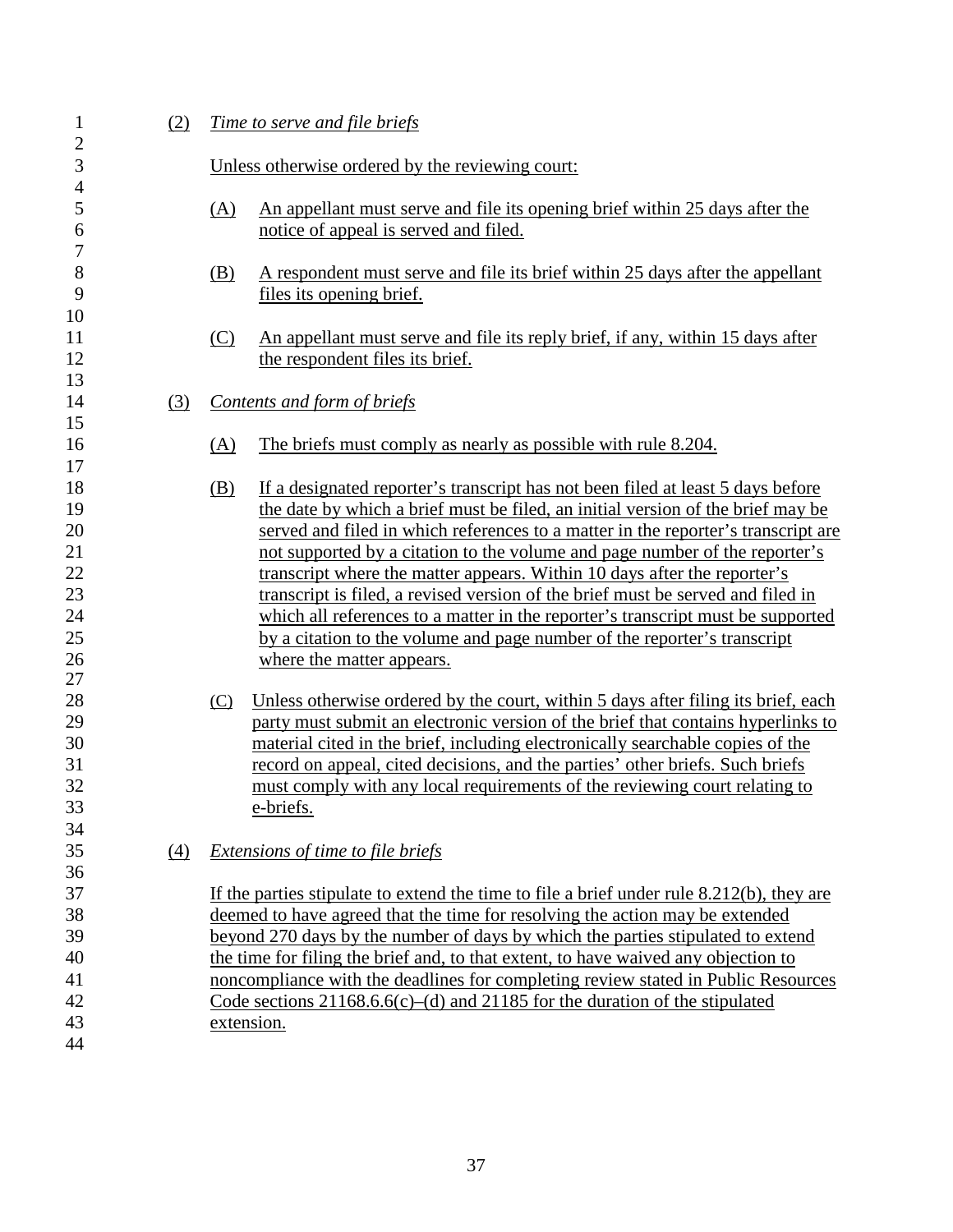| $\mathbf{1}$        |                             | (5)             | <b>Failure to file brief</b>                                                                                                                                                                                           |
|---------------------|-----------------------------|-----------------|------------------------------------------------------------------------------------------------------------------------------------------------------------------------------------------------------------------------|
| $\overline{c}$<br>3 |                             |                 | If a party fails to timely file an appellant's opening brief or a respondent's brief, the                                                                                                                              |
| $\overline{4}$      |                             |                 | reviewing court clerk must serve the party with a notice indicating that if the                                                                                                                                        |
| 5                   |                             |                 | required brief is not filed within two court days of service of the clerk's notice, the                                                                                                                                |
| 6                   |                             |                 | court may impose one of the following sanctions:                                                                                                                                                                       |
| $\boldsymbol{7}$    |                             |                 |                                                                                                                                                                                                                        |
| 8<br>9              |                             |                 | (A) If the brief is an appellant's opening brief, the court may dismiss the appeal;                                                                                                                                    |
| 10<br>11            |                             |                 | If the brief is a respondent's brief, the court may decide the appeal on the<br>(B)<br>record, the opening brief, and any oral argument by the appellant; or                                                           |
| 12<br>13<br>14      |                             |                 | Any other sanction that the court finds appropriate.<br>(C)                                                                                                                                                            |
| 15<br>16            | $\left( \mathbf{g} \right)$ |                 | Oral argument                                                                                                                                                                                                          |
| 17                  |                             |                 | Unless otherwise ordered by the reviewing court, oral argument will be held within 45                                                                                                                                  |
| 18                  |                             |                 | days after the last reply brief is filed. The reviewing court clerk must send a notice of the                                                                                                                          |
| 19                  |                             |                 | time and place of oral argument to all parties at least 15 days before the argument date.                                                                                                                              |
| 20                  |                             |                 | The presiding justice may shorten the notice period for good cause; in that event, the clerk                                                                                                                           |
| 21                  |                             |                 | must immediately notify the parties by telephone or other expeditious method.                                                                                                                                          |
| 22<br>23            |                             |                 | <b>Advisory Committee Comment</b>                                                                                                                                                                                      |
| 24                  |                             |                 |                                                                                                                                                                                                                        |
| 25                  |                             |                 | <b>Subdivision (b).</b> It is very important to note that the time period to file a notice of appeal under this rule                                                                                                   |
| 26<br>27            |                             |                 | is the same time period for filing most post judgment motions in a case regarding the Sacramento arena                                                                                                                 |
| 28                  |                             |                 | project and, in a case regarding an leadership project, the deadline for filing a notice of appeal may be<br>earlier than the deadline for filing a motion for a new trial, motion for reconsideration, or a motion to |
| 29                  |                             |                 | vacate the judgment.                                                                                                                                                                                                   |
| 30                  |                             |                 |                                                                                                                                                                                                                        |
| 31                  |                             |                 |                                                                                                                                                                                                                        |
| 32                  |                             |                 | <u>Rule 8.703. Writ proceedings</u>                                                                                                                                                                                    |
| 33                  |                             |                 |                                                                                                                                                                                                                        |
| 34<br>35            | <u>(a)</u>                  |                 | <b>Application of general rules for writ proceedings</b>                                                                                                                                                               |
| 36                  |                             |                 | Except as otherwise provided by the rules in this chapter, rules 8.485–8.493—relating to                                                                                                                               |
| 37                  |                             |                 | writs of mandate, certiorari, and prohibition in the Supreme Court and Court of Appeal—                                                                                                                                |
| 38                  |                             |                 | apply to writ proceedings under this chapter.                                                                                                                                                                          |
| 39<br>40            |                             |                 |                                                                                                                                                                                                                        |
| 41                  | <u>(b)</u>                  | <b>Petition</b> |                                                                                                                                                                                                                        |
| 42<br>43            |                             | (1)             | <u>Time for filing petition</u>                                                                                                                                                                                        |
| 44<br>45<br>46      |                             |                 | A petition for a writ challenging a superior court judgment or order governed by the<br>rules in this chapter must be served and filed on or before the earliest of:                                                   |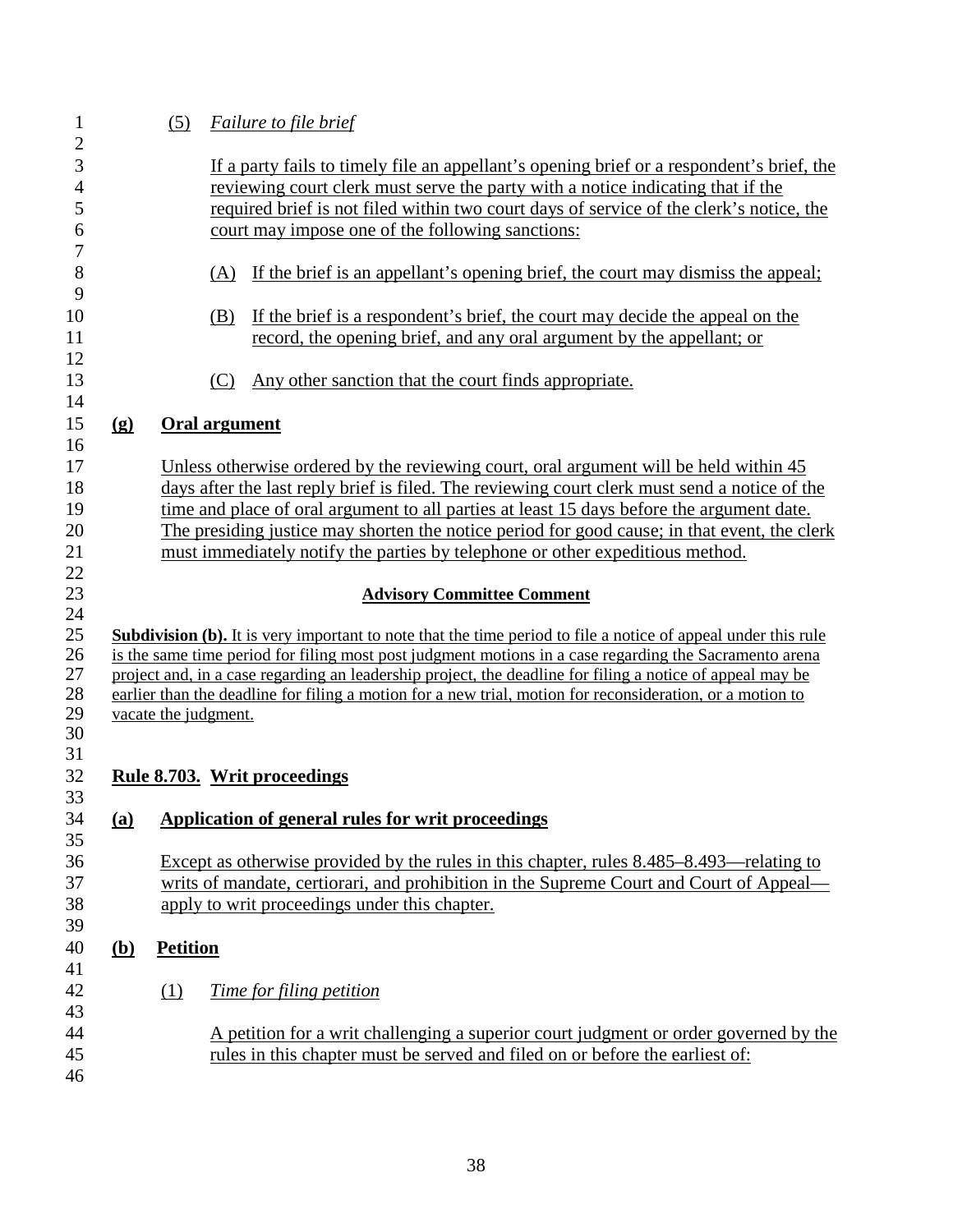| 1<br>$\mathbf{2}$<br>3<br>$\overline{4}$<br>5 |     |            | (A)   | Thirty days after the superior court clerk serves on the party filing the<br>petition a document entitled "Notice of Entry" of judgment or order, or a<br>file-stamped copy of the judgment or order, showing the date either was<br>served; or         |
|-----------------------------------------------|-----|------------|-------|---------------------------------------------------------------------------------------------------------------------------------------------------------------------------------------------------------------------------------------------------------|
| 6<br>$\tau$<br>$8\,$<br>9                     |     |            | (B)   | Thirty days after the party filing the petition serves or is served by a party<br>with a document entitled "Notice of Entry" of judgment or order, or a file-<br>stamped copy of the judgment or order, accompanied by proof of service.                |
| 10<br>11                                      |     | (2)        |       | Contents of petition                                                                                                                                                                                                                                    |
| 12                                            |     |            |       | In addition to any other applicable requirements, the petition must:                                                                                                                                                                                    |
| 13<br>14<br>15                                |     |            | (A)   | State that the superior court judgment or order being challenged is governed<br>by the rules in this chapter;                                                                                                                                           |
| 16<br>17<br>18                                |     |            | (B)   | Indicate whether the judgment or order pertains to the Sacramento arena<br>project or a leadership project; and                                                                                                                                         |
| 19<br>20<br>21<br>22<br>23                    |     |            | (C)   | If the judgment or order pertains to a leadership project, provide notice that<br>the person or entity that applied for certification of the project as a leadership<br>project must make the payments required by 8.705.                               |
| 24<br>25<br>26                                |     |            |       | Rule 8.705. Court of Appeal costs in leadership projects                                                                                                                                                                                                |
| 27<br>28                                      |     |            |       | In fulfillment of the provision in Public Resources Code section 21183 regarding payment of the<br>Court of Appeal's costs with respect to cases concerning leadership projects:                                                                        |
| 29<br>30<br>31<br>32<br>33                    | (1) |            |       | Within 10 days after service of the notice of appeal or petition in a case concerning a<br>leadership project, the person who applied for certification of the project as a leadership<br>project must pay a fee of \$100,000 to the Court of Appeal.   |
| 34<br>35<br>36<br>37                          | (2) |            |       | If the Court of Appeal incurs any of the following costs, the person who applied for<br>certification of the project as a leadership project must also pay, within 10 days of being<br>ordered by the court, the following costs or estimated costs:    |
| 38                                            |     | (A)        |       | The costs of any special master appointed by the Court of Appeal in the case; and                                                                                                                                                                       |
| 39<br>40<br>41                                |     | <u>(B)</u> | case. | The costs of any contract personnel retained by the Court of Appeal to work on the                                                                                                                                                                      |
| 42<br>43<br>44<br>45<br>46                    | (3) |            |       | If the party fails to timely pay the fee or costs specified in this rule, the court may impose<br>sanctions that the court finds appropriate after notifying the party and providing the party<br>with an opportunity to pay the required fee or costs. |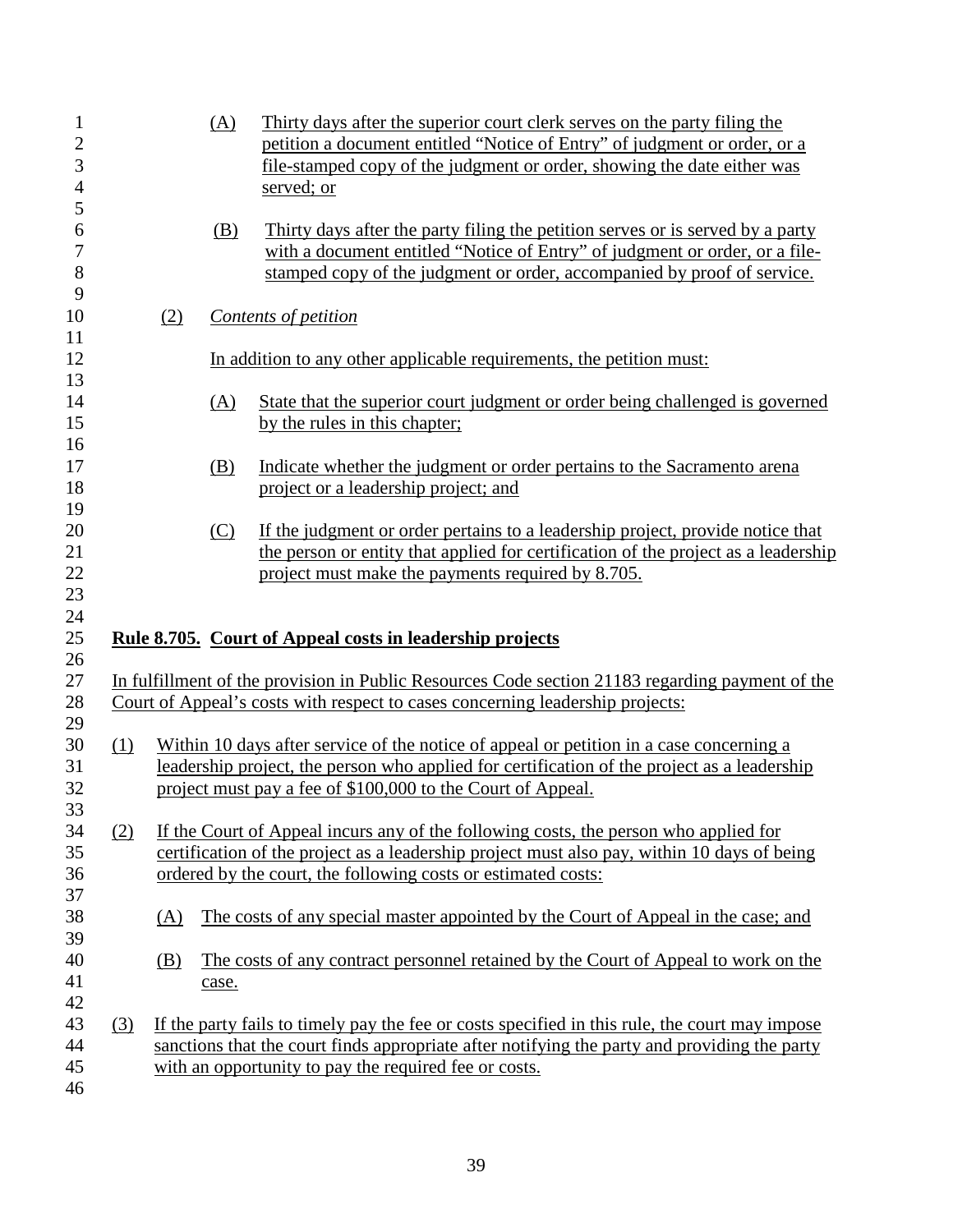|    | <b>Commentator</b>                                                                | <b>Position</b> | <b>Comment</b>                                                                                                                                                                                                                                                                                                                                                                                                                                                                                                                                                                                                                                                                                                                                                                                                                       | <b>Committee Response</b>                                                                                                                                                                                                                                                                                                                                                                                                                                                                                                                                                                                                                                                                                                                                                                                                                                                                                                                                          |
|----|-----------------------------------------------------------------------------------|-----------------|--------------------------------------------------------------------------------------------------------------------------------------------------------------------------------------------------------------------------------------------------------------------------------------------------------------------------------------------------------------------------------------------------------------------------------------------------------------------------------------------------------------------------------------------------------------------------------------------------------------------------------------------------------------------------------------------------------------------------------------------------------------------------------------------------------------------------------------|--------------------------------------------------------------------------------------------------------------------------------------------------------------------------------------------------------------------------------------------------------------------------------------------------------------------------------------------------------------------------------------------------------------------------------------------------------------------------------------------------------------------------------------------------------------------------------------------------------------------------------------------------------------------------------------------------------------------------------------------------------------------------------------------------------------------------------------------------------------------------------------------------------------------------------------------------------------------|
| 1. | Robert L. Becking<br>Senior Research Attorney<br>Superior Court of Orange County  | AM              | The move to exempt these cases from the<br>complex rules seems like a move in the wrong<br>direction. Handling a matter under the complex<br>rules allows much more flexibility than under<br>other rules. And, how are cases that require<br>coordination going to be coordinated if an<br>exemption is given from such rules? There does<br>not appear to be any alternative mechanism for<br>that.<br>The time restraints for the hearing after the<br>reply is received prevent a trial court from<br>properly preparing for the hearing. These are<br>necessarily going to be complex actions, and a<br>hearing date 10 days after a reply is unworkable,<br>5 days is impossible. An effort should be made<br>to ensure that there is a window of at least 20<br>days between the filing of the reply and the<br>hearing date. | The committees considered this comment, but<br>concluded that the exemption should remain to<br>make clear that it is the case management rules<br>within these rules, rather than in the complex case<br>rules, that apply to the CEQA cases proceeding<br>under these rules. The statute permitting courts to<br>transfer and consolidate non-complex cases<br>would, where appropriate, would apply to these<br>cases. (See Code Civ. Proc. § 403.)<br>In light of this comment and others received, the<br>committees have decided not to increase the early<br>filing incentive and so will not further reduce the<br>time between reply brief and hearing. The<br>committees have concluded, however, that the<br>incentive as originally proposed is appropriate in<br>order to attempt to meet the overall goal for<br>resolution of an action under these rules, even<br>though the incentive could result in only ten days<br>between reply and hearing. |
| 2. | Committee on Appellate Courts,<br>State Bar of California,<br>By: Saul Bercovitch | N/I             | With regard to the specific invitation to<br>comment on whether the time for filing the<br>notice of appeal under proposed rule 8.702(b) is<br>feasible, the Committee believes the 5 day time<br>in which to file a notice of appeal is too short to<br>allow meaningful review of the decision to<br>appeal. The Committee is mindful of the very<br>tight time constraints governing review of the<br>projects subject to this proposed rule, but, unlike<br>many other deadlines, the deadline to file a<br>notice of appeal is not one that can be extended;<br>that notice is a jurisdictional document. Given<br>the constraints on post-judgment motions,                                                                                                                                                                    | Based on this and other comments, the<br>committees revised the proposal to provide that<br>the notice of appeal must be filed within five<br>court days on service of the notice of entry of the<br>judgment.                                                                                                                                                                                                                                                                                                                                                                                                                                                                                                                                                                                                                                                                                                                                                     |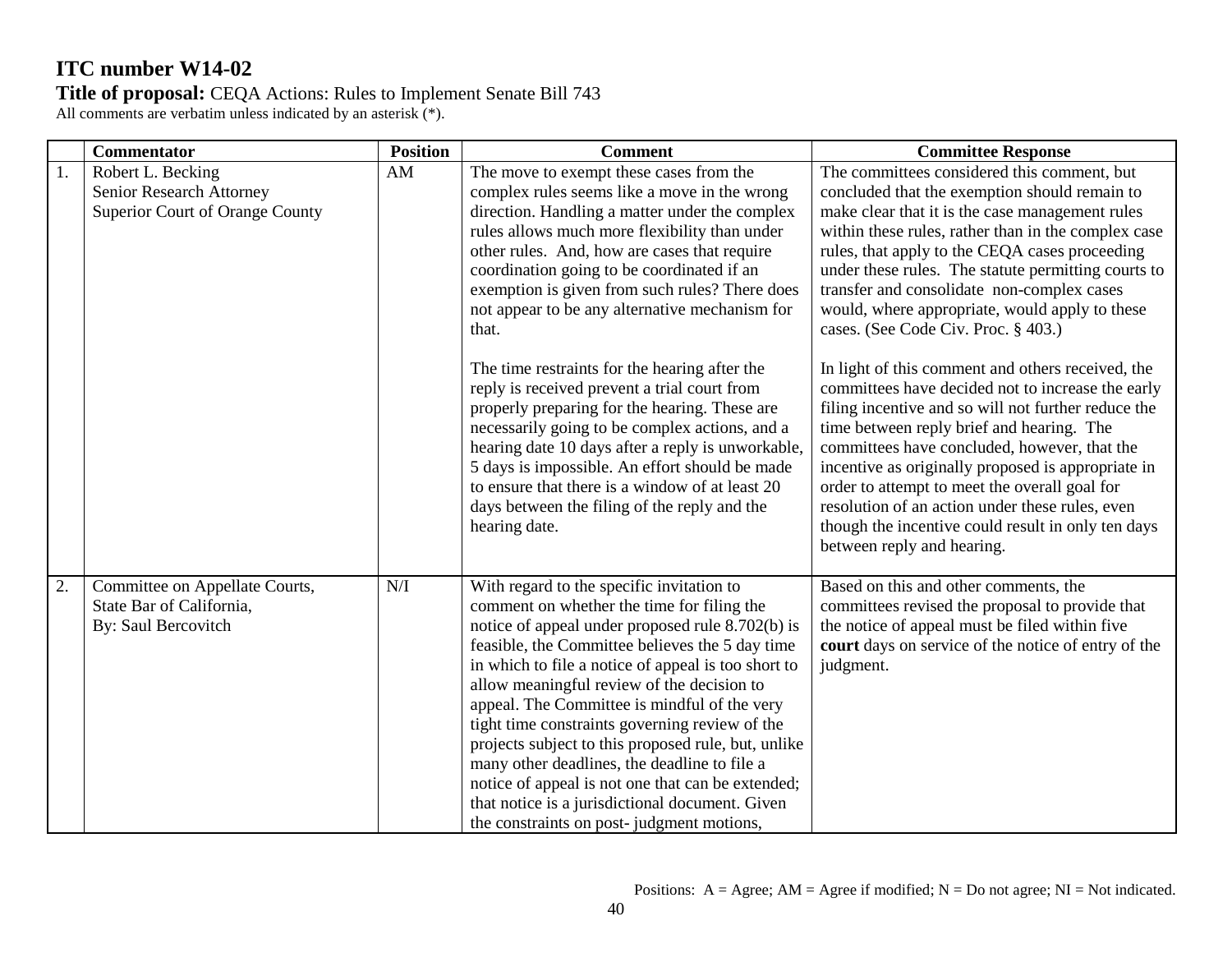| <b>Commentator</b> | <b>Position</b> | <b>Comment</b>                                                                                                                                                                                                                                                                                                                                                                                                                                                                                                                                                                                                                                                                                                                                                                                                                                                                                                                                                                                                                                                    | <b>Committee Response</b> |
|--------------------|-----------------|-------------------------------------------------------------------------------------------------------------------------------------------------------------------------------------------------------------------------------------------------------------------------------------------------------------------------------------------------------------------------------------------------------------------------------------------------------------------------------------------------------------------------------------------------------------------------------------------------------------------------------------------------------------------------------------------------------------------------------------------------------------------------------------------------------------------------------------------------------------------------------------------------------------------------------------------------------------------------------------------------------------------------------------------------------------------|---------------------------|
|                    |                 | which the Invitation to Comment acknowledges<br>could require the notice of appeal to be filed<br>before post-judgment motions, and the other<br>limitations imposed on these projects, the<br>Committee recommends the proposal increase<br>the time allotted to file a notice of appeal. The<br>additional amount of time may allow parties to<br>reflect on whether it is necessary or appropriate<br>to file an appeal. That is particularly so for<br>public agencies, which typically need to comply<br>with open meeting laws in setting meetings at<br>which decisions about litigation will be made.<br>Under the proposed rule it will be difficult if not<br>impossible for a public agency to set even an<br>emergency meeting to discuss whether an<br>appeal is appropriate if the notice of entry of<br>judgment is served on the same day the<br>judgment issued. If it were served on a Friday<br>afternoon it would be even more difficult for a<br>public agency. CEQA decisions are not always<br>black or white, and particularly where some |                           |
|                    |                 | issues or parts of a project can be severed from<br>others, allowing more time to consider the<br>merits of an appeal, or even to allow for some<br>settlement discussions, could eliminate the need<br>for appeal in some situations. The Committee<br>recommends the time be extended to 7 days. In<br>the alternative, the Committee recommends the<br>time to appeal be extended to 5 court days.<br>"Court days" however are not routinely used in<br>the Rules of Court governing appellate<br>proceedings, making the change to "court days"<br>less desirable.                                                                                                                                                                                                                                                                                                                                                                                                                                                                                            |                           |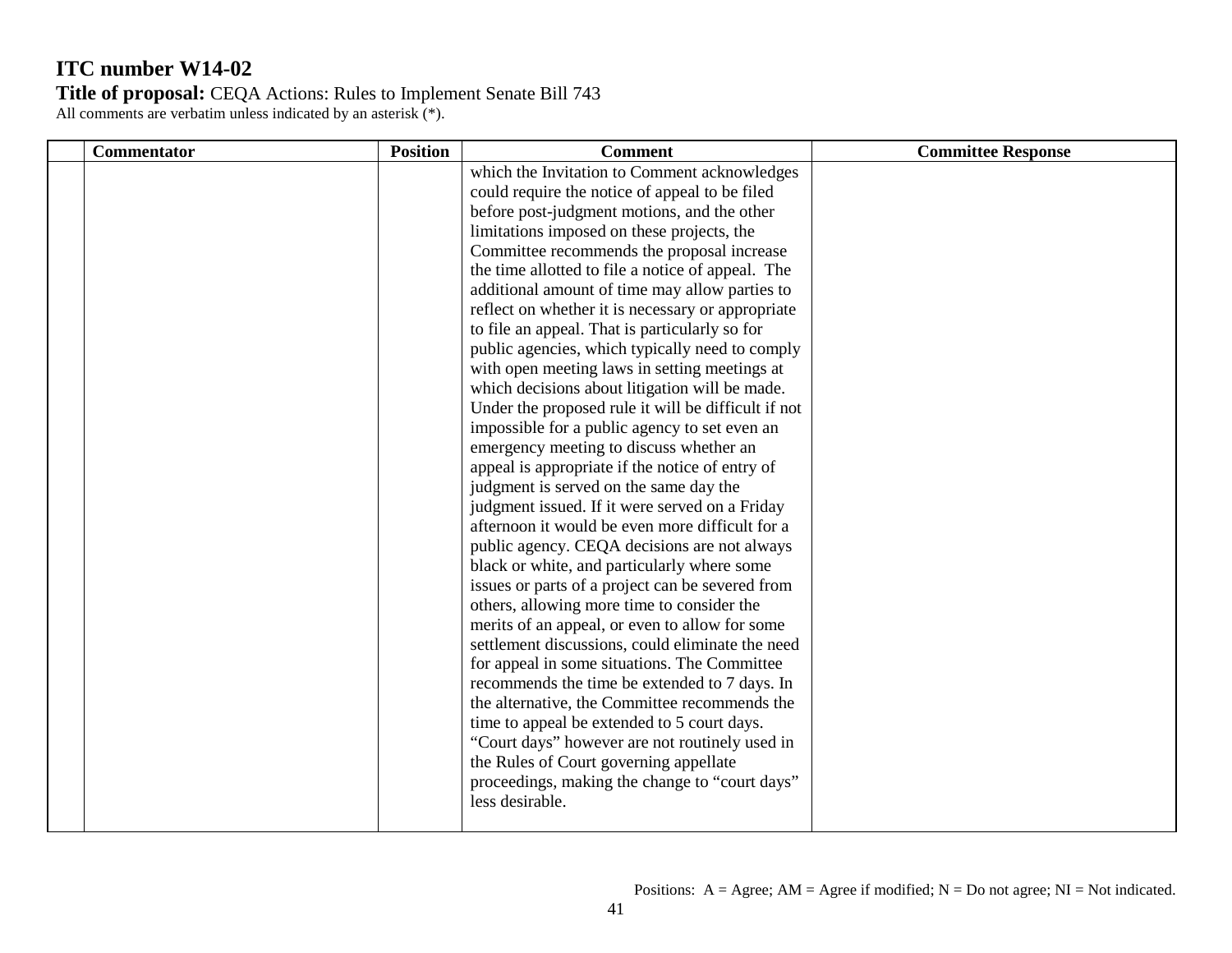| <b>Position</b> | <b>Comment</b>                                                                                                                                                                                                                                                                                                                                                                                                                                                                                                                                                                                                                                                                                                                               | <b>Committee Response</b>                                                                                                                                                                                                                                                                                                                                                                                                                                                                                                                                                                                                                                                                   |
|-----------------|----------------------------------------------------------------------------------------------------------------------------------------------------------------------------------------------------------------------------------------------------------------------------------------------------------------------------------------------------------------------------------------------------------------------------------------------------------------------------------------------------------------------------------------------------------------------------------------------------------------------------------------------------------------------------------------------------------------------------------------------|---------------------------------------------------------------------------------------------------------------------------------------------------------------------------------------------------------------------------------------------------------------------------------------------------------------------------------------------------------------------------------------------------------------------------------------------------------------------------------------------------------------------------------------------------------------------------------------------------------------------------------------------------------------------------------------------|
|                 | Also, the Committee recommends that proposed<br>rule 8.705 clarify whether the \$100,000 fee, and<br>other fees and costs required on appeal under<br>the rule, will be considered recoverable costs<br>under rule $8.278(d)$ .                                                                                                                                                                                                                                                                                                                                                                                                                                                                                                              | The committees appreciate these comments and<br>this suggestion. However, adding a provision<br>addressing whether these court costs are<br>recoverable would be an important substantive<br>change that was not included in the proposal<br>circulated for comment. Under rule 10.22,<br>substantive changes to the rules of court generally<br>cannot be recommended for adoption without first<br>being circulated for public comment.<br>Furthermore, there may be some questions about<br>whether this issue might best be addressed by<br>statute, rather than by rule. For these reasons, the<br>committee is not recommending adding anything<br>to the rules regarding this issue. |
| AM              | Comments to the proposed rules are as follows:<br>1. The time to serve a petition for writ of<br>mandate challenging a project for the<br>Sacramento Arena for the respondent, the Real<br>Parties in Interest and the Attorney General's<br>office should all be the same time frame, rather<br>than varying times as proposed in Rule 3.2236.<br>Recommend 3 court days across the board.<br>2. For Leadership Projects (projects approved<br>by the Governor as such, with a minimum<br>investment of $$100M$ ), Rule $3.2222(d)$<br>providing for a reduction in time for the<br>petitioner to submit its opening brief by one day<br>for every two days the petition is not served<br>after 3 court days for filing, is too complicated | 1. The committees agree with this comment and<br>have modified proposed rule 3.2236 in light of the<br>comment.<br>2. The committees disagree with this suggestion.<br>Although complicated, the proposed scheme<br>provides a disincentive for delay in serving the<br>petition which becomes progressively more severe<br>the longer the delay. In light of the very tight time<br>frame required by the Legislature, the committees<br>determined that the CMC needs to be set within<br>30 days of filing, and this increasing disincentive                                                                                                                                             |
|                 | <b>Orange County Bar Association</b><br>By: Thomas Bienert, Jr., President                                                                                                                                                                                                                                                                                                                                                                                                                                                                                                                                                                                                                                                                   | and unworkable. Suggest simply that any                                                                                                                                                                                                                                                                                                                                                                                                                                                                                                                                                                                                                                                     |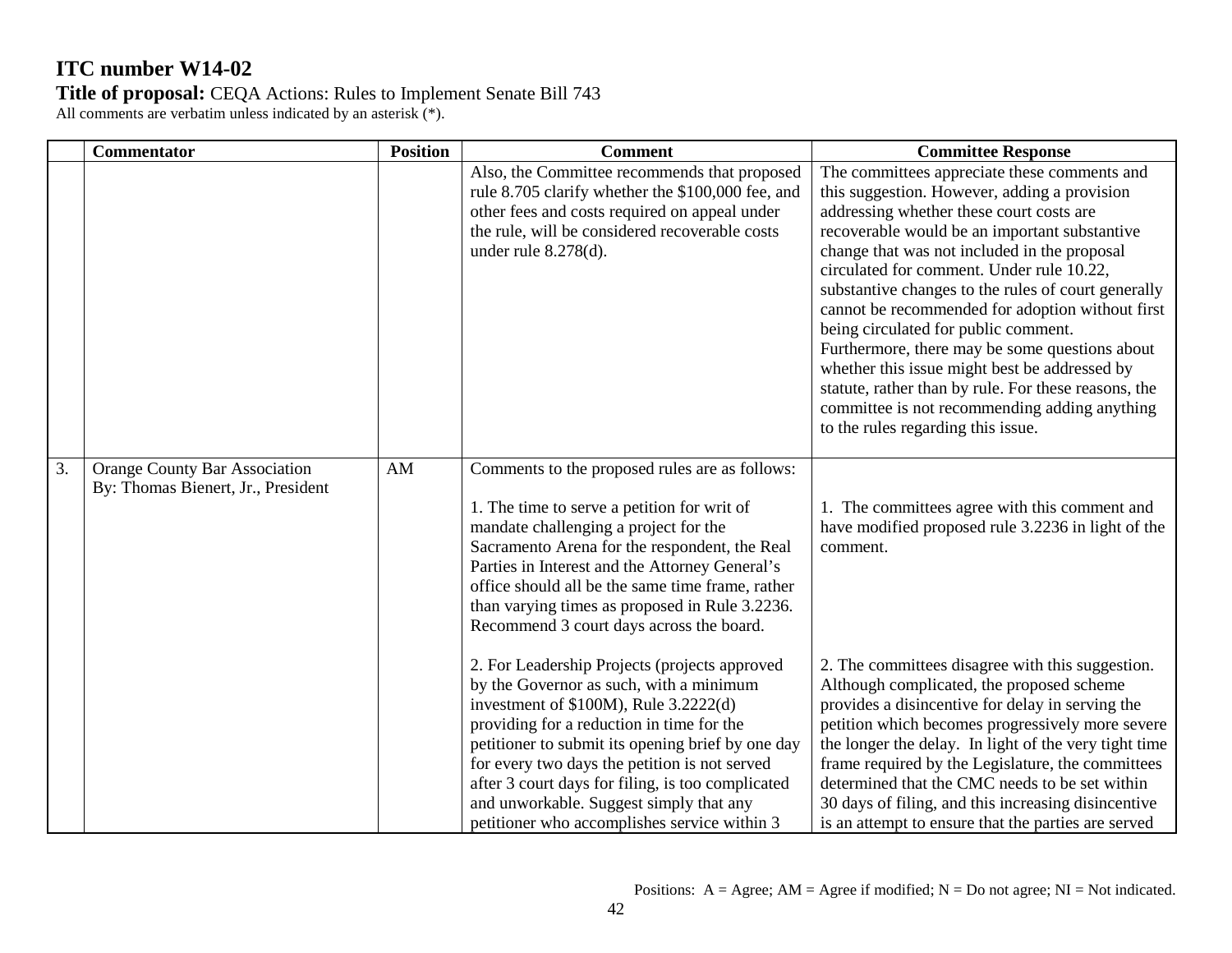**Title of proposal:** CEQA Actions: Rules to Implement Senate Bill 743 All comments are verbatim unless indicated by an asterisk (\*).

**Commentator Position Position Comment Comment Committee Response** court days be given the full 35 days to file its opening brief on the petition, and if not served within 3 court days, then 25 days to file. 3. Proposed Rule 8.702(g) provides for oral argument on appeal to be within 45 days of the date the reply briefs are due. Suggest cutting down the 45 days to 35 days, in order to save 10 additional days. Responses to the specific Request for Comments are as follows (note that comments are only provided for those particular issues for which changes to the Proposed Rules are suggested): 1. The incentive referenced in the second bullet point on page 11 is too confusing and should be replaced with a straightforward incentive of 10 days if service is accomplished within 3 court days (discussed in item 2 above). 2. The suggestion in the seventh bullet point to change the time to appeal from 5 days to 5 court days is appropriate, and should be recommended. 3.For Leadership projects, the time to file an appeal should be no less than the time a party has to file a motion for new trial or a motion to vacate the judgment. Otherwise, the Rules well before that point. 3. In appellate proceedings, the practice is for the Court of Appeal to review the briefs and record and analyze the issues before oral argument. The committees view is that it would not be appropriate to further reduce this time and therefore they declined to make this suggested change. 1. See response at 2 above. 2. Based on this and other comments, the committees revised the proposal to provide that the notice of appeal must be filed within five **court** days on service of the notice of entry of the judgment. 3. Based on these and other comments, the committees considered modifying the proposal to make the time for filing a notice of appeal in leadership cases the same as the time set by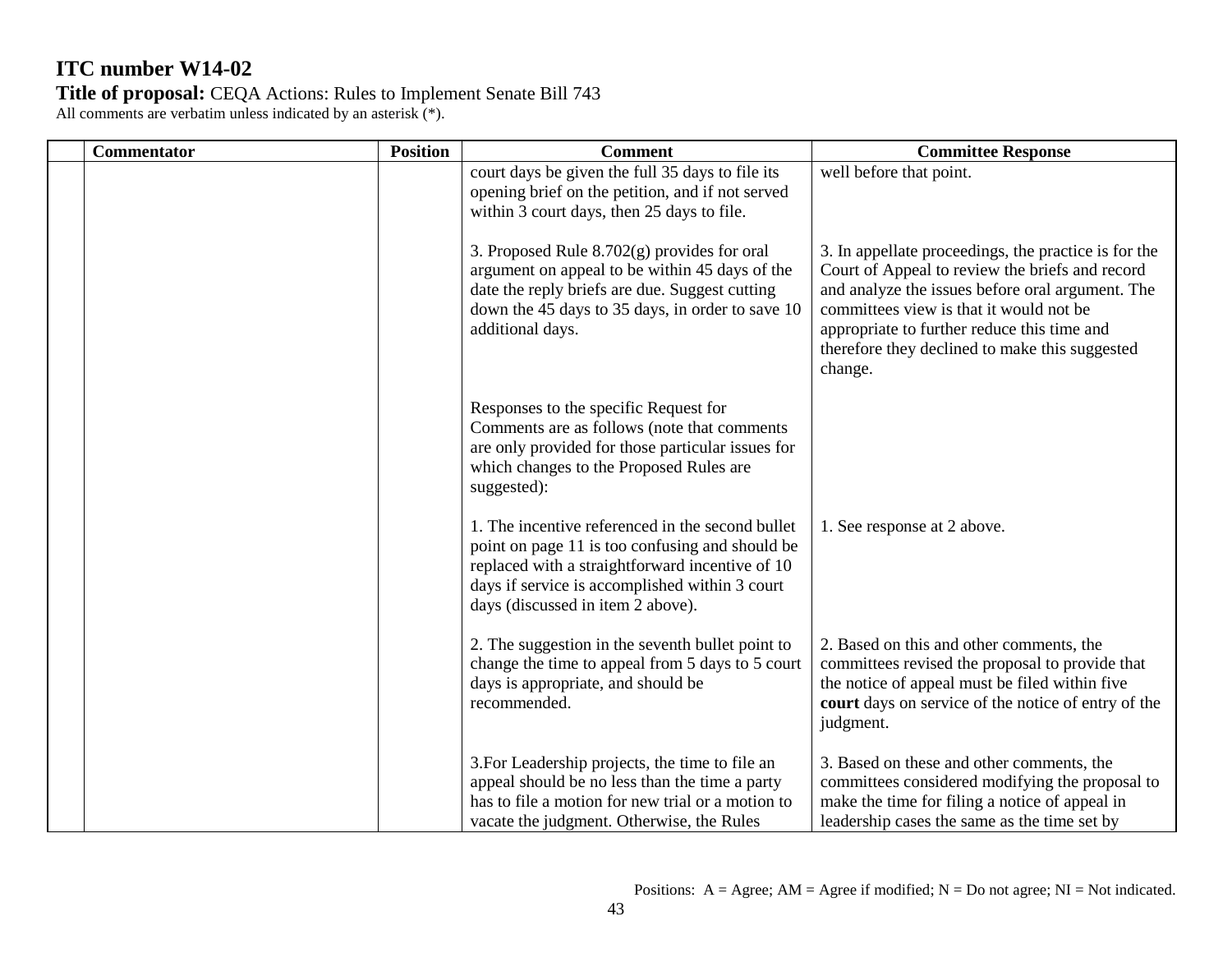**Title of proposal:** CEQA Actions: Rules to Implement Senate Bill 743 All comments are verbatim unless indicated by an asterisk (\*).

**Commentator Position Position Comment Comment Committee Response** would create confusion and parties may well attempt to file motions for new trial/vacation of the judgment after they have filed their notices of appeal, which cannot be done because of the divesting of the trial court's jurisdiction once the appeal has been filed. statute for filing these motions ―15 days after service of notice of entry of the judgment. However, the committees were concerned about the increase this change would cause in the time to disposition in leadership cases. Committee members also expressed the view that given the nature of CEQA proceedings, these post-trial motions are not likely to be filed in most leadership cases and, therefore, the potential complications associated with such motions should not be the basis for establishing a timeframe applicable to all leadership cases. In addition, there is case law suggesting that, at least with respect to motions for new trial, the filing of a notice of appeal does not divest the trial court of jurisdiction to consider the motion (see *Varian Medical Systems, Inc. v. Delfino* (2005) 35 Cal.4th 180 and *Weisenburg v. Molina* (1976) 58 Cal.App.3d 478). Finally, in the rare instance where a motion for new trial might be warranted, a cautious attorney can easily file a notice of intent to move for new trial before the time for appeal has expired. Given this and the committees' desire not to further decrease the possibility that leadership cases could be resolved within the 270-day statutory timeframe, the committees ultimately decided not to increase the proposed time to file a notice of appeal in these cases. 4. Superior Court of Los Angeles County AM **Rule 3.2224. Response to Petition**  While this rule provides that motions attacking the pleadings must be filed within 10 days after service, it does not specify when the hearing The committees disagree with these suggested modifications. The committees intend the rules to leave some flexibility for the judicial officer handling a case governed by these provisions. As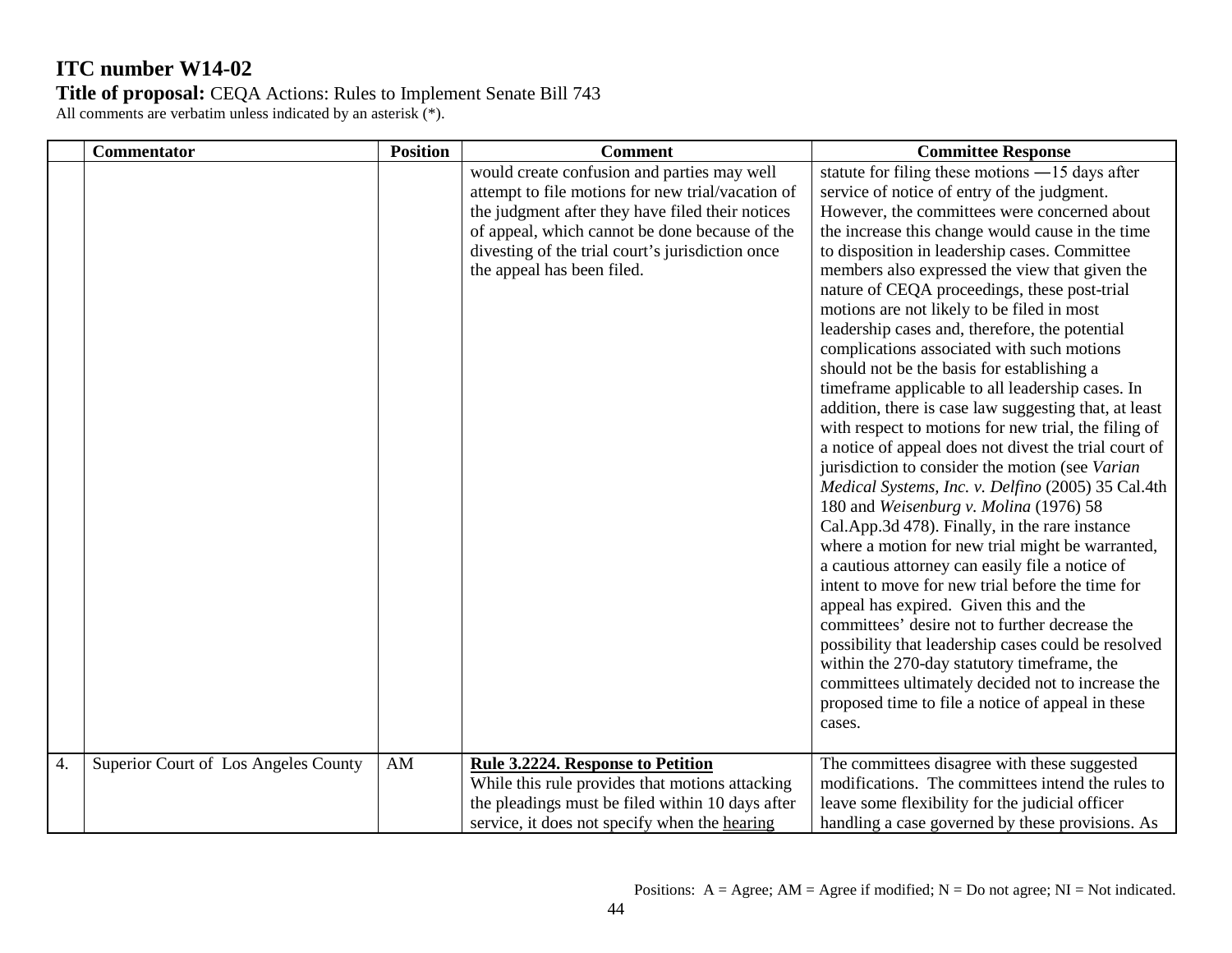| <b>Commentator</b> | <b>Position</b> | <b>Comment</b>                                                                                                                                                                                                                                                                                                                                                                                                                                                                                                         | <b>Committee Response</b>                                                                                                                                                                                                                                                                                                                                                                                                                                                                                         |
|--------------------|-----------------|------------------------------------------------------------------------------------------------------------------------------------------------------------------------------------------------------------------------------------------------------------------------------------------------------------------------------------------------------------------------------------------------------------------------------------------------------------------------------------------------------------------------|-------------------------------------------------------------------------------------------------------------------------------------------------------------------------------------------------------------------------------------------------------------------------------------------------------------------------------------------------------------------------------------------------------------------------------------------------------------------------------------------------------------------|
|                    |                 | will be conducted. This is important if different<br>parties are served on different days. That is, all<br>demurrers/motions to strike should be heard on<br>the same date. If a demurrer is sustained with<br>leave to amend, the rule should provide for the<br>number of days the petitioner will have to file<br>an amended pleading. It is recommended that<br>number of days be a maximum of five. The rule<br>should limit the number of rounds of<br>demurrers/motions to strike to two.                       | to multiple demurrers, in light of the fact that the<br>demurring party would generally be the lead<br>agency or real party in interest—both of whom are<br>seeking to expedite review—the committee<br>believes that such motions will be rare in these<br>cases, and so declines to recommend special rules<br>regarding them.                                                                                                                                                                                  |
|                    |                 | The proposed rule does not provide for filing<br>any reply. A reply should be allowed but with a<br>short three day time limit.                                                                                                                                                                                                                                                                                                                                                                                        | See above response.                                                                                                                                                                                                                                                                                                                                                                                                                                                                                               |
|                    |                 | It is common for a nonparty to seek to intervene<br>in a CEQA lawsuit. Rule $3.2224(a)(1)(B)$<br>should be modified to read: "Any motion to<br>challenge the sufficiency of the petition,<br>including any motion to dismiss the petition, or<br>to intervene as a party." The rule should be<br>further modified so that a party served with a<br>pleading in intervention may within 10 days<br>after service move, demur, or otherwise plead to<br>this pleading in the same manner as to the<br>original petition. | The committees agree with the suggestion o to<br>include motions to intervene in the rule that<br>provides a short time for filing motions after the<br>initial pleading is filed, and has modified that rule<br>in light of the comment. See proposed rule<br>3.2224. The committees did not recommend any<br>further rules regarding the filing of pleadings in<br>intervention, however, concluding that it was<br>better to leave such details to the judicial officer<br>who grants the motion to intervene. |
|                    |                 | Rule 3.2225. Administrative Record<br>The lead agency should be required to provide<br>the court with the administrative record,<br>consecutively numbered ("Bates-stamped")<br>from beginning to end, in paper format unless<br>the court only wants to receive it electronically<br>and makes this known to the parties at the initial                                                                                                                                                                               | The rules as circulated do authorize a court to<br>discuss obtaining a paper version of the<br>administrative record at the case management<br>conference. However, in light of this and other<br>comments received, the committees conclude that<br>the rule should be clarified by expressly<br>authorizing such a request in the rule regarding                                                                                                                                                                |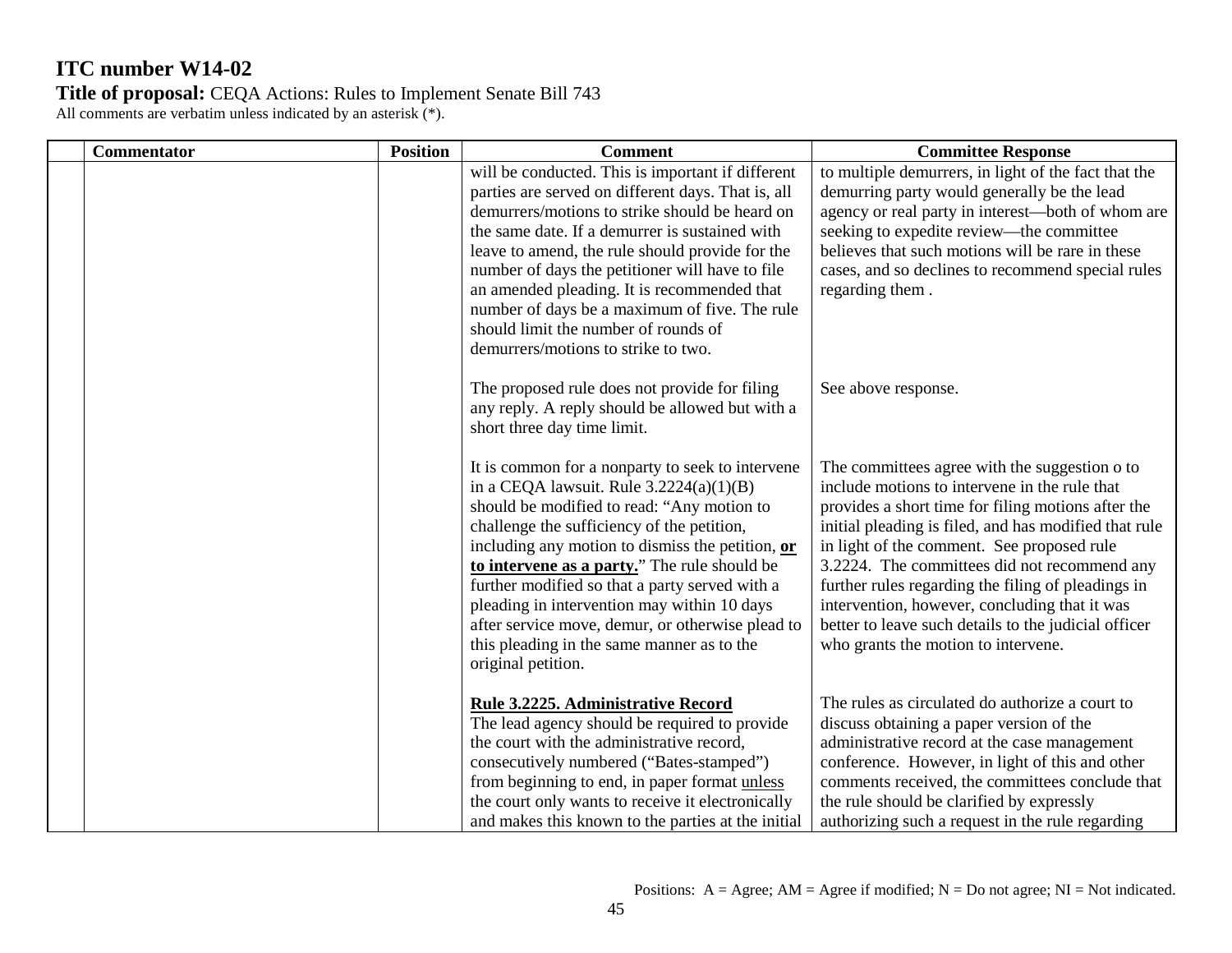| <b>Commentator</b> | <b>Position</b> | <b>Comment</b>                                                                                                                                                                                                                                                                                                                                                                                                                     | <b>Committee Response</b>                                                                                                                                                                                                                                                                                                                                                                                                                               |
|--------------------|-----------------|------------------------------------------------------------------------------------------------------------------------------------------------------------------------------------------------------------------------------------------------------------------------------------------------------------------------------------------------------------------------------------------------------------------------------------|---------------------------------------------------------------------------------------------------------------------------------------------------------------------------------------------------------------------------------------------------------------------------------------------------------------------------------------------------------------------------------------------------------------------------------------------------------|
|                    |                 | case management conference. (This would also<br>require a change to the rule concerning subjects<br>for consideration at the initial case management<br>conference). This rule should be modified to<br>allow for a reply within three days.                                                                                                                                                                                       | the lodging of the administrative record. See<br>proposed rule 3.2225(b). The committees decline<br>to mandate the lodging of a paper version because<br>many courts have made it clear in commenting on<br>other proposals that they do now want to receive<br>unnecessary papers.                                                                                                                                                                     |
|                    |                 | Rule 3.2227. Briefing and Hearing<br>The rule should add that unless otherwise<br>authorized by the court at the initial case<br>management conference, the parties may not<br>exceed the page limits set forth in California<br>Rules of Court, rule 3.1113(d).                                                                                                                                                                   | The committees disagree with this suggestion.<br>The question of the appropriate length of the<br>briefs is expressly included in proposed rule<br>3.2226(a) as a matter to be addressed at the CMC.<br>The cases governed by these rules will be large<br>and likely complicated, and justice will not be<br>well served by limiting the briefing to the standard<br>15 pages.                                                                         |
|                    |                 | The joint appendix should be filed together with<br>petitioner's reply brief-not before. It defeats<br>the purpose of filing a joint appendix if it does<br>not contain excerpts cited by petitioner in its<br>reply brief.                                                                                                                                                                                                        | The committees disagree. Because the reply brief<br>should not be raising new factual issues and<br>because of the short time between the briefing and<br>the hearing, the committees concluded that the<br>joint appendix of excerpts of record should be<br>filed following the filing of the respondent's brief.<br>See rule 3.2227(a)(4).                                                                                                           |
|                    |                 | Rule 3.2228. Judgment<br>This rule does not appreciate the distinction<br>between a decision granting or denying the writ<br>and a judgment concluding the case. The rule<br>should be modified to allow a party to file a pre-<br>judgment motion such as a motion for<br>reconsideration of the decision. If a motion for<br>reconsideration is allowed, the judgment should<br>not be entered until the motion is decided which | The committees note that motions for<br>reconsideration of an order issued before<br>judgment are uncommon occurrences in CEQA<br>cases, and are particularly unlikely to be made in<br>these expedited procedures, where the short time<br>frame makes it unlikely that the prerequisites of<br>Code Civ. Proc. §1008 of new or different facts or<br>law would exist. The committees concluded that<br>specific rules about such motions -which could |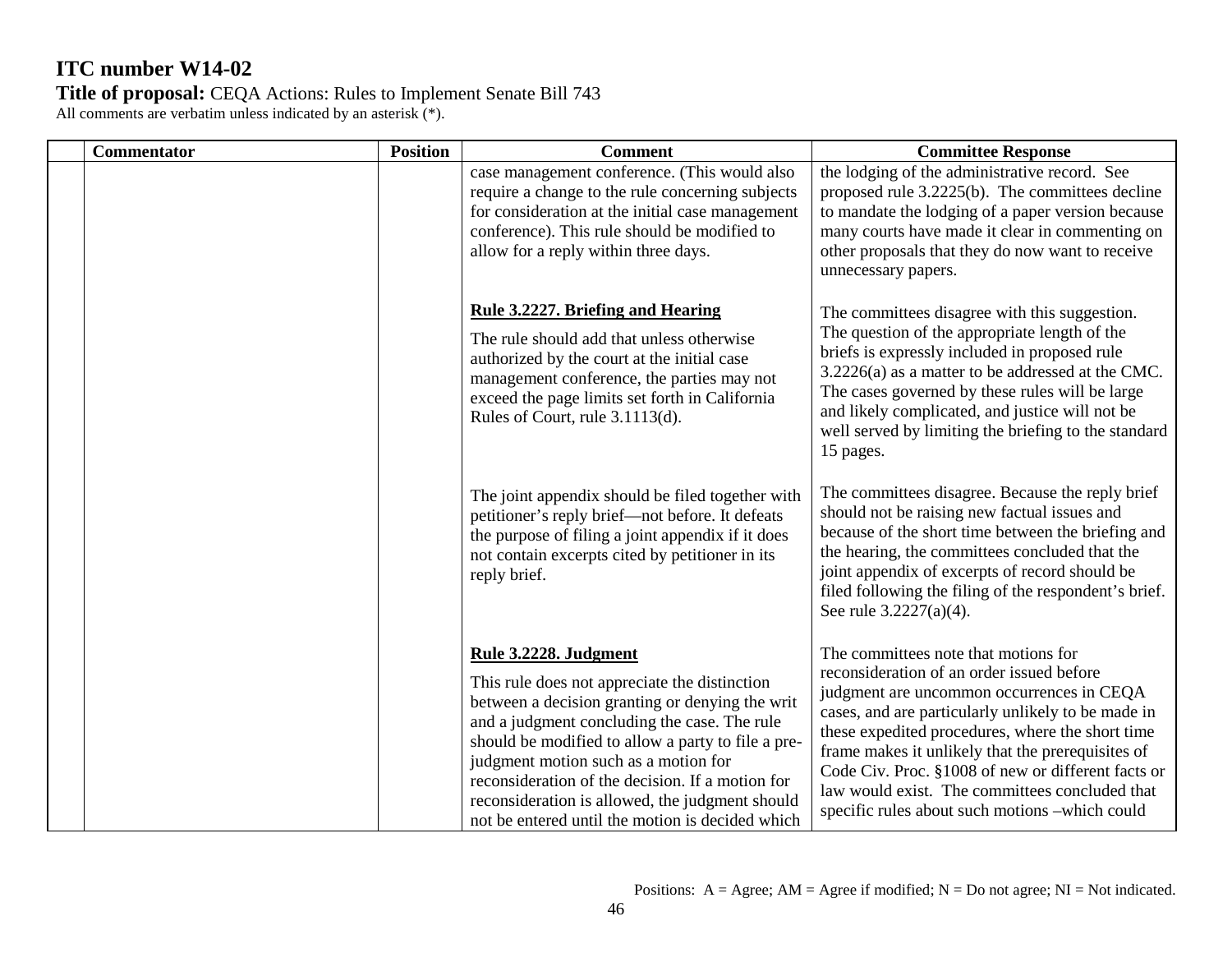**Title of proposal:** CEQA Actions: Rules to Implement Senate Bill 743

All comments are verbatim unless indicated by an asterisk (\*).

|    | <b>Commentator</b>                                                         | <b>Position</b> | <b>Comment</b>                                                                                                                                                                                                                                                                                                                                | <b>Committee Response</b>                                                                                                                                                                                                                                                                                                                                                                                                                                                                                                                                                                                                                                                                                                                                                                                                                                                                               |
|----|----------------------------------------------------------------------------|-----------------|-----------------------------------------------------------------------------------------------------------------------------------------------------------------------------------------------------------------------------------------------------------------------------------------------------------------------------------------------|---------------------------------------------------------------------------------------------------------------------------------------------------------------------------------------------------------------------------------------------------------------------------------------------------------------------------------------------------------------------------------------------------------------------------------------------------------------------------------------------------------------------------------------------------------------------------------------------------------------------------------------------------------------------------------------------------------------------------------------------------------------------------------------------------------------------------------------------------------------------------------------------------------|
|    |                                                                            |                 | will be more than 30 days after the writ is<br>decided under the Code of Civil Procedure. If a<br>motion for reconsideration is not allowed, the<br>rule should say so explicitly.                                                                                                                                                            | only be applied to Sacramento arena cases in any<br>event—are unnecessary in this set of rules, and<br>believe that, should such a motion be filed in one<br>of the cases governed by these rules, the court will<br>seek to expedite it as appropriate so that judgment<br>can be entered as soon as possible.                                                                                                                                                                                                                                                                                                                                                                                                                                                                                                                                                                                         |
| 5. | Superior Court of Sacramento County<br>By: Elaine Flores, ASO II           | AM              | We are not sure the time deadlines included in<br>the rule are feasible. Since the statute says "to<br>the extent feasible," we would prefer that the<br>Rule of Court also use this language.                                                                                                                                                | The statute regarding Sacramento arena cases<br>does require only that such actions be resolved<br>within 270 days "to the extent feasible." (See $\S$<br>21168.6.6.) As noted above, however, there is no<br>similar provision that applies to the environmental<br>leadership cases. In light of this distinction, and<br>because the provision is already in the statute for<br>the arena cases, the committee concluded that it<br>need not be repeated in the rules.                                                                                                                                                                                                                                                                                                                                                                                                                               |
| 6. | Superior Court of San Diego County<br>By: Michael Roddy, Executive Officer | ${\bf N}$       | While our court is sympathetic to the issues<br>raised by SB 743, our court is going to find it<br>very difficult to comply with many of the<br>requirements set forth in the proposed rules and,<br>therefore, must disagree with the proposal until<br>budgetary constraints no longer impede<br>compliance with the suggested time frames. | The committees do not disagree that the proposed<br>rules set out a very aggressive timeframe, which<br>will be challenging for courts to comply with, and<br>with no room for moving any deadlines if the 270-<br>day goal is to be met. Unfortunately, that is the<br>mandate the Legislature set for the council, and<br>the committees could only work within that<br>mandate, and so was unable to provided any<br>longer time frames. In light of the statutory<br>deadline or resolution of the subject proceedings<br>within 270 days, the advisory committees actually<br>considered shorter time frames for setting the<br>CMC and for parties' filing briefs on the merits, in<br>order to allow more time for the trial court to<br>make its decision after the hearing. However, the<br>committees ultimately concluded that the time<br>frames in the proposed rules are already so short |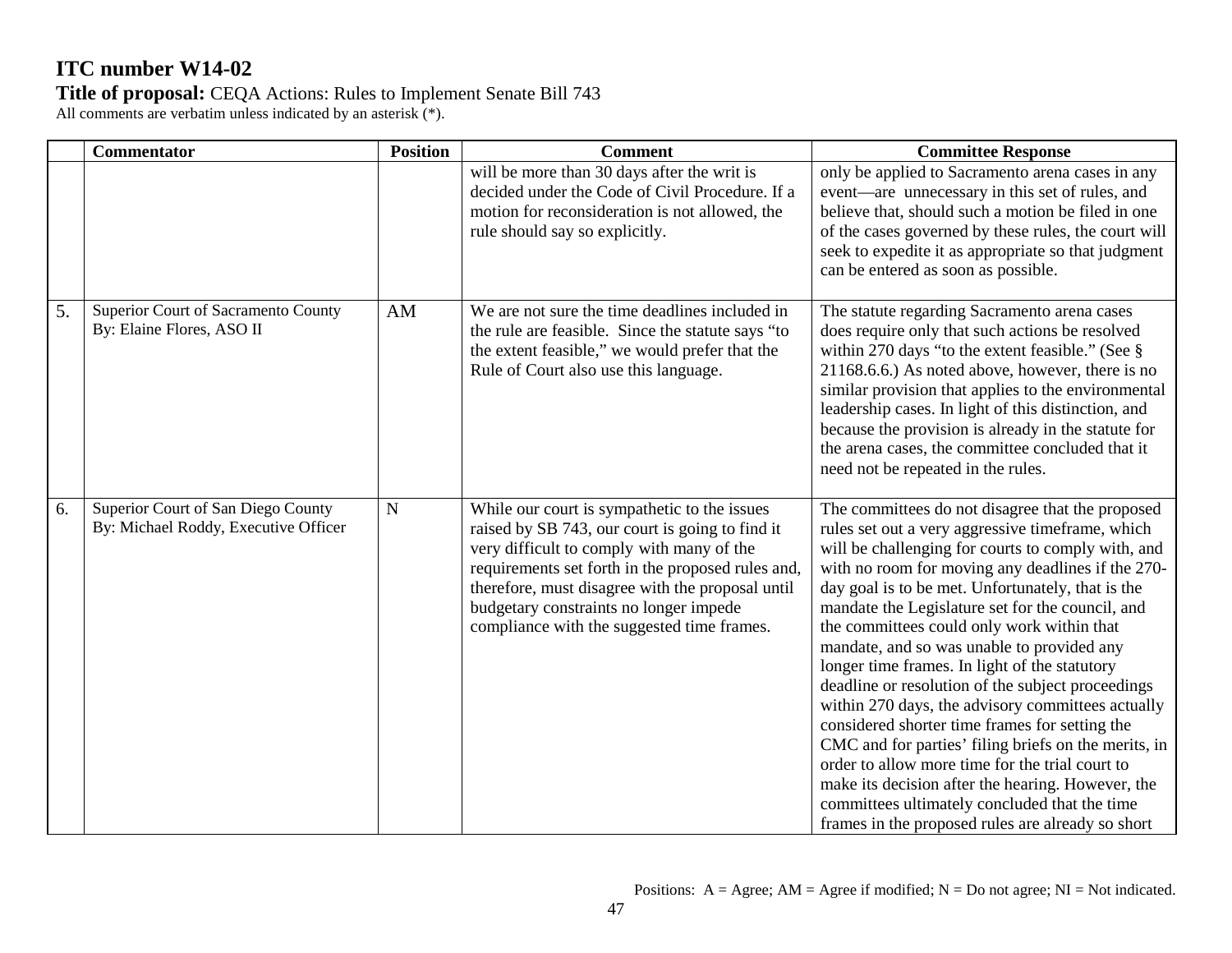| <b>Commentator</b> | <b>Position</b> | <b>Comment</b>                                                                                                                                                                                                                                                                                                                                                                                                                                                                                                                                                                                                | <b>Committee Response</b>                                                                                                                                                                                                                                                                                                                                                                                                                                                                                                                                |
|--------------------|-----------------|---------------------------------------------------------------------------------------------------------------------------------------------------------------------------------------------------------------------------------------------------------------------------------------------------------------------------------------------------------------------------------------------------------------------------------------------------------------------------------------------------------------------------------------------------------------------------------------------------------------|----------------------------------------------------------------------------------------------------------------------------------------------------------------------------------------------------------------------------------------------------------------------------------------------------------------------------------------------------------------------------------------------------------------------------------------------------------------------------------------------------------------------------------------------------------|
|                    |                 |                                                                                                                                                                                                                                                                                                                                                                                                                                                                                                                                                                                                               | as to be unrealistic and declined to propose<br>anything shorter. These cases will be, by<br>definition, about large and complex projects. It<br>would be a disservice to the parties and to the<br>public to require any shorter time for the parties<br>briefing or for the courts' decision-making<br>process. The committees concluded that, in light<br>of the legislative mandate, it is not possible to<br>allow for any longer time.                                                                                                             |
|                    |                 | In addition to comments on the proposal as a<br>whole, the advisory are interested in comments<br>on the following:<br>$\Box$ Does the proposal appropriately address the<br>stated purpose? Yes, although the shortened<br>timelines, as set forth above, will pose<br>significant challenges for the courts.                                                                                                                                                                                                                                                                                                | The committees note the comment and agree.                                                                                                                                                                                                                                                                                                                                                                                                                                                                                                               |
|                    |                 | $\Box$ The proposed rules provide petitioners who<br>file a court action within 10 days from issuance<br>of the Notice of Determination with 10 extra<br>days for filing their brief on the merits. (See rule<br>$3.2227(a)$ .) Should an additional 5 days be<br>added to that incentive, in order to make it more<br>likely that cases will be filed quickly, but leaving<br>the possibility of only 5 days between the filing<br>of a reply brief and hearing by the trial court?<br>The additional 5 days as an incentive may assist<br>the courts if the result expedites the filing of the<br>petition. | In light of this comment and others received,<br>including another one from this commentator, the<br>committees have decided not to increase the early<br>filing incentive and so will not further reduce the<br>time between reply brief and hearing. The<br>committees have concluded, however, that the<br>incentive as originally proposed is appropriate in<br>order to attempt to meet the overall goal for<br>resolution of an action under these rules, even<br>though the incentive could result in only ten days<br>between reply and hearing. |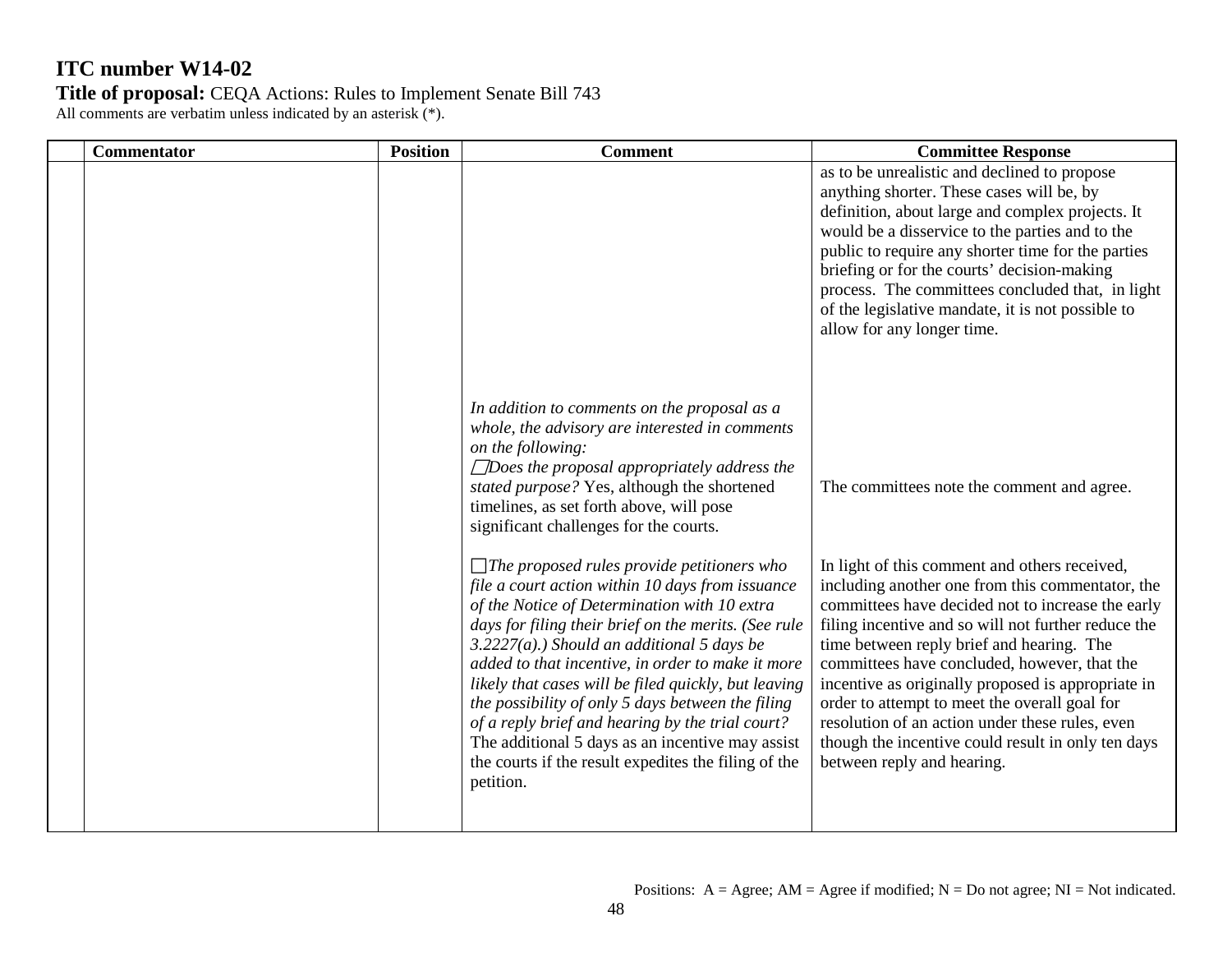| <b>Commentator</b> | <b>Position</b> | <b>Comment</b>                                                                                                                                                                                                                                                                                                                                                                                                                                                                                                                                                                                                                                                                                                                                                                                                                                                                              | <b>Committee Response</b>                                                                                                |
|--------------------|-----------------|---------------------------------------------------------------------------------------------------------------------------------------------------------------------------------------------------------------------------------------------------------------------------------------------------------------------------------------------------------------------------------------------------------------------------------------------------------------------------------------------------------------------------------------------------------------------------------------------------------------------------------------------------------------------------------------------------------------------------------------------------------------------------------------------------------------------------------------------------------------------------------------------|--------------------------------------------------------------------------------------------------------------------------|
|                    |                 | $\Box$ Should the incentive for early filing be<br>referred to in the rule regarding filing and<br>service (rule 3.2222)? Yes.                                                                                                                                                                                                                                                                                                                                                                                                                                                                                                                                                                                                                                                                                                                                                              | The committees have added an advisory<br>committee comment to rule 3.2222 referencing<br>the incentive for early filing. |
|                    |                 | $\Box$ Is the case management conference (CMC)<br>set too early under the proposed rules (see rule<br>3.2226)? Should another 5 or 10 days be<br>provided to make sure all parties have been<br>served and can participate in the joint<br>preparation of the CMC statement? If yes,<br>where else in the process could time be<br>shortened in order to try to meet the goal of<br>resolution of the action within 270 days? Due to<br>budget reductions and the consolidation of<br>courtrooms, caseloads have significantly<br>increased thereby resulting in a backlog of<br>matters to be set for hearing. Given the current<br>caseloads and reduced staffing levels, CMC<br>hearings are being scheduled beyond five<br>months and sometimes close to 8 months. The<br>calendars are so impacted that it will nearly<br>impossible to set a CMC hearing within 30 days<br>of filing. | See initial response to this commentator above.                                                                          |
|                    |                 | $\Box$ Are there issues or items in addition to those<br>set out in rule $3.2226(c)$ that should be included<br>in the matters to be considered at the CMC? All<br>important issues appear to be covered.                                                                                                                                                                                                                                                                                                                                                                                                                                                                                                                                                                                                                                                                                   | The committee notes this comment and agrees.                                                                             |
|                    |                 | $\Box$ Are there any additional topics that should be<br>addressed in the proposed appellate rules for<br>Sacramento arena and leadership projects<br>rather than be governed by the general<br>appellate rules? No comment on this item.                                                                                                                                                                                                                                                                                                                                                                                                                                                                                                                                                                                                                                                   |                                                                                                                          |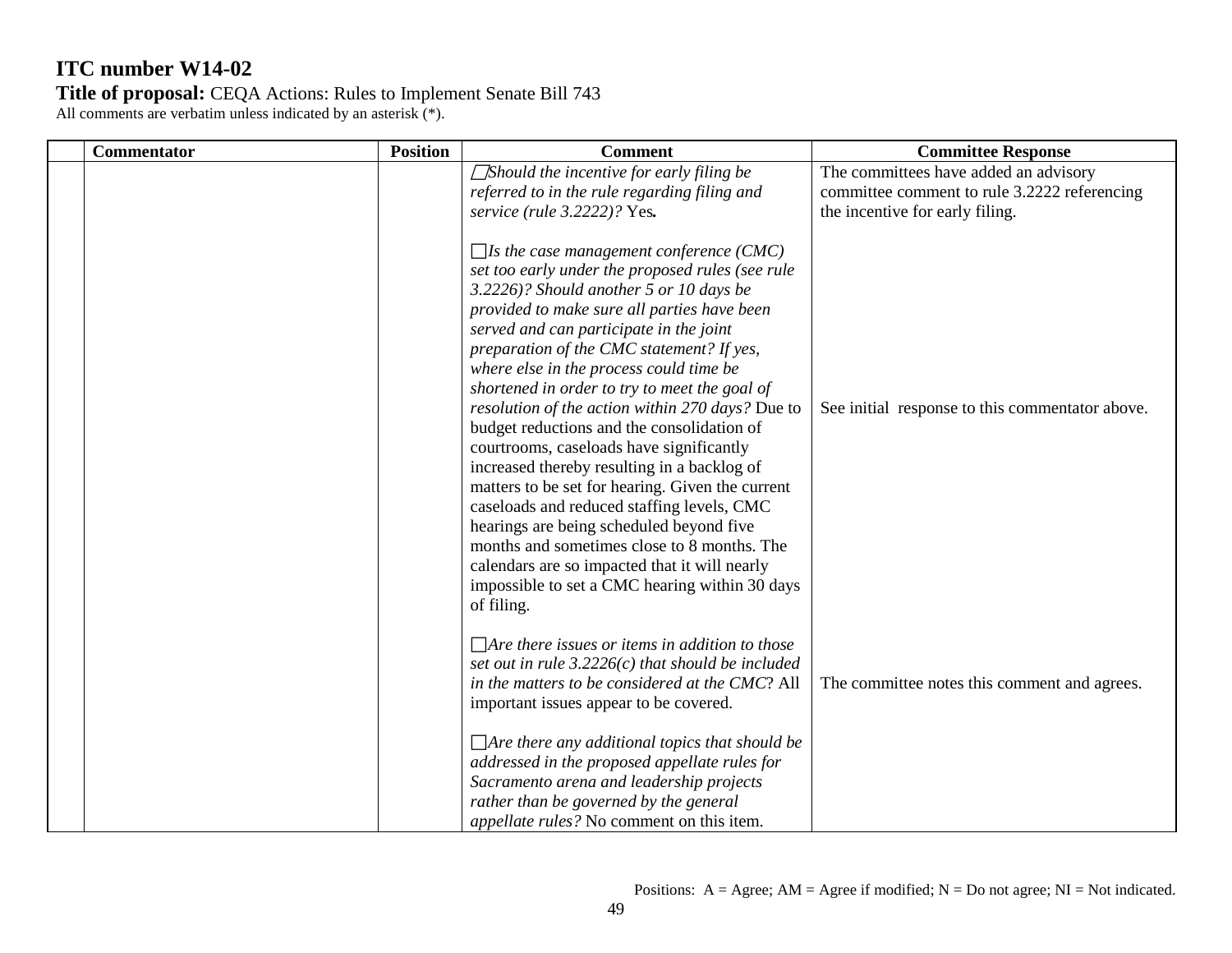| <b>Commentator</b> | <b>Position</b> | <b>Comment</b>                                                                                                                                                                                                                                                                                                                                                                                                                                                                                                                                                                                                                                                                                                                                                                                                                                                                                                                                                                                                                                   | <b>Committee Response</b>                                                                                                                                                                                                                                                                                                                                                                                                                                                                                                                                                                                                                                                                                                                                                                                                                                                                                                                                                        |
|--------------------|-----------------|--------------------------------------------------------------------------------------------------------------------------------------------------------------------------------------------------------------------------------------------------------------------------------------------------------------------------------------------------------------------------------------------------------------------------------------------------------------------------------------------------------------------------------------------------------------------------------------------------------------------------------------------------------------------------------------------------------------------------------------------------------------------------------------------------------------------------------------------------------------------------------------------------------------------------------------------------------------------------------------------------------------------------------------------------|----------------------------------------------------------------------------------------------------------------------------------------------------------------------------------------------------------------------------------------------------------------------------------------------------------------------------------------------------------------------------------------------------------------------------------------------------------------------------------------------------------------------------------------------------------------------------------------------------------------------------------------------------------------------------------------------------------------------------------------------------------------------------------------------------------------------------------------------------------------------------------------------------------------------------------------------------------------------------------|
|                    |                 | $\Box$ Is the 5-day time period for filing the notice<br>of appeal feasible? Should this time period be<br>changed to 5 court days or some other period?<br>No comment on this item.<br>$\Box$ Is there any way to address within these rules<br>the issues that may arise in environmental<br>leadership cases because the proposed time for<br>filing a notice of appeal comes before the<br>deadline for filing certain post-trial motions?<br>Should an advisory committee comment be<br>added referencing this? Should the time for<br>filing the notice of appeal be extended to<br>correspond with the deadline for filing motions<br>to vacate or motions for new trial? The deadline<br>for ruling on motions to vacate or motions for<br>new trial should correspond to the appeal filing<br>date as it may make the appeal moot. With court<br>resources being so short, it makes no sense to<br>require the appellate process to be moving<br>forward while potentially dispositive motions<br>are still pending in the trial court. | Based on these and other comments, the<br>committees considered modifying the proposal to<br>make the time for filing a notice of appeal in<br>leadership cases the same as the time set by<br>statute for filing these motions $-15$ days after<br>service of notice of entry of the judgment.<br>However, the committees were concerned about<br>the increase this change would cause in the time<br>to disposition in leadership cases. Committee<br>members also expressed the view that given the<br>nature of CEQA proceedings, these post-trial<br>motions are not likely to be filed in most<br>leadership cases and, therefore, the potential<br>complications associated with such motions<br>should not be the basis for establishing a<br>timeframe applicable to all leadership cases. In<br>addition, there is case law suggesting that, at least<br>with respect to motions for new trial, the filing of<br>a notice of appeal does not divest the trial court of |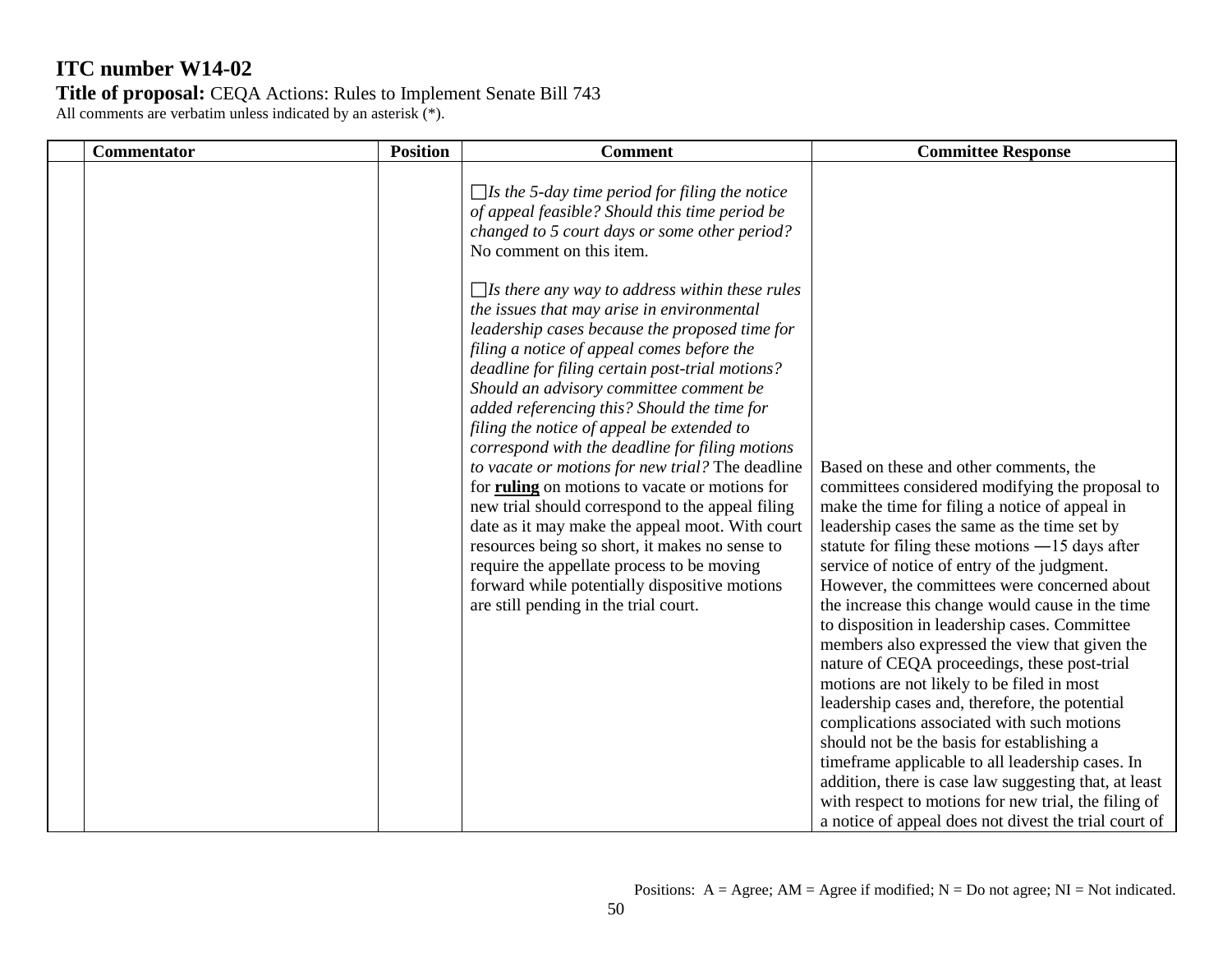| <b>Commentator</b> | <b>Position</b> | <b>Comment</b>                                                                                                                                                                                                                                                                                                                                                                                                                                                                                                                                                                                                                                                                                                                                                                                                    | <b>Committee Response</b>                                                                                                                                                                                                                                                                                                                                                                                                                                                                                                                                                                                                                                                          |
|--------------------|-----------------|-------------------------------------------------------------------------------------------------------------------------------------------------------------------------------------------------------------------------------------------------------------------------------------------------------------------------------------------------------------------------------------------------------------------------------------------------------------------------------------------------------------------------------------------------------------------------------------------------------------------------------------------------------------------------------------------------------------------------------------------------------------------------------------------------------------------|------------------------------------------------------------------------------------------------------------------------------------------------------------------------------------------------------------------------------------------------------------------------------------------------------------------------------------------------------------------------------------------------------------------------------------------------------------------------------------------------------------------------------------------------------------------------------------------------------------------------------------------------------------------------------------|
|                    |                 |                                                                                                                                                                                                                                                                                                                                                                                                                                                                                                                                                                                                                                                                                                                                                                                                                   | jurisdiction to consider the motion (see Varian<br>Medical Systems, Inc. v. Delfino (2005) 35 Cal.4th<br>180 and Weisenburg v. Molina (1976) 58<br>Cal.App.3d 478). Finally, in the rare instance<br>where a motion for new trial might be warranted,<br>a cautious attorney can easily file a notice of<br>intent to move for new trial before the time for<br>appeal has expired. Given this and the<br>committees' desire not to further decrease the<br>possibility that leadership cases could be resolved<br>within the 270-day statutory timeframe, the<br>committees ultimately decided not to increase the<br>proposed time to file a notice of appeal in these<br>cases. |
|                    |                 | The advisory committees also seek comments<br>from courts on the following cost and<br><i>implementation matter:</i><br>$\Box$ What would the implementation requirements<br>be for courts? For example, training staff<br>(please identify position and expected hours of<br>training), revising processes and procedures<br>(please describe), changing docket codes in<br>case management systems, or modifying case<br>management systems.<br>Implementation of this change will require<br>training multiple business office staff,<br>courtroom staff, and staff attorneys in the new<br>process. This will also require changes to our<br>case management system which will involve<br>programming time and the creation of a new<br>hearing type and code, which is not tied to the<br>other civil cases. | The committees thank the commentator for<br>proving this information regarding operational<br>impacts and training required.                                                                                                                                                                                                                                                                                                                                                                                                                                                                                                                                                       |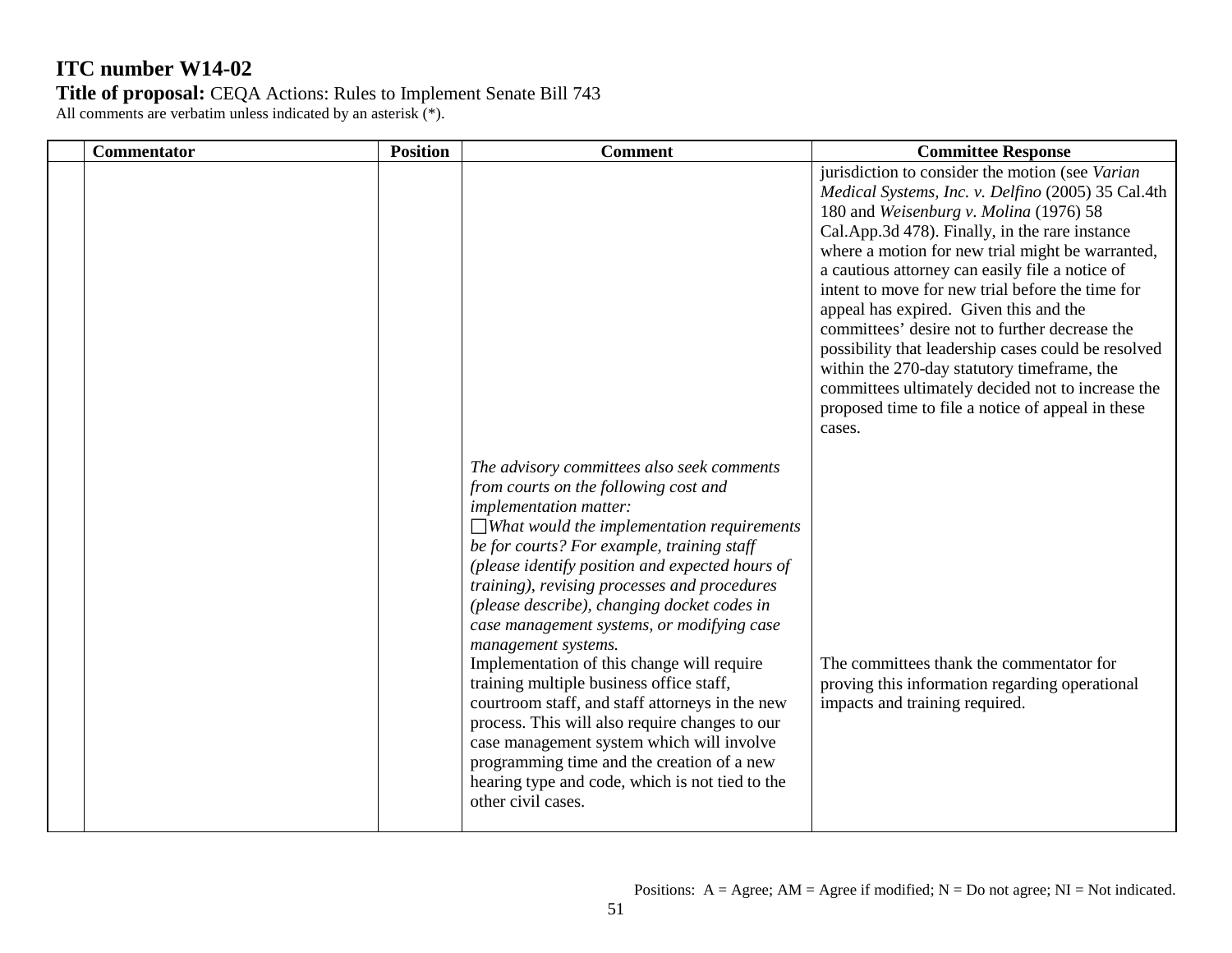| Commentator | <b>Position</b> | <b>Comment</b>                                                                                                                                                                                                                                                                                                                                                                                                                                                                                                                                                                                                                                                                                                                                                                                                                                                                                                                                                                                                                                                                                                                                                                                                                 | <b>Committee Response</b>                                                                                                                                                                                                                                                                                                                                                                                                   |
|-------------|-----------------|--------------------------------------------------------------------------------------------------------------------------------------------------------------------------------------------------------------------------------------------------------------------------------------------------------------------------------------------------------------------------------------------------------------------------------------------------------------------------------------------------------------------------------------------------------------------------------------------------------------------------------------------------------------------------------------------------------------------------------------------------------------------------------------------------------------------------------------------------------------------------------------------------------------------------------------------------------------------------------------------------------------------------------------------------------------------------------------------------------------------------------------------------------------------------------------------------------------------------------|-----------------------------------------------------------------------------------------------------------------------------------------------------------------------------------------------------------------------------------------------------------------------------------------------------------------------------------------------------------------------------------------------------------------------------|
|             |                 | In addition, this will require a change in the<br>calendaring practices for our judicial officers as<br>there is a significant backlog in the setting of<br>matters. Finally, our court has no way to<br>schedule a hearing based upon the filing of a<br>reply document. The rule should either require a<br>hearing to be set within a specified time period<br>and work back from that date as to the filing of<br>the papers, or the rule should direct the<br>petitioner to contact the court upon the receipt<br>of the reply whereupon the hearing will be set<br>within (20) days of the request to set a hearing.<br>[Five days is an insufficient amount of time for<br>a judicial officer to be expected to prepare a<br>CEQA case for trial. It should be at least a 20<br>day window to be prepared.]<br>$\Box$ What costs will the trial courts incur in<br>implementing the underlying statutes and these<br><i>rules?</i> The cost is unknown at this time.<br>Some additional concerns:<br>Rule 3.2225- Requirement to lodge final<br>$\bullet$<br>administrative record with the court<br>electronically-There should be an option to<br>lodge a paper and electronic record with the<br>court upon request. | The rules as circulated do authorize a court to<br>discuss obtaining a paper version of the<br>administrative record at the case management<br>conference. However, in light of this and other<br>comments received, the committees concluded the<br>rule should be clarified by expressly authorizing<br>such a request in the rule regarding the lodging of<br>the administrative record. See proposed rule<br>3.2225(b). |
|             |                 | Setting the hearing on petition within 80<br>days of the CMC: Given the backlog in<br>calendar settings, motion/petition hearings                                                                                                                                                                                                                                                                                                                                                                                                                                                                                                                                                                                                                                                                                                                                                                                                                                                                                                                                                                                                                                                                                              | See initial response to commentator.                                                                                                                                                                                                                                                                                                                                                                                        |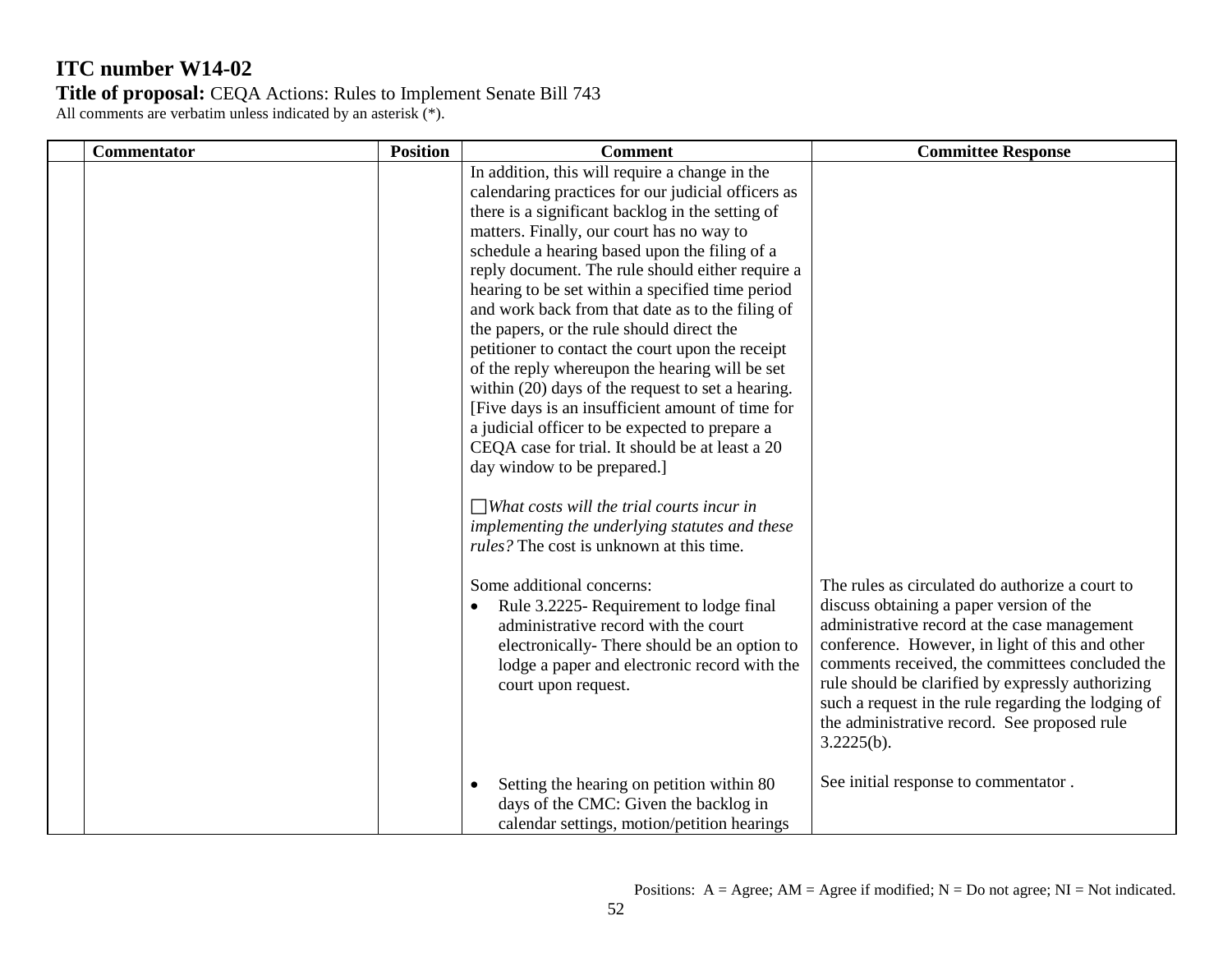|                                                                                                                                                 |                        |                                                                                                                                                                                                                                                                                                                                                                                                                                                                                                                                                                                                                                                                                                                                                                                                                                                                                                                                                                    | <b>Committee Response</b>                                                                                                                                                                                                                  |
|-------------------------------------------------------------------------------------------------------------------------------------------------|------------------------|--------------------------------------------------------------------------------------------------------------------------------------------------------------------------------------------------------------------------------------------------------------------------------------------------------------------------------------------------------------------------------------------------------------------------------------------------------------------------------------------------------------------------------------------------------------------------------------------------------------------------------------------------------------------------------------------------------------------------------------------------------------------------------------------------------------------------------------------------------------------------------------------------------------------------------------------------------------------|--------------------------------------------------------------------------------------------------------------------------------------------------------------------------------------------------------------------------------------------|
|                                                                                                                                                 |                        | are being scheduled 6 to 12 months out. It<br>will be very difficult to meet the<br>requirement to hold the hearing within the<br>proposed timeframe.<br>Appellate Rule 8.702(e) - Superior Court<br>$\bullet$<br>Clerk Duties- The proposed two days to<br>serve documents listed is insufficient time.<br>The proposal should specify court days and<br>the time should be extended to at least 5<br>court days to allow time to gather the<br>documents and record for transmittal.<br>General Comment: It will be extremely<br>$\bullet$<br>challenging for the trial court and appellate<br>court to complete all proceedings within<br>270 days. The budget reductions has forced<br>courts to close courtrooms and increase<br>caseloads for judges, which has resulted in a<br>significant backlog in setting matters timely.<br>Calendars are already overset and we do not<br>have the ability to add the proposed<br>hearings in the expected timeline. | Based on this and other comments, the<br>committees modified the proposal to provide that<br>the superior court clerks has five court days to<br>perform these functions.<br>See initial response to commentator.                          |
| <b>Trial Court Presiding Judges Advisory</b><br><b>Committee and Court Executives</b><br><b>Advisory Committee Joint Rules Working</b><br>Group | $\mathbf{A}\mathbf{M}$ | General comments<br>First, it is important to understand that the<br>authors recognize that "these cases will be, by<br>definition, about large and complex projects"<br>(page 9). They will involve large and complex<br>Administrative Records. These are complicated<br>cases at best.<br>The Administrative Record (AR) must be filed<br>within 10 days of filing the petition, which<br>filing is due within 30 days of the agency's                                                                                                                                                                                                                                                                                                                                                                                                                                                                                                                          | The committees agree that the cases governed by<br>these rules are likely to be complicated ones.<br>The committees note that statute requires that, in<br>projects covered by these rules, the<br>Administrative Record be created as the |
|                                                                                                                                                 |                        |                                                                                                                                                                                                                                                                                                                                                                                                                                                                                                                                                                                                                                                                                                                                                                                                                                                                                                                                                                    | decision. This is very aggressive will probably                                                                                                                                                                                            |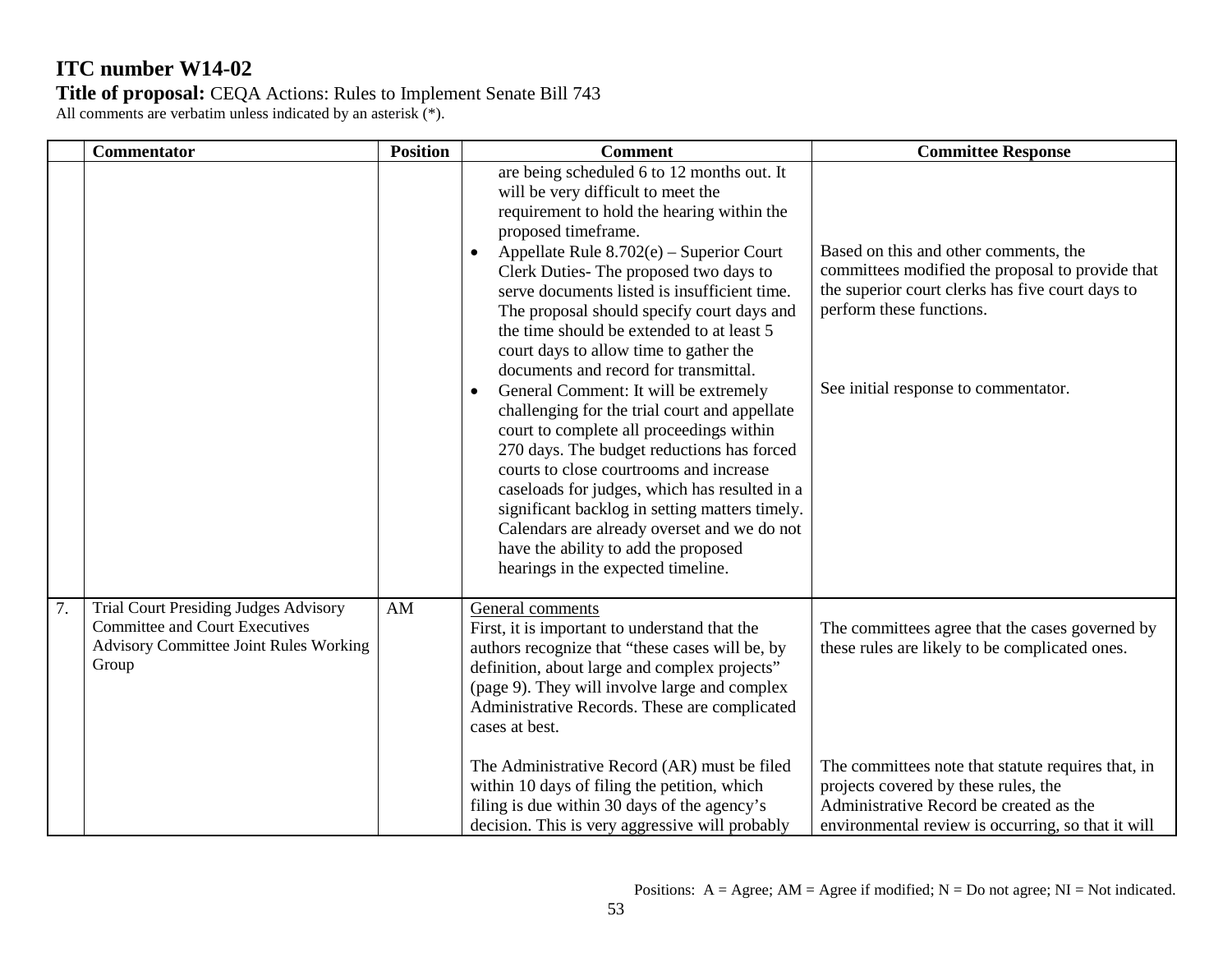| <b>Commentator</b> | <b>Position</b> | <b>Comment</b>                                                                                       | <b>Committee Response</b>                                                                 |
|--------------------|-----------------|------------------------------------------------------------------------------------------------------|-------------------------------------------------------------------------------------------|
|                    |                 | rarely occur, so the Court will have to decide                                                       | be completed at the time the Notice of                                                    |
|                    |                 | what to do when the agency says that the AR                                                          | Determination is issued. Thus it is unlikely that                                         |
|                    |                 | cannot be ready in time. There is nothing in the                                                     | there will be the same kind of problem with delay                                         |
|                    |                 | rules to address this. Automatic dismissal? That                                                     | in creating the record that occurs in many CEQA                                           |
|                    |                 | would not be fair to the petitioner, who is after                                                    | cases. However, the rules do expressly authorize                                          |
|                    |                 | all challenging the agency action. So what will                                                      | the court to issue sanctions, including removal of                                        |
|                    |                 | the Court do? The entire expedited schedule will                                                     | the case from the expedited procedures, should the                                        |
|                    |                 | be destroyed at the very outset.                                                                     | time frame not be met. See proposed rule 3.2221.                                          |
|                    |                 | The law currently allows service of a petition on                                                    | The committees do not disagree that the proposed                                          |
|                    |                 | real parties in interest up to 30 days after filing.                                                 | rules set out a very aggressive timeframe, which                                          |
|                    |                 | But the new proposed rule requires that a CMC                                                        | will be challenging for courts to comply with, and                                        |
|                    |                 | be also be held "within 30 days of the filing".                                                      | with no room for moving any deadlines if the 270-                                         |
|                    |                 | The CMC is crucial because the parties must                                                          | day goal is to be met. Unfortunately, that is the                                         |
|                    |                 | file a joint statement and the Court must address                                                    | mandate the Legislature set for the council, and                                          |
|                    |                 | and decide what issues require briefing, page                                                        | the committees could only work within that                                                |
|                    |                 | limits, briefing schedules for other motions, etc.                                                   | mandate, and could not provide additional time                                            |
|                    |                 | All on or before the last day for service on real                                                    | within the rules. In light of the statutory deadline                                      |
|                    |                 | parties in interest. Obviously, this will be                                                         | or resolution of the subject proceedings within                                           |
|                    |                 | impossible in many cases, so the parties will say                                                    | 270 days, the advisory committees actually                                                |
|                    |                 | that they have not had time to meet, or review                                                       | considered shorter time frames for setting the                                            |
|                    |                 | the AR, etc. The Court may have separate                                                             | CMC and for parties' filing briefs on the merits, in                                      |
|                    |                 | statements handed over to the Court at the                                                           | order to allow more time for the trial court to                                           |
|                    |                 | hearing itself. And what if there are significant                                                    | make its decision after the hearing. However, the                                         |
|                    |                 | motions to be made and decided? The schedule                                                         | committees ultimately concluded that the time                                             |
|                    |                 | is overly aggressive assuming that there will be                                                     | frames in the proposed rules are already so short                                         |
|                    |                 | no motions; and there is no time built in for the<br>inevitable motion practice, so motions will get | as to be unrealistic and declined to propose<br>anything shorter. These cases will be, by |
|                    |                 | short shrift (or worse, will be heard along with                                                     | definition, about large and complex projects. It                                          |
|                    |                 | the final hearing itself, out of necessity).                                                         | would be a disservice to the parties and to the                                           |
|                    |                 |                                                                                                      | public to require any shorter time for the parties                                        |
|                    |                 |                                                                                                      | briefing or for the courts' decision-making                                               |
|                    |                 |                                                                                                      | process. The committees concluded that, in light                                          |
|                    |                 |                                                                                                      | of the legislative mandate, it is not possible to                                         |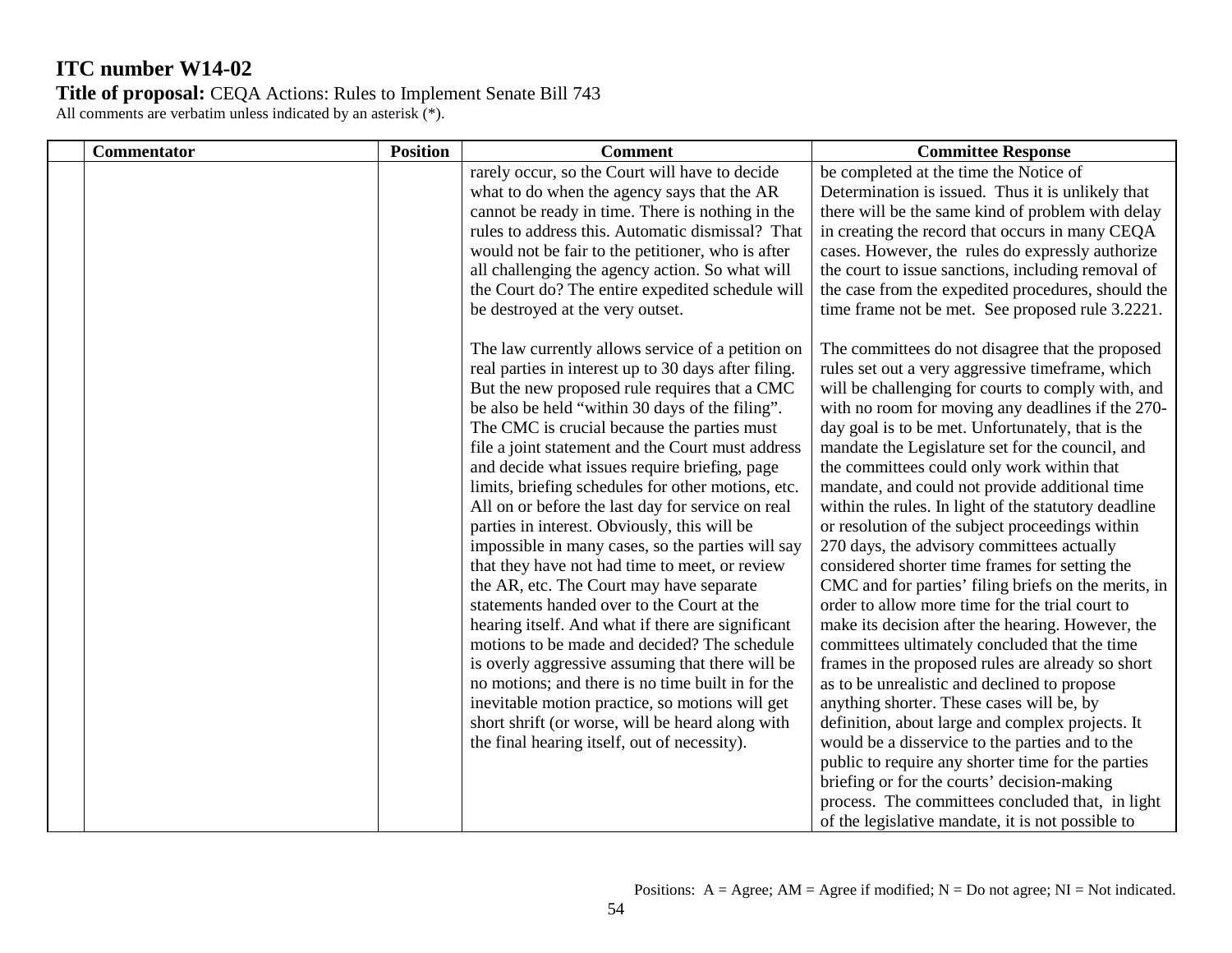| <b>Commentator</b> | <b>Position</b> | <b>Comment</b>                                                                                                                                                                                                                                                                                                                                                                                                                                                                                                                                                                                                                                                    | <b>Committee Response</b>                                                                                                                                                                                                                                                                                                               |
|--------------------|-----------------|-------------------------------------------------------------------------------------------------------------------------------------------------------------------------------------------------------------------------------------------------------------------------------------------------------------------------------------------------------------------------------------------------------------------------------------------------------------------------------------------------------------------------------------------------------------------------------------------------------------------------------------------------------------------|-----------------------------------------------------------------------------------------------------------------------------------------------------------------------------------------------------------------------------------------------------------------------------------------------------------------------------------------|
|                    |                 | After all of the above, the rules require a<br>hearing on the matter within 10 days of the<br>reply brief being filed. This means that the court                                                                                                                                                                                                                                                                                                                                                                                                                                                                                                                  | allow for any longer time.<br>In light of this comment and others received, the<br>committees have decided not to increase the early<br>filing incentive and so will not further reduce the                                                                                                                                             |
|                    |                 | attorneys will have one weekend and a few days<br>to review the voluminous AR and 40-60 pages<br>of legal arguments to prepare and present a<br>memo to the trial judge who will have to digest<br>it all in another few days. This might work if<br>there are no other cases or calendars pending<br>during that time. This means that the hearings<br>will not be as meaningful as they should be.<br>Even worse, the invitation to comment asks<br>about shortening this to 5 calendar days (which<br>would likely include an intervening weekend),<br>which would be impossible. So hearings will<br>necessarily be conducted without advance<br>preparation. | time between reply brief and hearing. The<br>committees have concluded, however, that the<br>incentive as originally proposed is appropriate in<br>order to attempt to meet the overall goal for<br>resolution of an action under these rules, even<br>though the incentive could result in only ten days<br>between reply and hearing. |
|                    |                 | On the administrative side, clerks will have to<br>prepare a register of actions and transmit an<br>electronic copy of the AR to the Court of<br>Appeal within 2 court days; and reporters would<br>have to prepare transcripts within 10 days.<br>These requirements are burdensome to<br>attorneys, clerks, and court reporters.                                                                                                                                                                                                                                                                                                                                | Based on this and other comments, the<br>committees modified the proposal to provide that<br>the superior court clerks has five court days to<br>perform these functions.                                                                                                                                                               |
|                    |                 | It is difficult to ascertain how this proposal will<br>work in practice. There are too many points at<br>which the strict deadlines will likely not be met<br>-and very little guidance to the Court about<br>how to handle those events, particularly since<br>there are no other deadlines that can be                                                                                                                                                                                                                                                                                                                                                          | See initial response to commentator above.                                                                                                                                                                                                                                                                                              |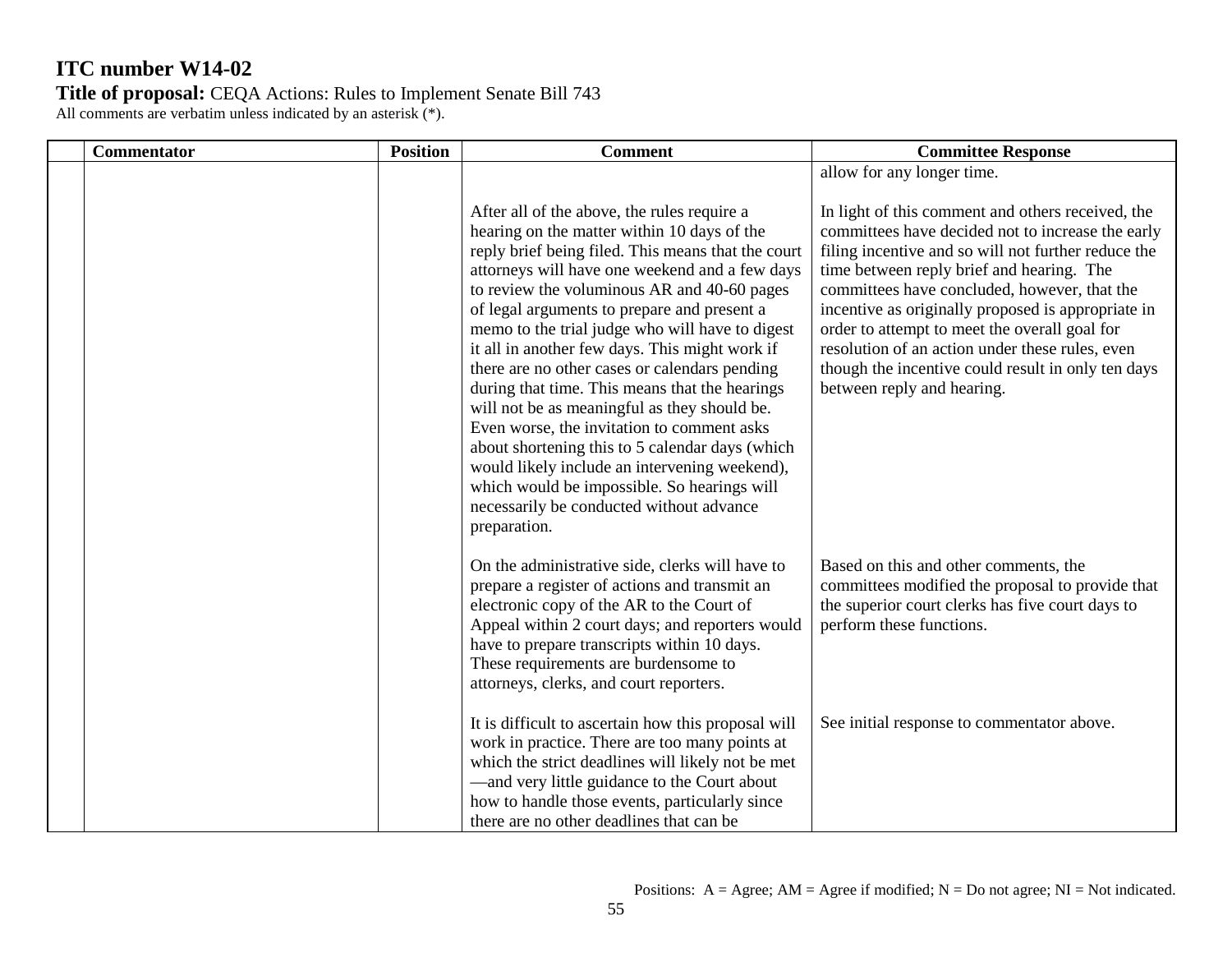| <b>Commentator</b> | <b>Position</b> | <b>Comment</b>                                                                                                                                                                                                                                                                                                                                                                                                                                                                                                                                                                                                                                                  | <b>Committee Response</b>                                                                                                                      |
|--------------------|-----------------|-----------------------------------------------------------------------------------------------------------------------------------------------------------------------------------------------------------------------------------------------------------------------------------------------------------------------------------------------------------------------------------------------------------------------------------------------------------------------------------------------------------------------------------------------------------------------------------------------------------------------------------------------------------------|------------------------------------------------------------------------------------------------------------------------------------------------|
|                    |                 | shortened to make up for missed deadlines. The<br>trial courts will be unduly pressured to comply<br>with artificial and unrealistic deadlines.                                                                                                                                                                                                                                                                                                                                                                                                                                                                                                                 |                                                                                                                                                |
|                    |                 | Results in additional training, which requires the<br>commitment of staff time and court resources<br>Additional training and procedures will be<br>required to implement the proposal. However,<br>the instances where the training and procedures<br>will be utilized will be small. The reason is that<br>the proposal only applies to a small number of<br>cases. It only applies to what the statute refers to<br>as "environmental leadership cases"; it does not<br>apply to the remainder of CEQA actions. The<br>courts will need to be ready to handle such<br>cases, but that readiness probably will not be<br>utilized very frequently, if at all. | The committee thanks the commentator for<br>providing this information regarding the training<br>that will be needed to implement these rules. |
|                    |                 | Courts will need to train staff, set up<br>procedures, and make any changes to the case<br>management system with regard to the<br>following:                                                                                                                                                                                                                                                                                                                                                                                                                                                                                                                   |                                                                                                                                                |
|                    |                 | 1. These cases must be identified immediately,<br>as the time requirements on them is quite short;<br>2. It should be noted that these cases will be<br>exempt from complex designation and any rules<br>related to complex matters;<br>3. A case management conference must be held<br>within 30 days of filing the Petition;<br>4. The briefing schedule for the Writ is set by<br>the Rules;<br>5. The hearing on the writ petition must be held                                                                                                                                                                                                             |                                                                                                                                                |
|                    |                 | within 80 days of the case management                                                                                                                                                                                                                                                                                                                                                                                                                                                                                                                                                                                                                           |                                                                                                                                                |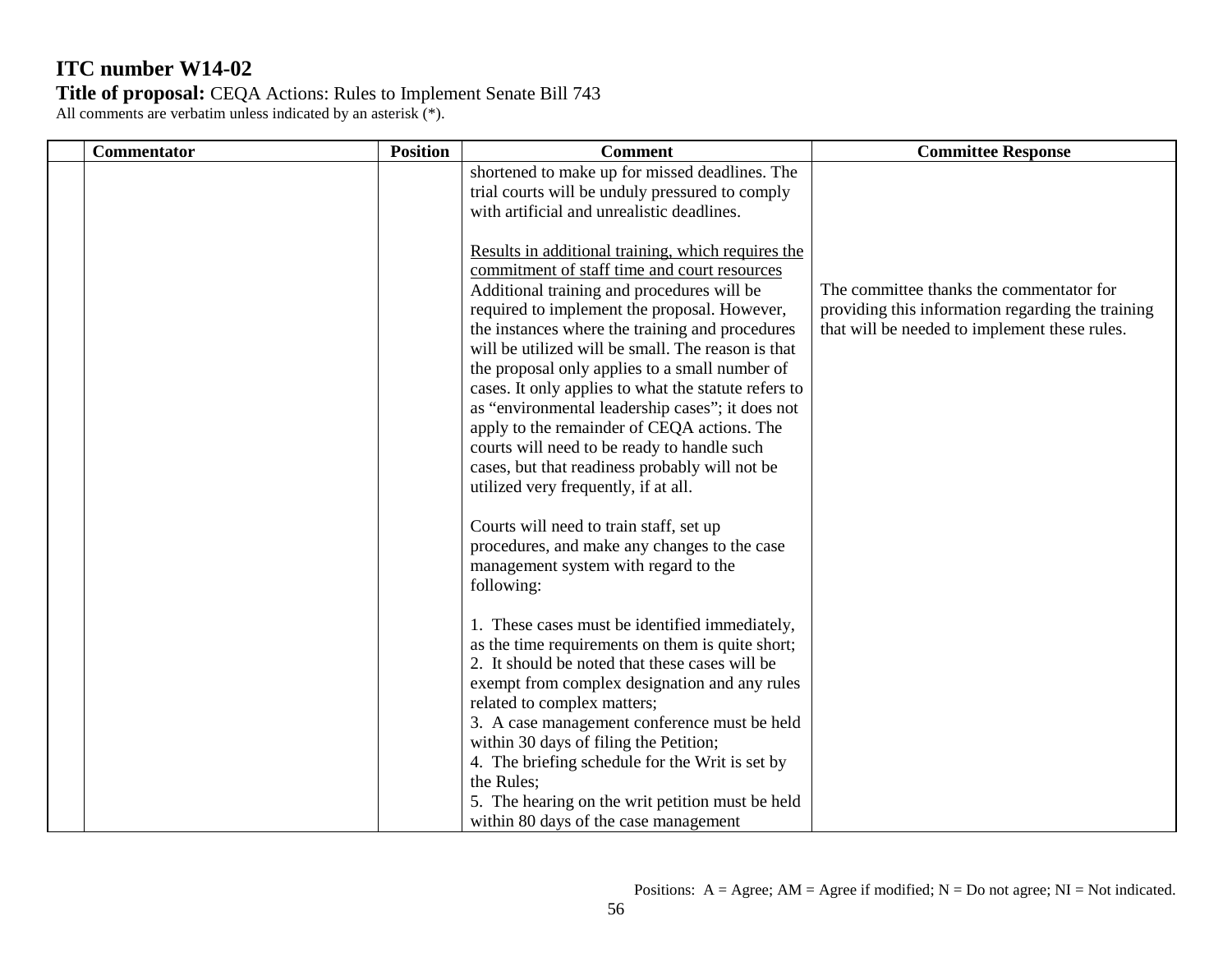| <b>Commentator</b> | <b>Position</b> | <b>Comment</b>                                                                                                                                                                                                                                                                                                                                                                                                                                                                                                                                                                                                                                                                                                                                                                                                                                                                                                                                                                                                                         | <b>Committee Response</b>                                                                                                                                                                                                                                                                              |
|--------------------|-----------------|----------------------------------------------------------------------------------------------------------------------------------------------------------------------------------------------------------------------------------------------------------------------------------------------------------------------------------------------------------------------------------------------------------------------------------------------------------------------------------------------------------------------------------------------------------------------------------------------------------------------------------------------------------------------------------------------------------------------------------------------------------------------------------------------------------------------------------------------------------------------------------------------------------------------------------------------------------------------------------------------------------------------------------------|--------------------------------------------------------------------------------------------------------------------------------------------------------------------------------------------------------------------------------------------------------------------------------------------------------|
|                    |                 | conference (the Replies may be due only 5 days<br>prior to the hearing, so that must be processed<br>immediately);<br>6. The court must issue its decision within 30<br>days of the hearing and it must be in writing;<br>7. The Notice if Appeal must be filed 5 days<br>after notice of entry (extended by 5 days when a<br>new trial motion or motion to vacate is filed);<br>8. As to any appeal, no clerk's transcript on<br>appeal is allowed, only an appendix; the Notice<br>of Designating the Record must be filed with<br>the Notice of Appeal; and, if the party wants a<br>record of the oral proceedings, it must be by a<br>reporter's transcript.<br>9. The reporter's transcript must be prepared<br>within 10 days of notice from the court to<br>prepare it; an appellant will have only 5 days to<br>cure a default in making payment for the<br>transcript;<br>10. The court clerk will have 2 days after the<br>Notice of Appeal is filed, to transmit the<br>required items to the parties and court of appeal. |                                                                                                                                                                                                                                                                                                        |
|                    |                 | Suggested modifications<br>Clarify proposed rule $8.702$ (d)(2)(D) to indicate<br>that it is the "reviewing court" that may impose<br>the sanctions.                                                                                                                                                                                                                                                                                                                                                                                                                                                                                                                                                                                                                                                                                                                                                                                                                                                                                   | The committees have modified the proposal as<br>suggested by the commentator.                                                                                                                                                                                                                          |
|                    |                 | Amend proposed rule $3.2225(a)$ to state that the<br>court may order that a paper copy be lodged<br>with the court.                                                                                                                                                                                                                                                                                                                                                                                                                                                                                                                                                                                                                                                                                                                                                                                                                                                                                                                    | The rules as circulated do authorize a court to<br>discuss obtaining a paper version of the<br>administrative record at the case management<br>conference. However, in light of this and other<br>comments received, the committees concluded the<br>rule should be clarified by expressly authorizing |